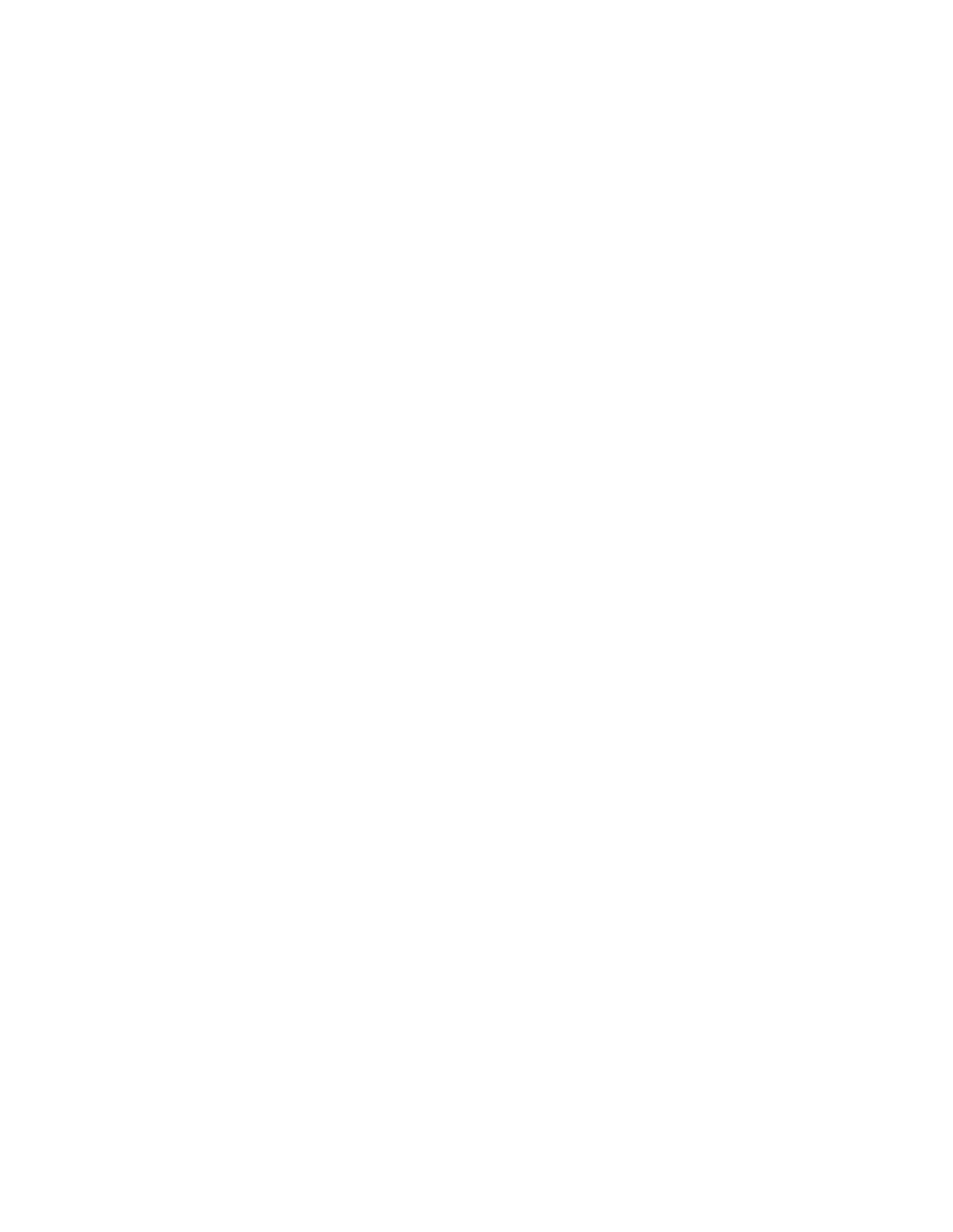# **CONTENTS**

| Strategy 3: Seek Increases in City and State Funding Through the Political Process41 |  |
|--------------------------------------------------------------------------------------|--|
|                                                                                      |  |
| Strategy 5: Build a Grassroots Movement of Parents and Community Members  49         |  |
|                                                                                      |  |
|                                                                                      |  |
|                                                                                      |  |
|                                                                                      |  |
|                                                                                      |  |
|                                                                                      |  |
|                                                                                      |  |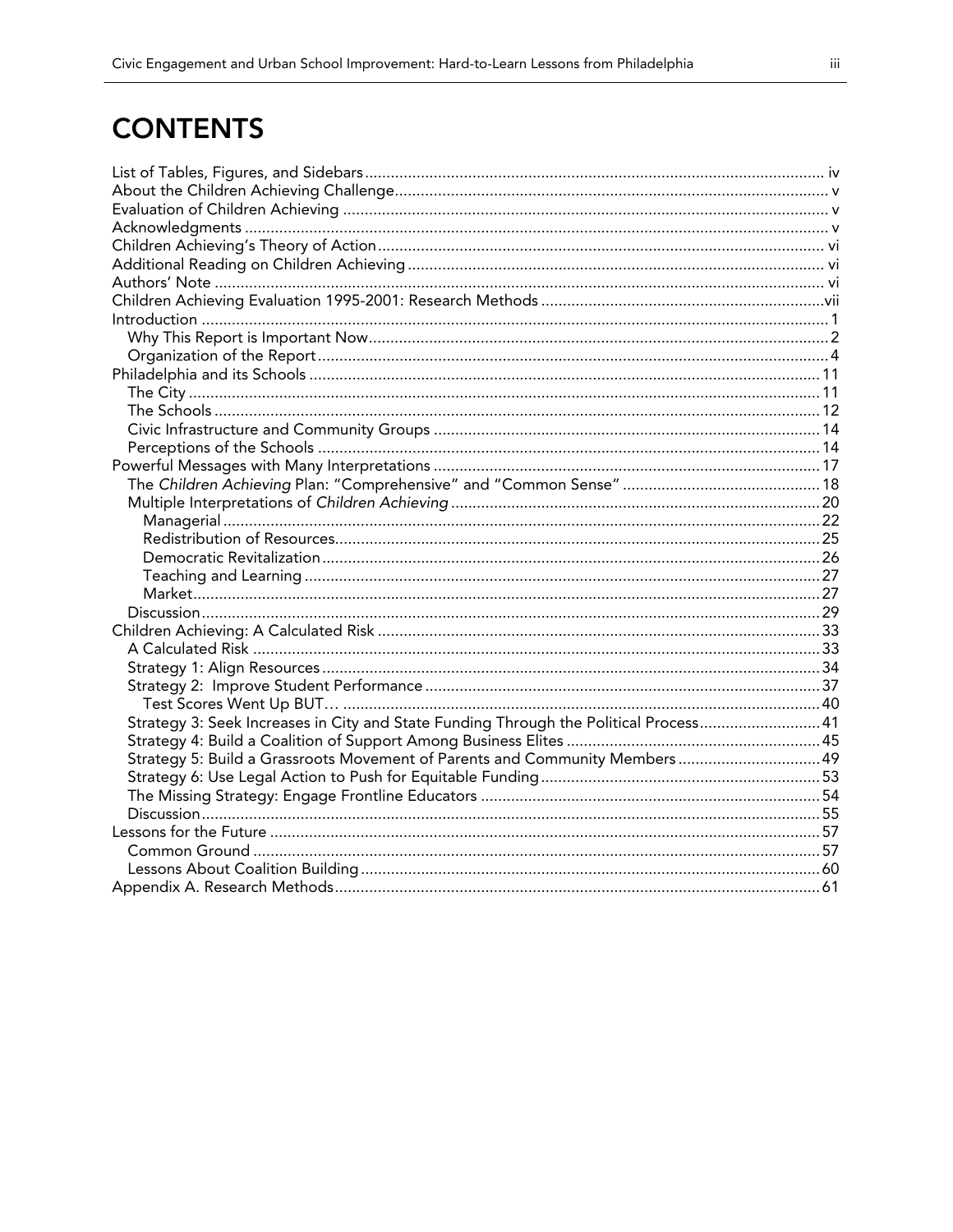## LIST OF TABLES, FIGURES, AND SIDEBARS

| Figure 1. Percent of Students Scoring at or Above Basic in Math by School Level, SAT-9, 1996-200038<br>Figure 2. Percent of Students Scoring at or Above Basic in Reading by School Level, SAT-9, 1996-2000 |  |
|-------------------------------------------------------------------------------------------------------------------------------------------------------------------------------------------------------------|--|
| Figure 3. Percent of Students Scoring at or Above Basic in Science by School Level, SAT-9, 1996-2000                                                                                                        |  |
|                                                                                                                                                                                                             |  |
|                                                                                                                                                                                                             |  |

| Sidebar 3. School Choice as a Theory of Change: Governor Ridge's Education Reform Proposals  28 |  |
|-------------------------------------------------------------------------------------------------|--|
|                                                                                                 |  |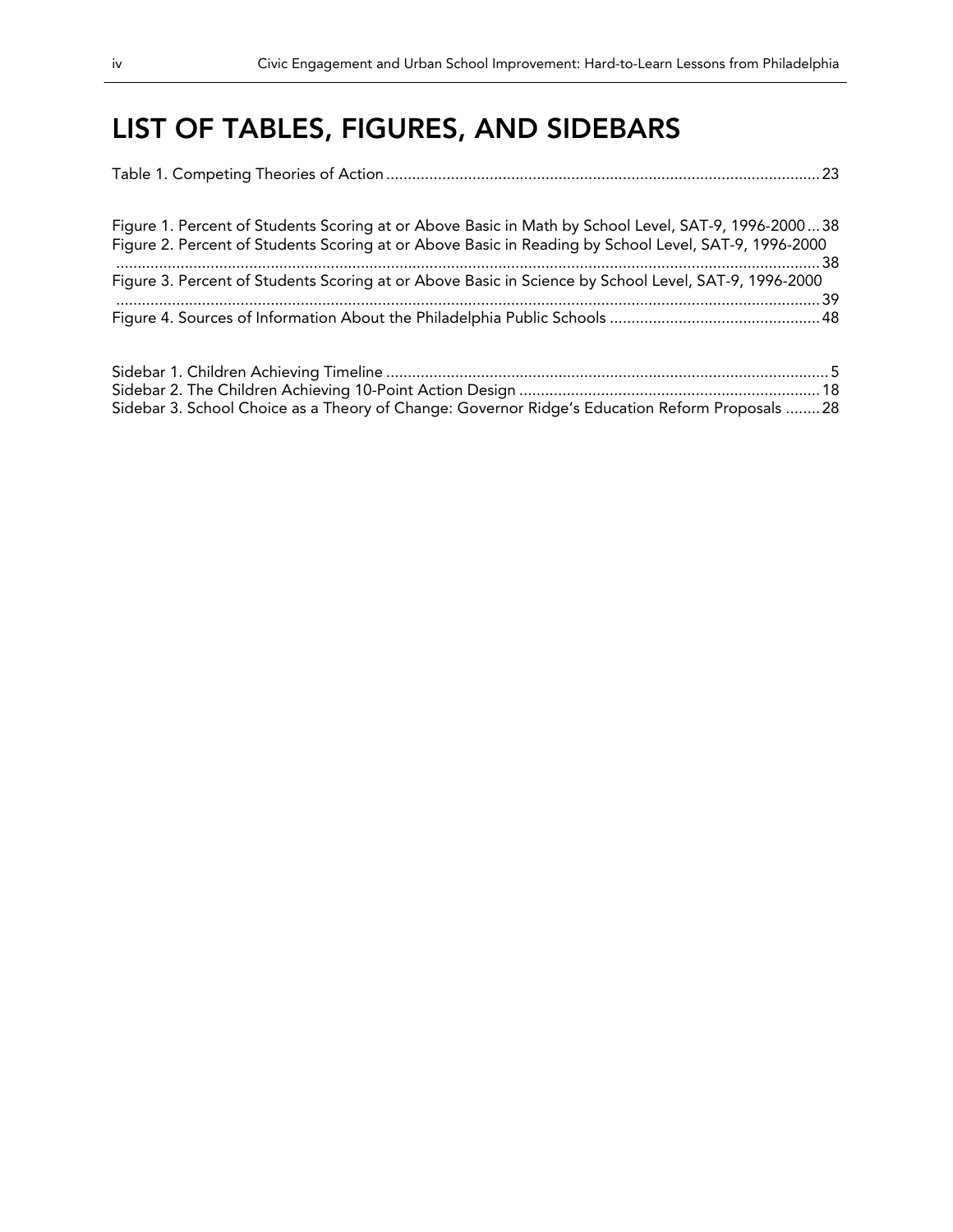## ABOUT THE CHILDREN ACHIEVING CHALLENGE

In February 1995, shortly after the School Board of Philadelphia adopted *Children Achieving* as a systemic reform agenda to improve the Philadelphia public schools, the Annenberg Foundation designated Philadelphia as one of a few American cities to receive a five-year \$50 million Annenberg Challenge grant to improve public education.

Among the conditions for receiving the grant was a requirement to raise two matching dollars (\$100 million over five years) for each one received from the Annenberg Foundation and to create an independent management structure to provide program, fiscal, and evaluation oversight of the grant. In Philadelphia, a business organization, Greater Philadelphia First, assumed this responsibility, and with it, the challenge of building and sustaining civic support for the improvement of public education in the city.

Philadelphia's *Children Achieving* was a sweeping systemic reform initiative. Systemic reform eschews a school-byschool approach to reform and relies on coherent policy, improved coordination of resources and services, content and performance standards, decentralization of decision-making, and accountability mechanisms to transform entire school systems. Led by a dynamic superintendent and central office personnel, *Children Achieving* was the first attempt by an urban district to test systemic reform in practice.

## EVALUATION OF CHILDREN ACHIEVING

In 1996, the Consortium for Policy Research in Education (CPRE) at the University of Pennsylvania and its partner, Research for Action (RFA), were charged by the *Children Achieving* Challenge with the evaluation of *Children Achieving*. Between the 1995- 1996 and 2000-2001 school years, CPRE and RFA researchers interviewed hundreds of teachers, principals, parents, students, District officials, and civic leaders; sat in on meetings where the plan was designed, debated, and revised; observed its implementation in classrooms and schools; conducted two systemwide surveys of teachers; and carried out independent analyses of the District's test results and other indicators of system performance. An outline of the research methods used by CPRE and RFA is included in this report. A listing of the reports on *Children Achieving* currently available from CPRE is found below. There will be one additional summary report released in the coming months. It will be available when it is released on the CPRE web site at www.cpre.org.

## ACKNOWLEDGMENTS

The authors would like to acknowledge the contributions of Theresa Luhm, Elaine Simon, and Elizabeth Blair.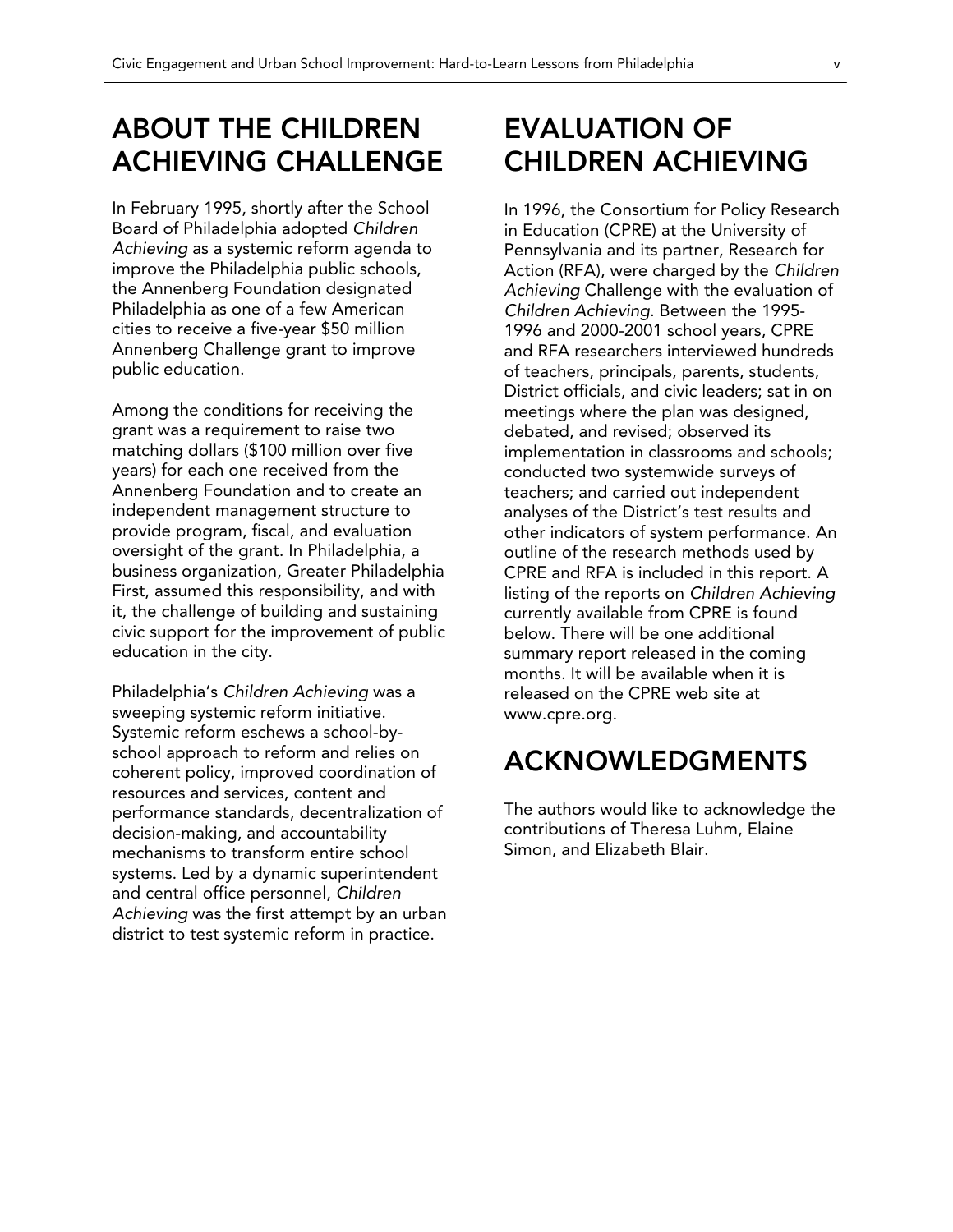# CHILDREN ACHIEVING'S THEORY OF ACTION

To assess the progress and effects of a comprehensive reform such as *Children Achieving*, it is essential to understand its "theory of action," that is, the assumptions made about what actions or behaviors will produce the desired effects. A summary of the *Children Achieving* theory of action follows:

*Given high academic standards and strong incentives to focus their efforts and resources; more control over school resource allocations, organization, policies, and programs; adequate funding and resources; more hands-on leadership and high-quality support; better coordination of resources and programs; schools restructured to support good teaching and encourage improvement of practice; rich professional development of their own choosing; and increased public understanding and support; the teachers and administrators of the Philadelphia schools will develop, adopt, or adapt instructional technologies and patterns of behavior that will help all children reach the District's high standards.* 

## ADDITIONAL READING ON CHILDREN ACHIEVING

The following publications on the evaluation of *Children Achieving* are currently available through CPRE at (215) 573-0700, or email your requests to cpre@gse.upenn.edu.

• Recruiting and Retaining Teachers: Keys to Improving the Philadelphia Public Schools (May 2001)

- School Leadership and Reform: Case Studies of Philadelphia Principals (May 2001)
- Contradictions and Control in Systemic Reform: The Ascendancy of the Central Office in Philadelphia Schools (August 2001)
- Clients, Consumers, or Collaborators? Parents and their Roles in School Reform During *Children Achieving*, 1995-2000 (August 2001)
- Powerful Ideas, Modest Gains: Five Years of Systemic Reform in Philadelphia Middle Schools (December 2001)
- An Analysis of the Effect of *Children Achieving* on Student Achievement in Philadelphia Elementary Schools (February 2002)
- Civic Engagement and Urban School Improvement: Hard-to-Learn Lessons from Philadelphia (June 2002)

## AUTHORS' NOTE

The research reported herein was conducted by the Consortium for Policy Research in Education and Research for Action. Funding for this work was provided by Greater Philadelphia First and the Pew Charitable Trusts. Opinions expressed in this report are those of the authors, and do not necessarily reflect the views of Greater Philadelphia First, the Pew Charitable Trusts, or the institutional partners of CPRE.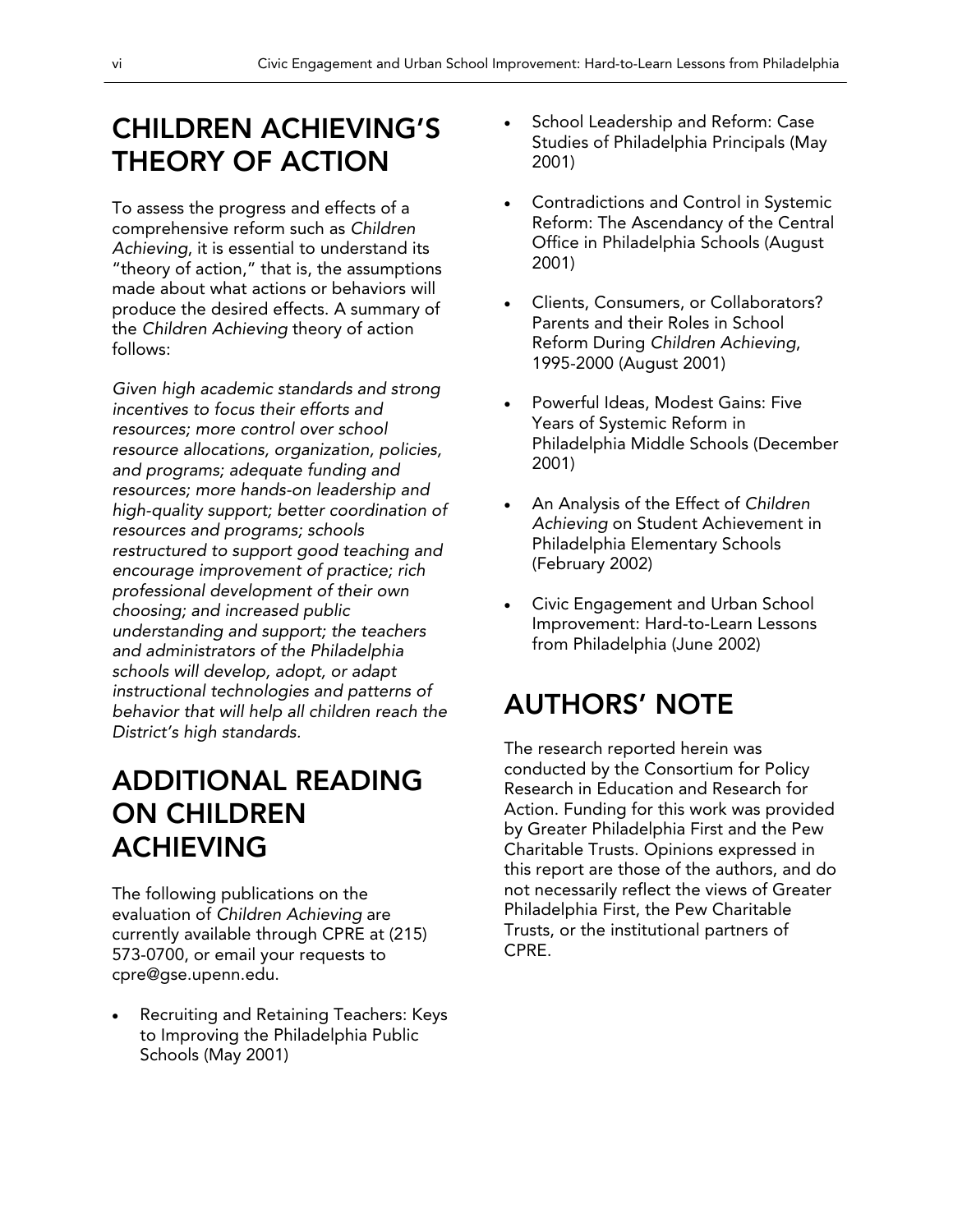## CHILDREN ACHIEVING EVALUATION 1995- 2001: RESEARCH **METHODS**

The Consortium for Policy Research in Education and Research for Action used the research methods indicated below in their evaluation of the *Children Achieving* Challenge.

- 1. 1996-2000 school-level data on indicators that made up the District's Performance Responsibility Index including student scores on the SAT-9, student promotion and graduation rates, student attendance, and teacher attendance.
- 2. Two census surveys of teachers, the first in 1997 and the second in 1999. Teachers were asked about reform implementation, school conditions, and teaching practices. There was a greater than 60 percent response rate on both surveys.
- 3. School indicators describing teacher and student characteristics in 1996 and 1999 obtained from the School District of Philadelphia's Information Services. These data included school enrollment, number of teachers, the proportion of students qualifying for free or reducedprice lunch, among other indicators. These data were used for descriptive purposes and in hierarchical linear and logistic regression models to help understand the relationships among reform implementation, student outcomes, and school characteristics.
- 4. Five years (1995-1996 through 1999- 2000) of qualitative research in 49 schools (26 elementary, 11 middle, and 12 high schools) in 14 clusters.

Qualitative research included: interviews of teachers, principals, parents, outside partners who worked in the schools, and in a few cases, students; observations of classrooms, small learning communities meetings, professional development sessions, and school leadership team meetings; review of school documents (School Improvement Plan, budget, etc.); and intensive, multi-year case study research in a subset of 25 schools (13 elementary, 5 middle, and 7 high schools).

- 5. Interviews of central office and cluster staff and observations of meetings and other events.
- 6. Interviews of 40 Philadelphia civic leaders (including political leaders, leaders in the funding community, public education advocates, journalists, and business leaders).

In addition, numerous other studies conducted during *Children Achieving* informed this evaluation. These included: Bruce Wilson and Dick Corbett's three-year interview study of middle school students; an evaluation of the Philadelphia Urban Systemic Initiative in Mathematics and Science conducted by Research for Action; the Philadelphia Education Longitudinal Study conducted by Frank Furstenberg at the University of Pennsylvania; and the evaluation of the William Penn Foundation's initiative in two clusters, conducted by the National Center for Restructuring Education, Schools, and Teaching.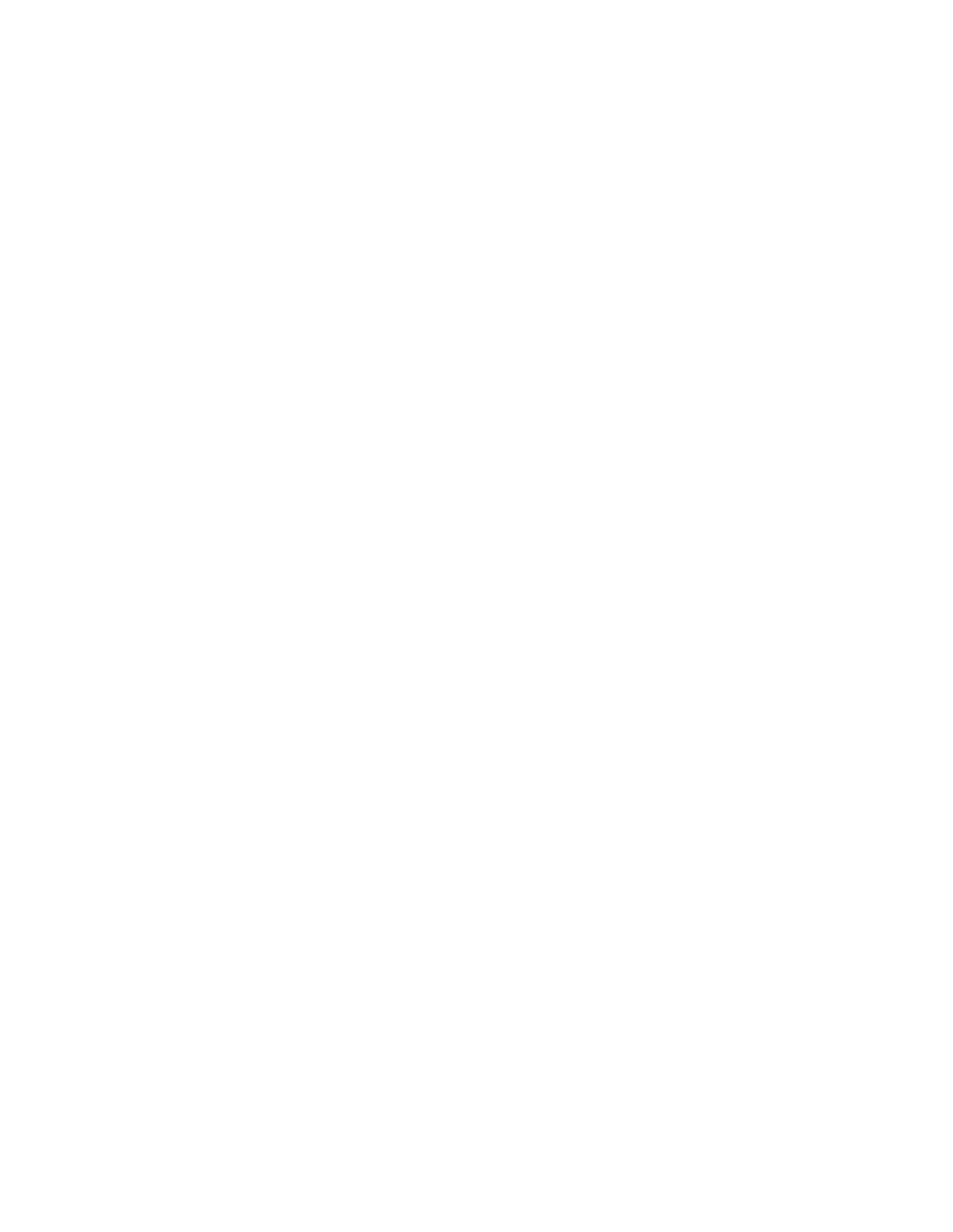## INTRODUCTION

n 1994, David Hornbeck came to Philadelphia with a bold plan to do what "no city with any significant number and diversity of students" had ever done before: help "a large proportion of its young people achieve at high levels."<sup>1</sup> Trained as an attorney and minister, Hornbeck had served as Commissioner of education in Maryland and had been one of the architects of Kentucky's Education Reform Act, a standards-based reform effort that coupled school-level accountability with significant increases in funding for public education. Philadelphia's corporate and civic leaders and its Democratic mayor, Ed Rendell, were impressed with Hornbeck's credentials and saw standards and accountability as a potentially winning formula for Philadelphia's poorly performing schools. They looked to him to turn the system around. I

Shortly after the Philadelphia School Board adopted Hornbeck's *Children Achieving*  reform program, the Annenberg Foundation designated Philadelphia as one of three American cities to receive a fiveyear \$50 million Annenberg Challenge grant. $^2$  (See Sidebar 1 at the end of this section for a timeline of the *Children Achieving* initiative.) The stars seemed aligned for real educational improvement. One local foundation staff member expressed the prevailing view: "We believe that if not now in Philadelphia, then when?" $^3$ 

 $\overline{a}$ 

But in June 2000, in the face of a huge budget deficit, declining support from newly-elected Mayor John Street, and the threat of a state takeover, Superintendent Hornbeck resigned, rather than oversee the dismantling of his vision for a system in which all children would achieve at high levels. Within a year, Pennsylvania contracted with Edison Schools, the largest for-profit provider of educational services in the country, to review the District and provide recommendations for a major overhaul of the city's public schools. By December 2001, the Governor and Mayor Street agreed to terms for the state to take direct control over Philadelphia's public school system — a move originally contested by Mayor Street. Under the "friendly" takeover, a five-member School Reform Commission (SRC) — three members appointed by the Governor and two by the Mayor — replaced the Board of Education. The SRC quickly took the unprecedented step of requesting proposals from private firms, institutions, and community organizations to perform a sweeping array of central office functions. At the time that this report went to press, Edison Schools had assumed the role of "senior management consultant" and the SRC had chosen a variety of sponsoring organizations, including national for-profit education management organizations and community groups, to run 70 of the District's lowest performing schools.

Ironically, although *Children Achieving* was publicly discredited by local and state leaders, the reform had made headway during its six years of implementation. Elementary school students showed significant improvement on the SAT-9 test (the Stanford Achievement Test-Ninth Edition), the District's standardized test measure. And public education had become a front-page story in a city where there had been apathy and little discussion. Public reporting of school-by-school test data and data disaggregated by race/ethnicity and income level had set the

<sup>1</sup> School District of Philadelphia, *Children Achieving strategic action design*. Philadelphia: Author, 1995, p. i.

<sup>2</sup> For a further discussion of the role of the *Children Achieving* Challenge and Greater Philadelphia First in *Children Achieving*, see the section entitled, "*Children Achieving*: A Calculated Risk."

 $^3$  Foundation staff, 1996.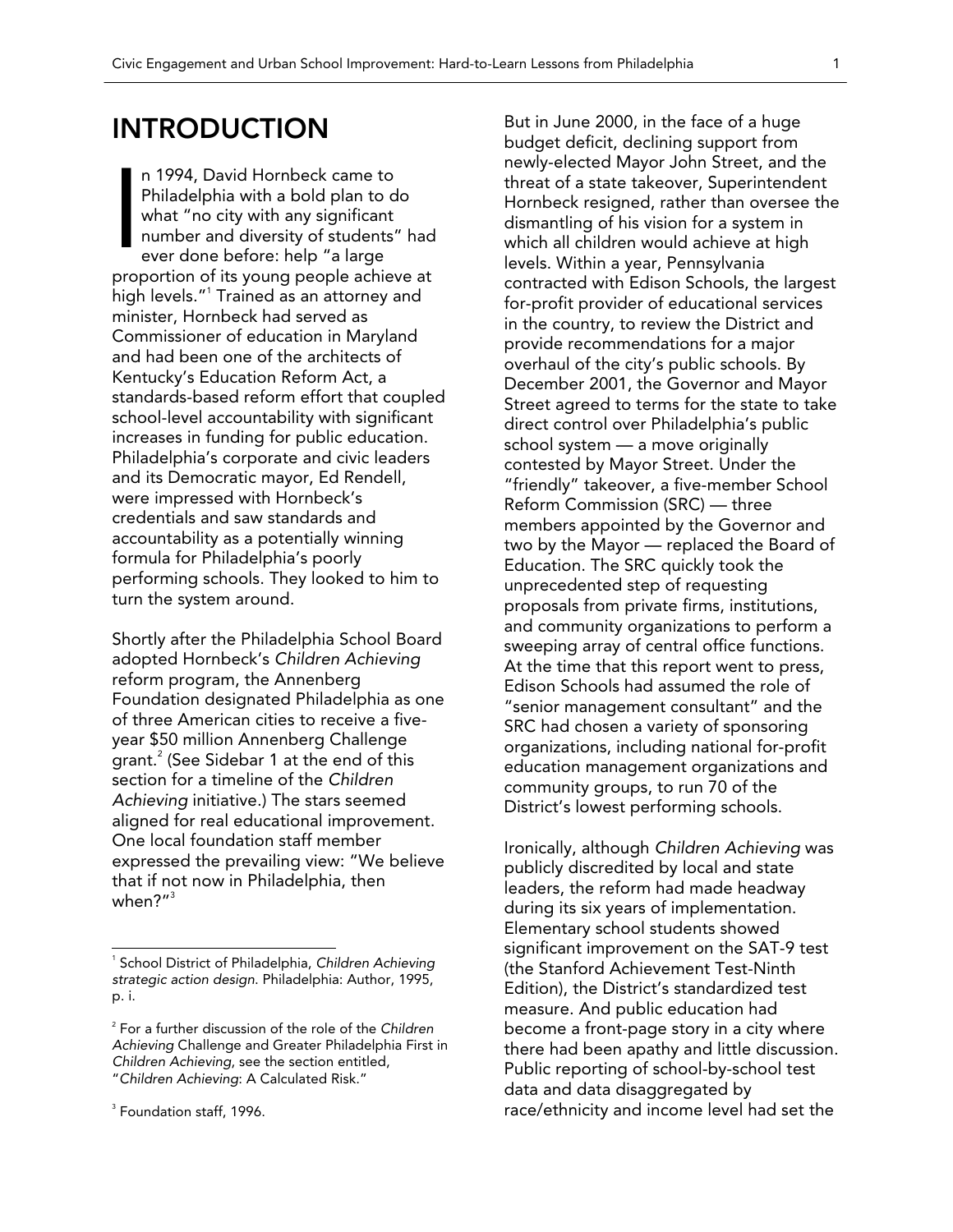stage for educators to be held accountable for results. Community organizing and a public information campaign had encouraged greater public engagement. In fact, some believed that the District's progress during *Children Achieving* had been remarkable and were incredulous that there was not broader acknowledgment of Philadelphia's achievements:

*Philadelphia made a remarkable amount of progress masked by political turmoil in the District, city, and state. And it made progress even with union opposition, with a split board against David, and with critics of David at the city and state levels.* 

*Philadelphia launched an almost decadelong effort to restructure its schools into smaller communities. There were demonstrable results in improvements on the accountability index. Attendance increased, showing greater student engagement. There was an increase in performance at lower levels of progress with the students below basic and basic. The creation of organizations like the Alliance Organizing Project shows progress. And along with that, efforts to develop standards at the local level demonstrated progress. Teachers were also given the tools to put standards into practice with curriculum frameworks.<sup>4</sup>*

Why were the District's accomplishments not more widely recognized? What was it about the vision, strategies, and style of reform leaders; the reform plan and its implementation; the views and actions of government, business, and civic leaders; and the larger economic and political context that produced a shift toward a radically different model of school reform?

In this report, we examine how reform leaders — faced with the daunting task of improving student achievement while the dollars available for public education were

 $\overline{a}$ 

actually shrinking — tried to build the public support necessary to convince lawmakers that an increase in spending would be a sound investment. We tell the story from the perspectives of Philadelphia civic elites. Interviews with more than 40 of Philadelphia's leaders from government, business, civic organizations, higher education, the media, and the School District during the period January 2000- January 2001 serve as the basis for our account. (See Appendix A for a discussion of our research methods.)

From its inception, *Children Achieving* was a calculated risk by District leaders who believed that they could effect sufficient gains in student achievement to convince the public and political leaders to increase the dollar investment in the city's schools. Initially, the *Children Achieving* reform plan was championed by key sectors of the community — the business and foundation communities, civic leaders, and the mayor. However, a deeper reading of the interview transcripts revealed that, in fact, our informants had varying and sometimes competing interpretations of the reform's major ideas and how those ideas would work together to effect improvement in schools and student achievement. Our research shows how difficult it is to create resilient civic coalitions that persist in the face of the harsh circumstances of inadequate funding. It signals the problems that arise for reform leaders as they try to communicate easily-understood messages about complex ideas like standards, accountability, and decentralization and as they report student progress on leading achievement indicators within a context of very low absolute performance.

### WHY THIS REPORT IS IMPORTANT NOW

A premise of Ambassador Annenberg's unprecedented gift to American public education was that "something should be

<sup>4</sup> Civic leader, October 2000.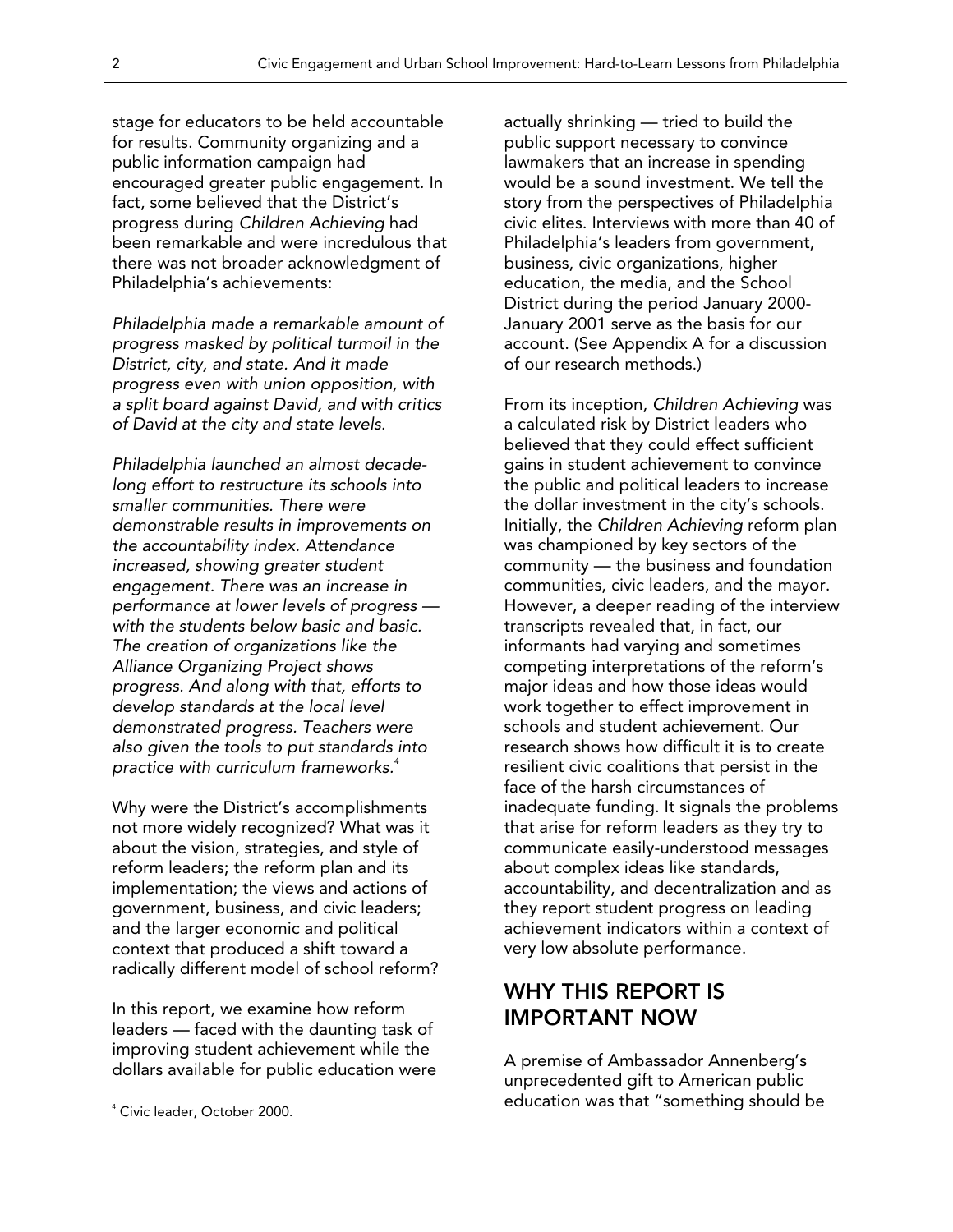done to improve [public schools] and that something *could* be done,"<sup>5</sup> and that a city's leaders and citizens were key to the success of its schools.

*Schools would improve only when communities realized it was in their own best interests to take the tough political steps necessary to provide a good education for every child. They would improve when private citizens and institutions became willing to invest substantial amounts of time, energy, and money in public education — not just for their own children, but for "other people's" children as well. Annenberg hoped his own financial commitment would galvanize this nationwide effort in localities around the country, with his dollars matching new ones that local planners would raise.<sup>6</sup>*

The Annenberg Challenge's emphasis on civic engagement was well justified to many who have studied urban school reform and analyzed its failures in cities such as Atlanta, Baltimore, Chicago, San Antonio, San Francisco, and Seattle. These educational policy analysts argue that deep and enduring reform requires more than a strong leader with a plausible plan. Leaders of a city's important institutions and grassroots groups must offer critical support. Additionally, educational theorists currently argue that reformers must be flexible in their development of reform approaches. They believe that no single approach to educational reform offers a sufficiently robust strategy to turn failing urban school districts around. $^{\prime}$ 

 $\overline{a}$ 

Public schools in Philadelphia are about to enter into a new educational experiment, one that puts school governance in the hands of the state and involves private enterprise and community groups on an unprecedented scale in the running of central office functions and the operation of schools. Is civic engagement in public schools even relevant under these circumstances? Historians and political scientists who have researched this question would argue, "Yes." In their study of civic engagement in public schools in 11 cities, Clarence Stone and his colleagues found that educational improvement faltered when there was low civic capacity for reforming schools.<sup>8</sup> In two of the cities studied, schools were governed by court order as a result of desegregation cases. In both cases, public engagement was low in part because citizens considered the schools to be the domain of the courts. Will Philadelphians and others sit back and relegate improvement of the city's schools to the School Reform Commission? To date, state takeovers of urban districts have proved moderately successful at ameliorating financial crises and cleaning up graft. Thus far, they have not succeeded in improving educational programs and raising student achievement.<sup>9</sup>

It is likely that the public will remains a crucial factor in reform's success — no matter what the governance structure. The past offers some lessons about how to accomplish this. This report offers the larger public a framework for evaluating what the new players in Philadelphia schools propose and undertake. (We believe the framework is also useful to

<sup>5</sup> B. Cervone and J. McDonald, *Preliminary reflections on the Annenberg Challenge: A working paper drawn from its first projects*. Providence, RI: Annenberg Challenge, 1999, p. 1.

 $^{\circ}$  Ibid, p. 4.

<sup>7</sup> P. Hill, J. Harvey, and C. Campbell, *It takes a city: Getting serious about urban school reform*. Washington, DC: Brookings Institution Press, 2000.

<sup>8</sup> C. Stone, *Civic capacity and urban education*. Unpublished manuscript, 2001, available at http://www.bsos.umd.edu/gupt/stone/prob.html.

 $^{\circ}$  K. Wong and P. Jain, "City and state takeover as a school reform strategy." Paper presented at the annual meeting of the Association for Public Policy Analysis and Management, Seattle, WA, November 2000.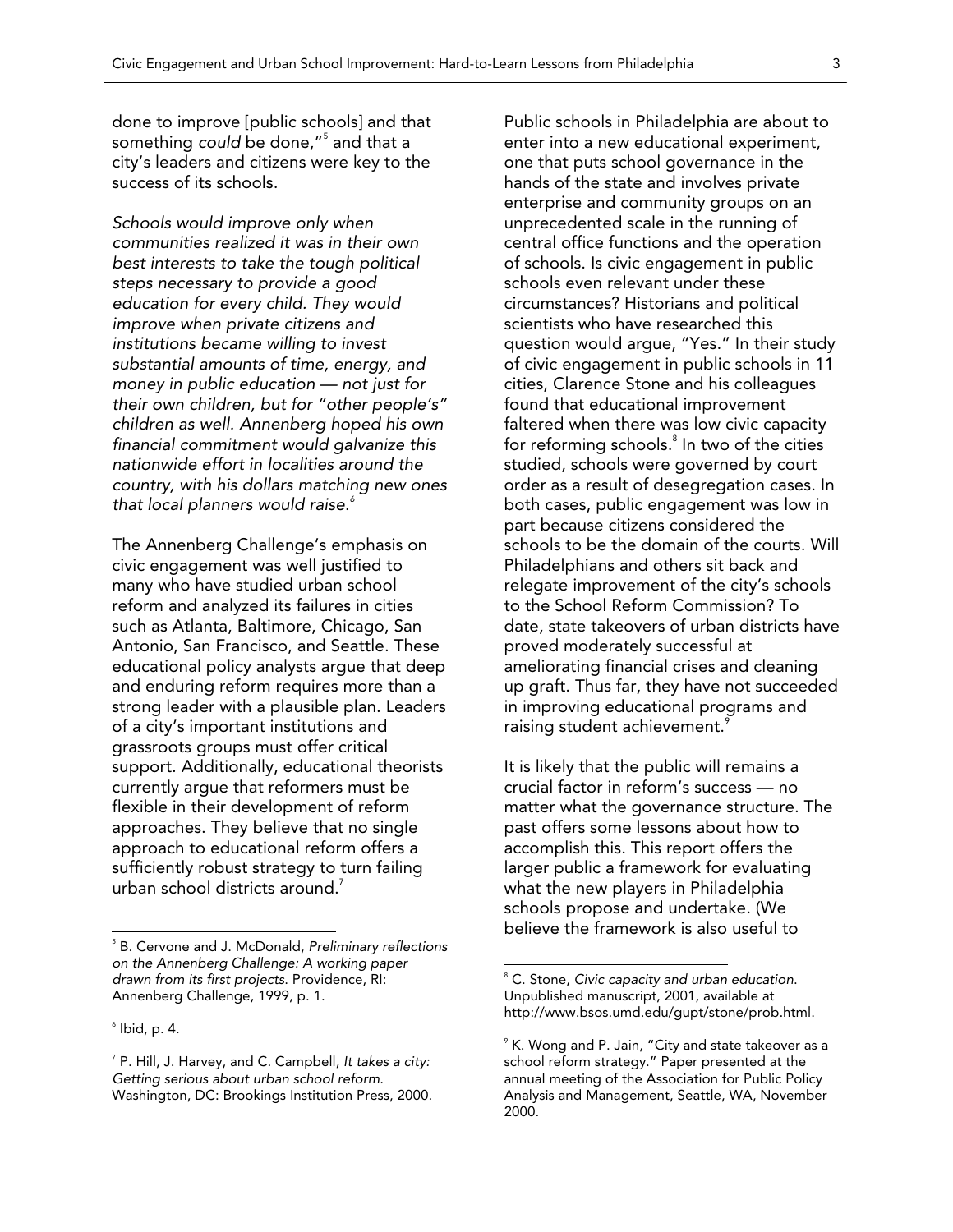citizens in other cities.) During the coming months, a variety of strategies for improving schools will emerge. Each of these proposed reforms is, in fact, a theory of action about how to improve education. Schon and Argyris elaborated and used the concept of theory of action in their work on the organizational change process.<sup>10</sup> A theory of action is the assumptions and beliefs that leaders hold about how change will occur; in the case of educational reform, how reform components will effect the desired improvements in schools, classrooms, and students.

In this report, we discuss the theory of action underlying *Children Achieving* at length. We also identify other theories about how to raise student achievement that emerged in our interviews with city leaders. We do this so as to make these various approaches explicit. In order for citizens to assess the potential of proposed reforms and the success of enacted ones, it is important that they understand reformers' assumptions about the causal links between a reform's design, its activities, and its goals. It is important to ask such questions as: What do reformers believe about how their proposals will effect improvement? Are their assumptions logical? Are the proposals robust and strategic? Are their theories of action based on past experience, empirical evidence, or ideology? And questions about the values underlying reform proposals and their attention to issues of social justice and equity are extremely important in a city where more than 80 percent of students are children of color who live in poverty. Whose interests are being served by proposed approaches to reform? In short, it is important to understand and question the theories of action underlying the changes proposed by

10 C. Argyris and D.A. Schon, *Theory in practice: Increasing professional effectiveness*. San Francisco: Jossey-Bass, 1974.

 $\overline{a}$ 

reformers so that the public can protect the interests of the community's children and increase the likelihood that they will benefit from the proposed reforms.

### ORGANIZATION OF THE REPORT

We begin with a description of Philadelphia and its schools at the time of Superintendent Hornbeck's arrival. What was the educational situation prior to *Children Achieving*? What were the existing relationships between the District and key sectors of the city, including business, government, and civic organizations? We also discuss our informants' varying perspectives on the challenges that confronted the city. Their different views on Philadelphia's problems and their relationship to public education set the stage for differing assessments of *Children Achieving*'s success.

*Children Achieving* was an ambitious and comprehensive reform plan. We outline the plan and discuss how its elements were intended to work together to improve schools and student achievement. In order to understand civic leaders' assessments of *Children Achieving*'s impact, it is important to know how they interpreted its foundational ideas and key components. How did various groups make sense of the plan articulated by District leaders? How did they think it was supposed to work? We then detail six strategies of District leaders to build public support for the reforms. We reveal the effects of District leaders' steps and missteps as they sought to gain more funding for schools and the larger contextual factors that constrained their visions and strategies. There were significant accomplishments during *Children Achieving* and there are important lessons from its disappointments. Finally, we summarize these from the perspectives of our interviewees in order to define common ground for moving forward.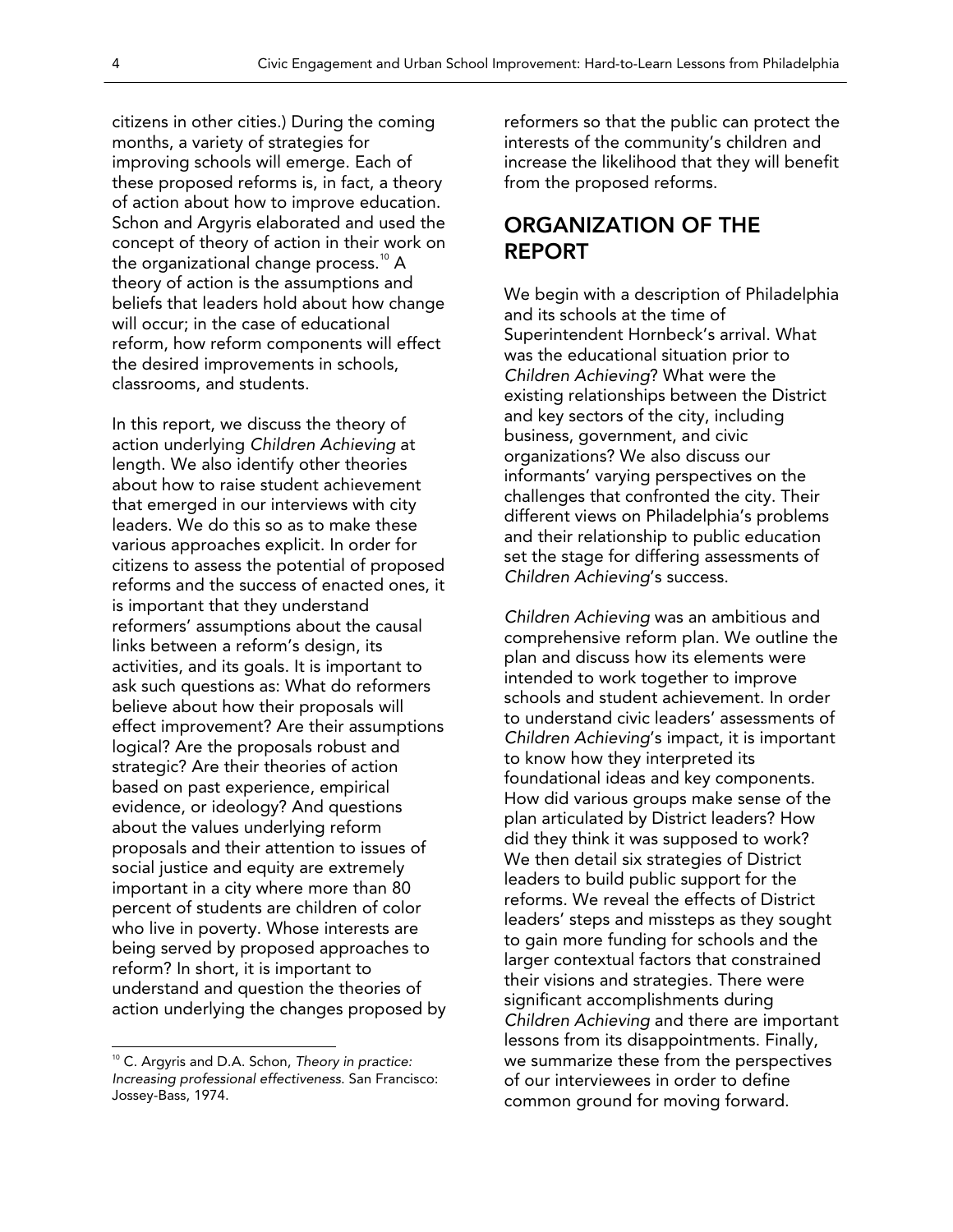#### SIDEBAR 1. CHILDREN ACHIEVING TIMELINE

#### August 1994

- David Hornbeck appointed Superintendent of Philadelphia schools.
- Philadelphia Federation of Teachers contract settled.

#### October 1994

• *Philadelphia Inquirer* publishes "District in Distress," its first report card on the state of Philadelphia public schools, including information on poverty rates, dropout rates, teachers' salaries, and student performance on the SAT-9.

#### November 1994

- Tom Ridge (R) elected Governor of Pennsylvania.
- Mayor Ed Rendell (D) re-elected.
- As part of a desegregation case against the District, Judge Doris Smith orders the School District to submit a plan for reducing racial disparities in student achievement. This comes after an education panel's findings paint a dismal portrait of the Philadelphia school system, citing "an overall attitude of helplessness and resignation" about several aspects of the District among school staff and from citizens.

#### February 1995

- *Children Achieving* Action Design published.
- Philadelphia receives a \$50 million Annenberg Challenge grant, which is matched by \$100 million from Philadelphia corporations, foundations, and federal grants. Greater Philadelphia First (GPF) announced as administration site for grant, the *Children Achieving* Challenge, and Vicki Phillips is named Executive Director of the Challenge.

#### May 1995

• Five months after taking office, Governor Ridge proposes a statewide voucher plan, which would provide families throughout Pennsylvania with school vouchers that could be used at private, religious, or out-of-district public schools. This is the first of Ridge's three pushes to establish a statewide voucher program, none of which were able to garner needed legislative support.

#### September 1995

- First six clusters formally established.
- City Council President John Street criticizes the *Children Achieving* agenda for being too complicated.

#### December 1995

• Standards Writing Teams, composed of parents, teachers, and community members, are convened; writing of new academic standards begins.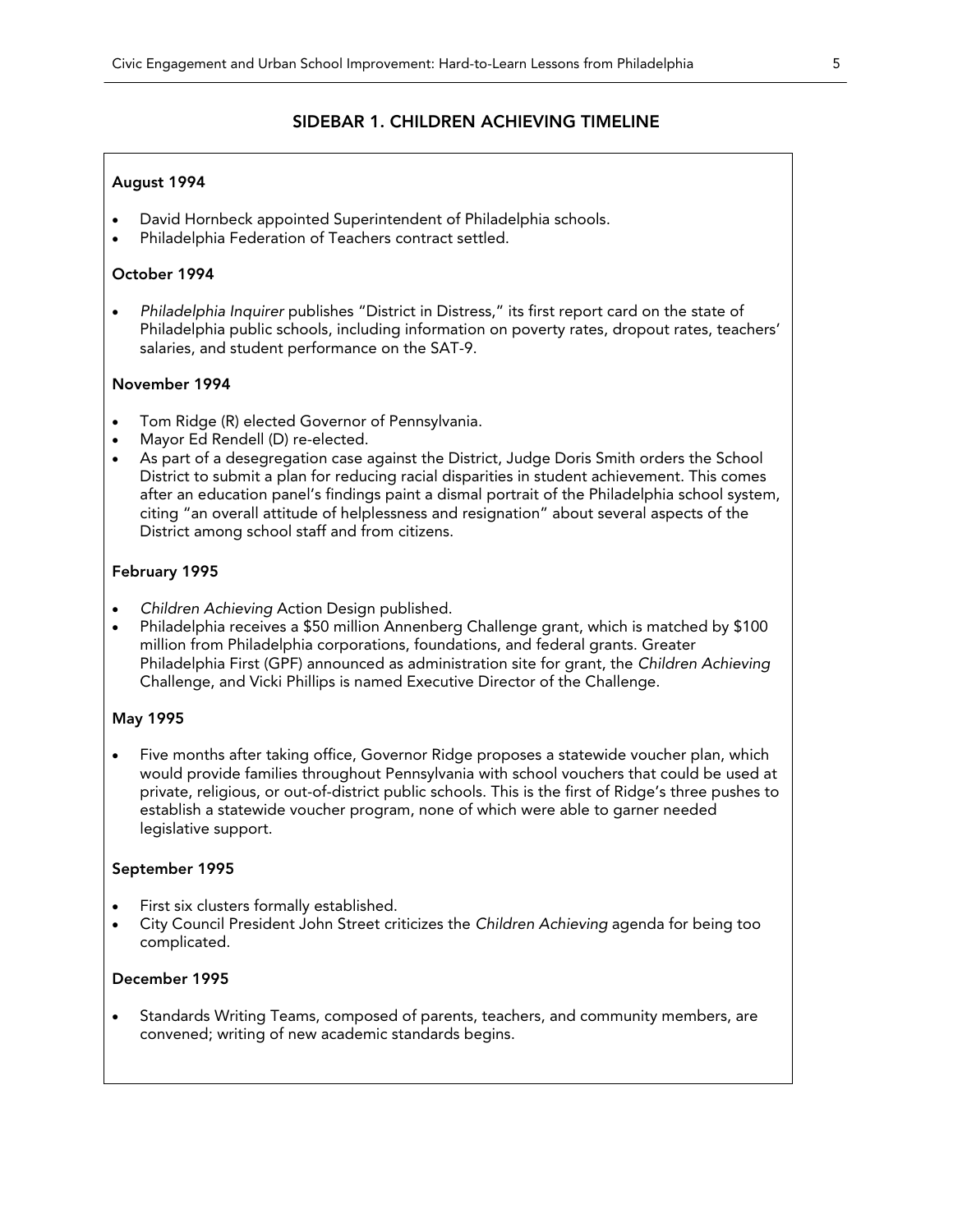#### February 1996

• *Philadelphia Daily News* publishes a series of opinion columns that criticize Superintendent Hornbeck and *Children Achieving*. They kick off a series of articles and opinion pieces called, "The Great School Debate."

#### August 1996

Standards distributed to teachers for review.

#### September 1996

- All 22 clusters established.
- Family Resource Network established to provide support to families.

#### January 1997

• State Representative Dwight Evans announces legislative proposals to write certain aspects of Philadelphia's education reforms into law.

#### February 1997

- Hornbeck announces plan to reconstitute Olney and Audenried High Schools, drawing harsh criticism from school staff. The plan is abandoned when an external mediator judges the process invalid.
- Mayor Rendell, City Council President Street, Superintendent Hornbeck, School Board members, and community leaders issue, *Realities Converge: This Year is Different*. The report details the origins of the District's fiscal crisis and its future plans for managing the deficit. The authors promised a zero-growth School District budget but "drew a line in the sand" and refused to cut any more school-based programs.
- District, city, and community leaders file lawsuit against the state contending that Pennsylvania does not provide a "thorough and efficient" education. Case later dismissed by state Supreme Court, which ruled that school funding decisions must be made by the legislature, not the courts.
- City Council President John Street, then a candidate for mayor, makes his first public foray into working with the public on the issue of education by convening the Philadelphia Education Summit. The Summit aimed to stimulate a broad discourse on public education issues through televised forums, focus groups, town meetings, and a major conference.

#### September 1997

• Professional Responsibility Index (PRI) scores made public for the first time. The PRI, which had been adopted the previous year by the Board of Education, is intended to provide each school with a sense of where it stands along several dimensions, including: standardized tests, student and teacher attendance, and promotion and dropout rates. This marks the first reporting period of the first two-year accountability cycle (measuring progress from 1996-1998). Much of the data released at this time are made public for the first time in the District's history. A number of schools show low progress.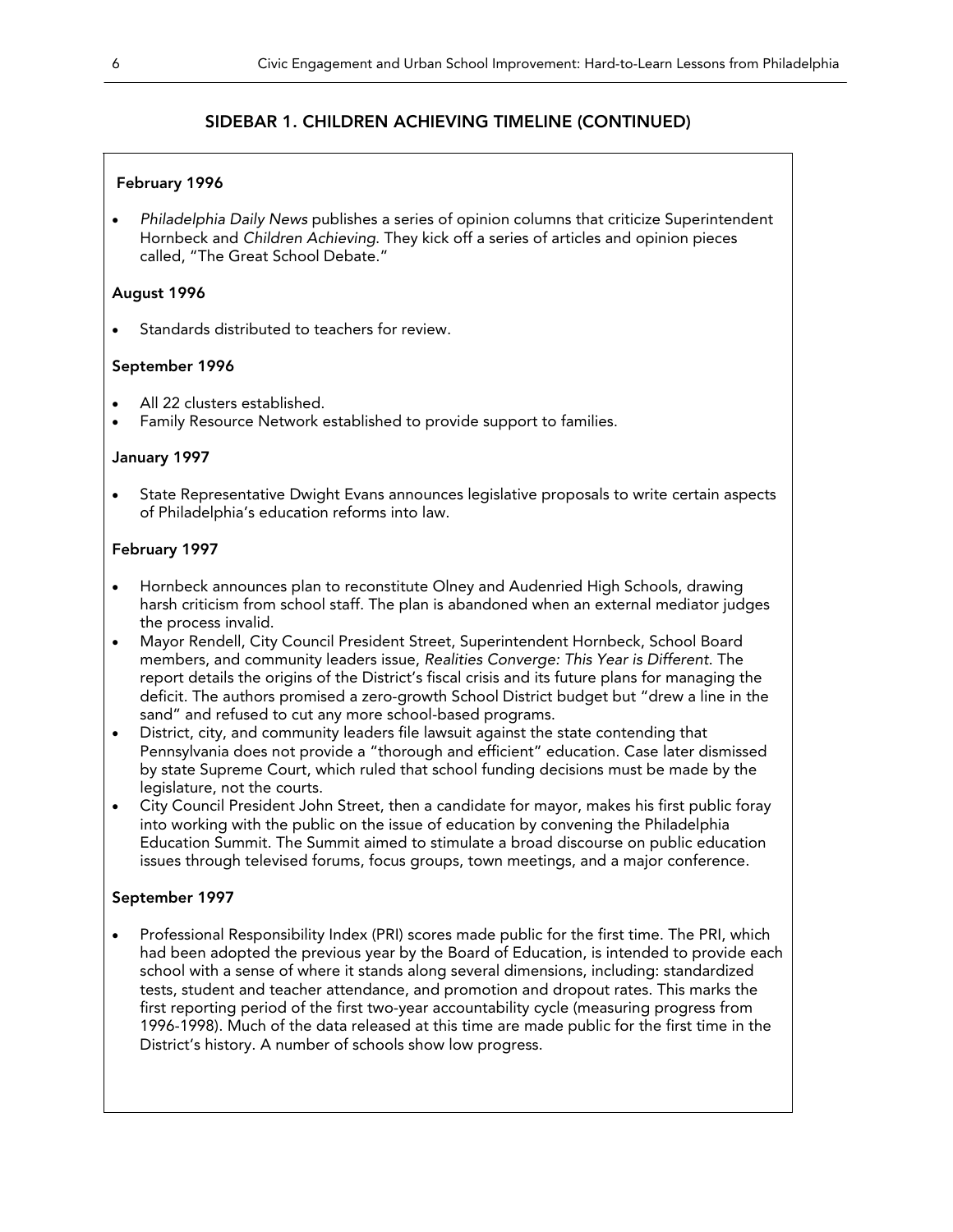#### January 1998

- Graduation and promotion requirements identified.
- Vicki Phillips resigns as Executive Director of the *Children Achieving* Challenge. Suzanne Becker replaces her.

#### February 1998

• Hornbeck threatens to adopt an unbalanced budget if the state does not provide needed funds, which could lead to the schools closing before the end of the school year.

#### March 1998

• The District, city, and other officials and interest groups file a federal civil-rights suit against the state, known as Powell v. Ridge. The plaintiffs contend that the state's funding practices discriminate against school districts with large numbers of non-White students.

#### April 1998

State legislature responds by passing Act 46, a draconian state takeover law aimed specifically at Philadelphia.

#### March 1999

• Members of GPF's board stand behind Governor Ridge when he introduces his second statewide voucher proposal, designed to provide vouchers to students in the most academically troubled school districts throughout Pennsylvania. Again, he lacks the legislative support needed to pass the proposal.

#### November 1999

Street is elected Mayor. His role in public education is expanded during this election when Philadelphians pass a referendum to change the City Charter to allow the Mayor to appoint all members of the School Board with terms concurrent to his own.

#### January 2000

• Street appoints new educational leadership in Philadelphia. He selects a new School Board, the first time this has happened in the history of Philadelphia. He retains several, but not all, members of the previous Board. Street also appoints the first Secretary of Education for the city, Debra Kahn, who is charged with leading the District's team in negotiation of a new teachers' contract.

#### March 2000

• Mayor Street holds community meetings about education issues in all 22 clusters. At meetings, he solicits input about the schools and warns community members of a looming fiscal crisis, asking that they demand an adequately funded school system from elected officials at the state level.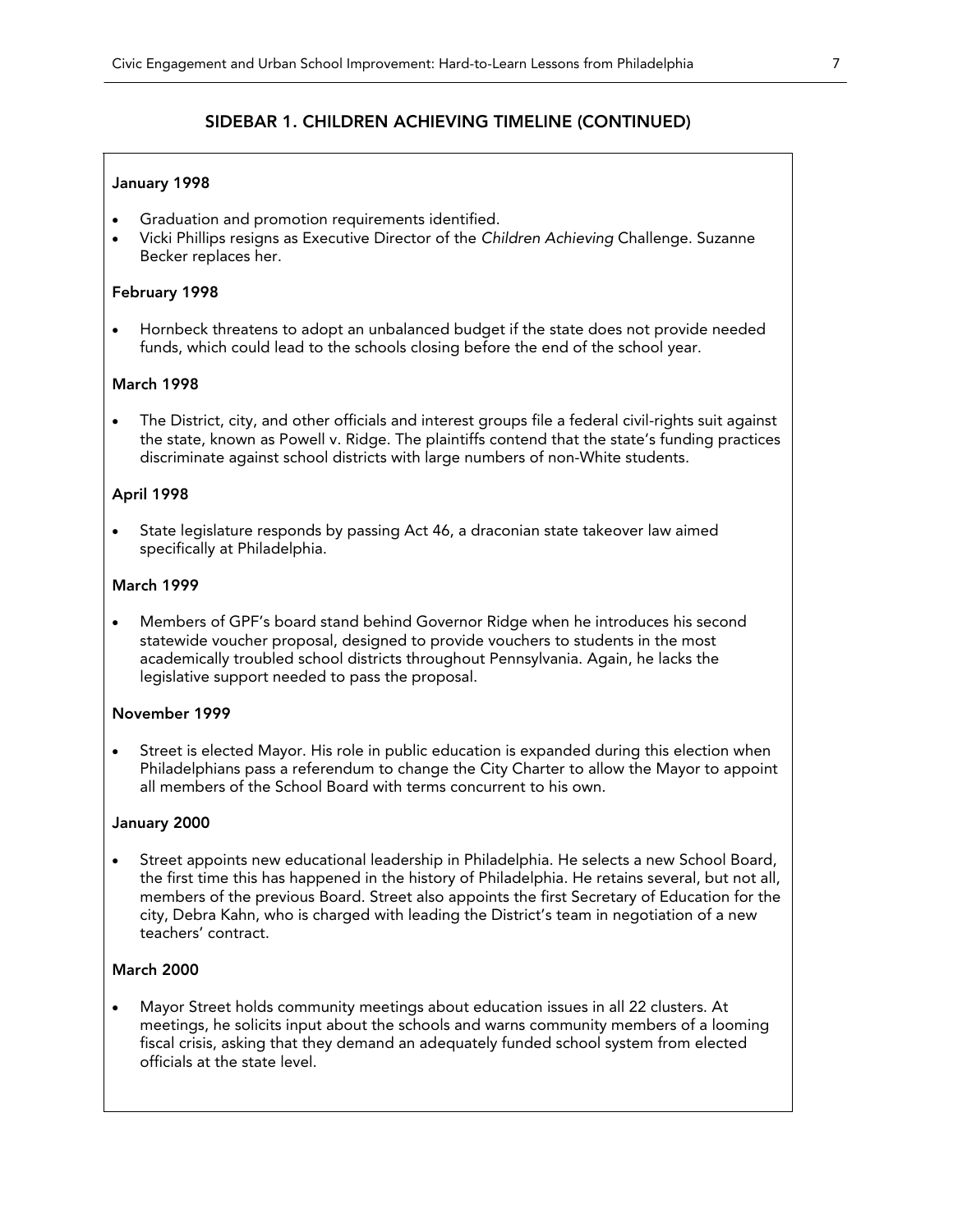#### May 2000

• The Pennsylvania Legislature passes and Governor Ridge signs the Education Empowerment Act, a state reform and "takeover" bill targeted at 11 school districts (including Philadelphia) with high student failure rates.

#### June 2000

- Threat of state takeover crisis in the District during the Republican Convention in Philadelphia is averted by a financial settlement between the District and Governor Ridge. Still facing a deficit, the School Board cuts the budget and Hornbeck resigns in protest.
- School District announces number of teaching vacancies.
- School Board adopts a FY2001 budget with an amount deficit.

#### August 2000

- Teacher contract expires, beginning two months of tense negotiating between the union and the Board of Education. Teachers authorize a strike, but continue to work with the knowledge that the District could impose new terms of employment at any point. Shortly thereafter, the Board of Education does impose new terms and conditions of employment. The union strikes over a weekend. The contract is settled before school is disrupted with the intervention of Mayor Street and pressure from Governor Ridge, who threatens a state takeover.
- Board of Education announces decision to adopt a corporate style of management. Deidre Farmbry, a veteran Philadelphia educator, appointed Chief Academic Officer.

#### October 2000

• Philip Goldsmith, a lawyer and journalist, appointed interim Chief Executive Officer of District.

#### January 2001

• *Education Week* gives Pennsylvania a grade of "D-" on funding equity in comparison to other states. It is followed by only seven other states.

#### May 2001

- Governor Ridge succeeds in passing an education plan that exchanges an increase in teacher pensions for a package of education bills that many observers perceive as a backdoor to vouchers. The package includes bills that provide state tax credits of up to 90 percent to corporations for donations to groups that finance scholarships to private schools or public schools outside of students' home districts.
- As an economy measure, the District's 22 clusters are replaced by eight academic offices, reducing administrative costs and reassigning some cluster staff to teaching positions. At month's end, the School Board adopts a budget with a \$216 million deficit, creating a new fiscal crisis with state takeover of the District possible.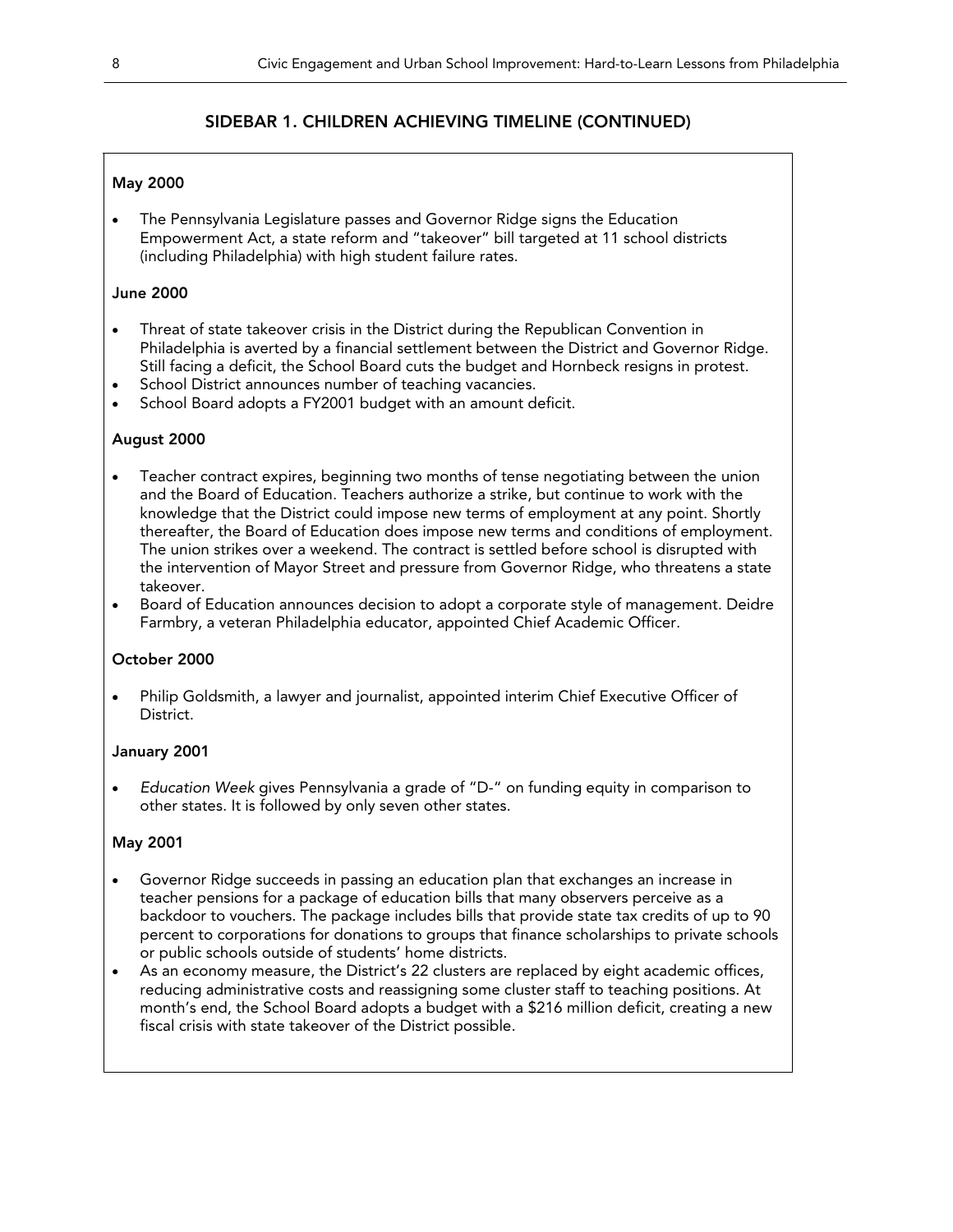#### July 2001

• Mayor Street and Governor Ridge sign a Memorandum of Understanding giving the Governor permission to commission an analysis of the financial and educational state of the District. Ridge hires Edison Schools to do the job.

#### October 2001

- In the aftermath of September's terrorist attacks, President Bush appoints Governor Ridge to U.S. Office of Homeland Security. Lt. Governor Mark Schweiker replaces him.
- Governor Schweiker passes stealth amendment to Act 46, the state takeover law. It gives the state increased power over the governance body outlined in the act.
- Schweiker releases his proposal for the District, based heavily on Edison's analysis of the District. It includes plans to have a private education management organization (presumably Edison Schools) run the central administration and to have Edison run at least 45 schools. The Mayor and Governor have a month to negotiate a deal or the state has authority to take over the District.

#### November 2001

• Governor Schweiker backs off of his proposal to have Edison run the District's central administration, but keeps them in a consulting role to the central office and as a private manager of schools.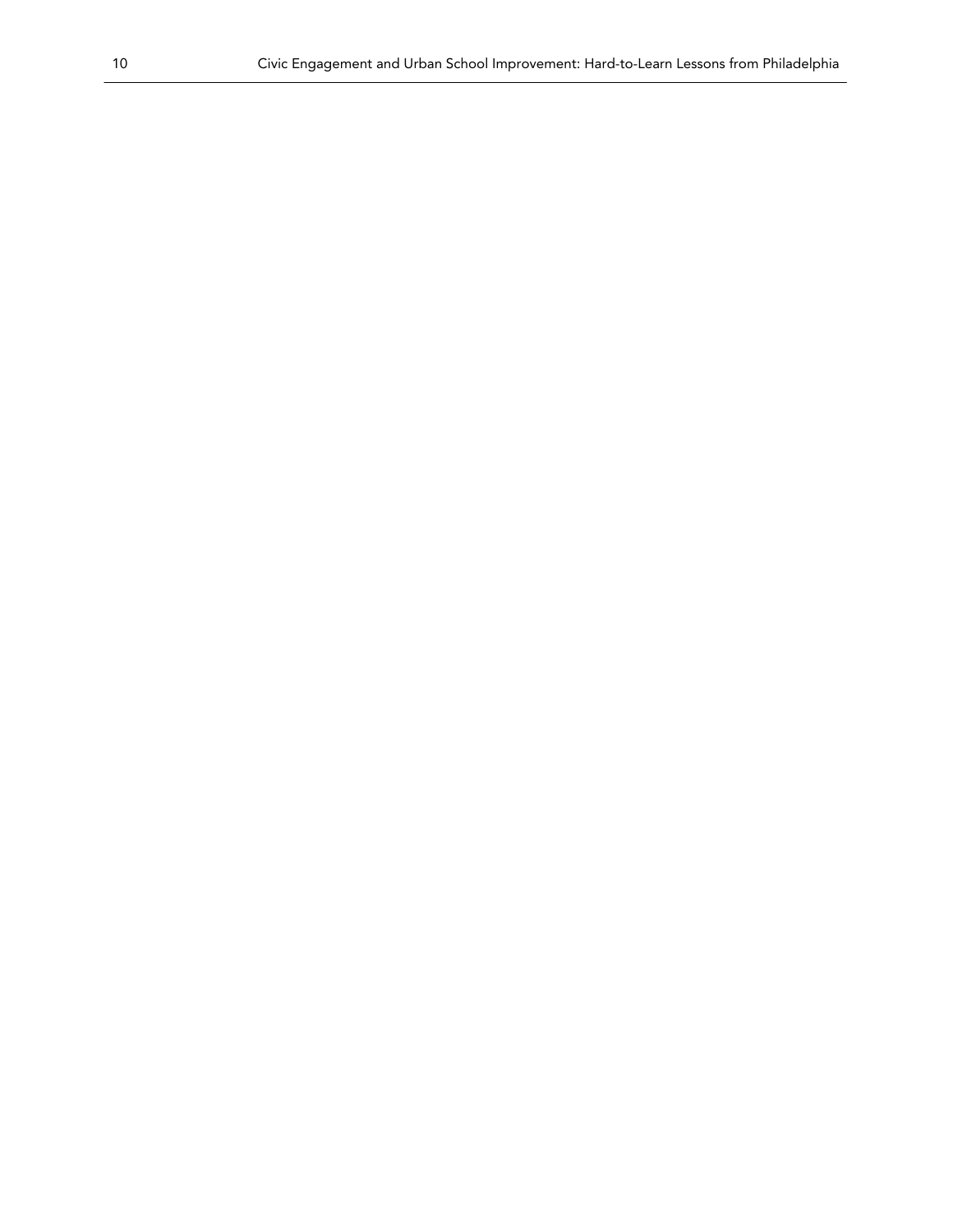## PHILADELPHIA AND ITS **SCHOOLS**

### THE CITY

he 1960s, 1970s, and 1980s were disastrous years for Philadelphia. When David Hornbeck began his tenure as Superintendent, the city was recovering from a serious fiscal crisis during which it was forced to borrow \$150 million from its employee pension fund just to stay afloat. With its credit ruined, the city had to pay more than \$5 million to obtain the loan, a fee equivalent to a 24 percent interest rate.<sup>11</sup> From a peak of 2.1 million in the 1950s, population had dropped precipitously to the current level of 1.4 million.<sup>12</sup> The city lost 80 percent of its manufacturing jobs, and the total number of jobs dropped from a high of 800,000 to 250,000 during the same period. These trends have slowed, but still continue.<sup>13</sup> And the economy of the greater Philadelphia region, while not as bleak as the city's, is certainly sluggish in comparison to many other large metropolitan areas which experienced strong growth during the 1990s. $14$ T

Philadelphia citizens and corporations bear one of the highest tax burdens in the country. City residents pay a wage tax just below five percent and most city leaders attribute the city's loss of jobs as well as population largely to the wage tax. For their part, corporations pay a business privilege tax that taxes both the net

 $\overline{a}$ 

 $14$  Ibid.

income of a business and its gross receipts. (This means that the city is taxing a business whether it shows a profit or not.) In 1998, Philadelphia was judged as having the highest business tax burden in the country.<sup>15</sup> One reason for this devastating tax burden is that the city is co-terminus with the county which means that residents must bear the full weight of paying for county as well as city services. A second reason is that the Commonwealth of Pennsylvania is a "low tax state" and its aid to cities is also low. The taxing dilemma has been termed the Gordian Knot, "not amenable to unraveling even with the best of intentions and considerable resources."<sup>16</sup>

During his eight-year tenure, which began in 1992, Mayor Ed Rendell brought Philadelphia back from financial collapse, creating a small budget surplus before he left office in 2000.<sup>17</sup> His tough stance during a strike of city workers early in his administration won accolades from the business community, as the city ultimately negotiated more discretion for management. Democrat Rendell worked with Republican state officials to bring jobs to Philadelphia, and by 1997 the local economy showed a mild upswing, with a

 $\overline{a}$ 

<sup>17</sup> The Mayor even succeeded in making Philadelphians proud of their city again. (This was no easy feat, given the image Philadelphia conjured up for many Americans — an entire city block in flames after Mayor Wilson Goode and his managing director dropped a bomb on the headquarters of the radical group MOVE.) Putting tourism at the center of Philadelphia's economic renewal, Rendell flamboyantly promoted "the city that loves you back." Perhaps the city and Rendell's greatest accomplishment, at least symbolically, was attracting the Republican National Convention — an irony given that by the time of the convention, in August 2000, Rendell, no longer mayor, was the Democratic National Committee Chair.

<sup>&</sup>lt;sup>11</sup> M. de Courcy Hinds, "A \$150 million loan buys Philadelphia some time," *The New York Times* (1991, January 6), p. 14.

<sup>12</sup> Metropolitan Philadelphia Policy Center, *Flight (or) fight: Metropolitan Philadelphia and its future*. Philadelphia: Author, 2001.

 $13$  lbid.

<sup>15</sup> B.J. Whiting, *Philadelphia: Prospects and challenges at the end of the decade*. (Report to the Pew Charitable Trusts, 1999.)

 $16$  Ibid, p. 29.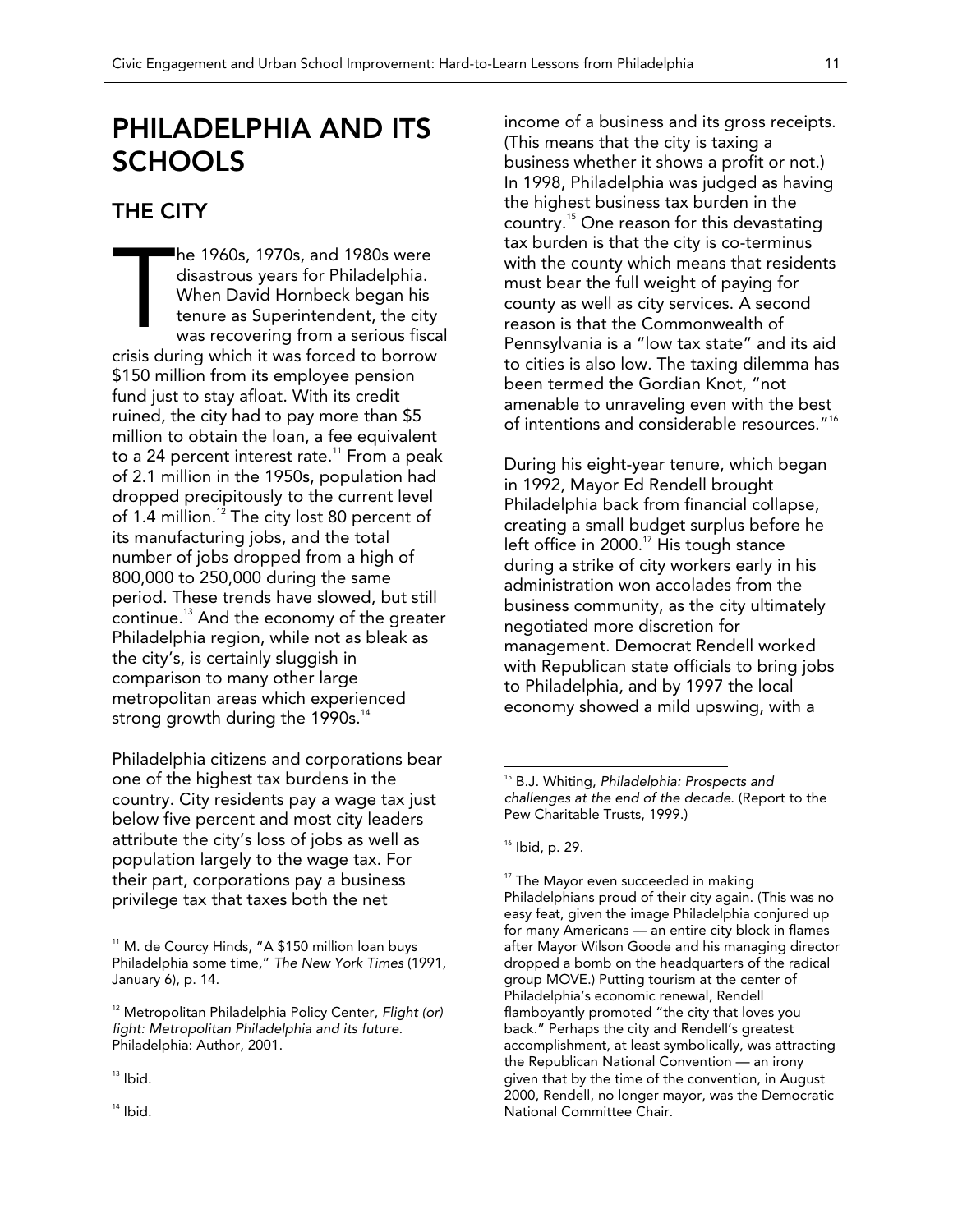net gain in jobs that reversed a trend of several decades.<sup>18</sup>

However, the financial picture of the Philadelphia School District worsened during this period because the state froze its formula for providing funds to local districts in 1993. The formula takes into account the number of pupils, the special needs of the District, its ability to raise local taxes, and other factors. After 1993, state aid to the District no longer rose in response to increases in enrollment. On a per-pupil basis adjusted for inflation, the real value of state education funds coming to Philadelphia actually decreased by 5.9 percent between 1993 and 1998.<sup>19</sup>

During *Children Achieving*, the School District's per-pupil spending was well below what was being spent by districts in surrounding counties, by as much as \$5,443 per student.<sup>20</sup> Teacher salaries were also higher in suburban schools. Average starting salaries in the suburbs were over \$3,500 higher than starting salaries in Philadelphia and maximum salaries were over  $$9,000$  higher.<sup>21</sup>

Philadelphia's Board of Education had the responsibility for setting policy and spending priorities, but it had no taxing power. City Council levies taxes.<sup>22</sup> Under

19 J. Century, *A citizen's guide to the Philadelphia school budget*. Philadelphia: Greater Philadelphia First, 1998.

20 School District of Philadelphia, *Realities converge, revisited: School district sees gains on test scores and management efficiencies, but fiscal crisis is at hand*. Philadelphia: Author, 1998, p. 11.

 $\overline{a}$ 

 $22$  Until January 2001, the Mayor was not able to appoint the entire Board when he assumed office, which diluted the accountability of the Board to the Mayor. But in the November 2000 election,

these circumstances, it's not surprising that when Superintendent Hornbeck went to the Mayor and City Council for increased funding for schools, they were resistant. Neither was willing to risk the financial jeopardy or political heat that increased city taxes to fund the schools would generate. Their response was that the city had "stretched its taxing ability to the limit" and they refused to provide significant additional resources for *Children Achieving*. 23 By 1997, the Superintendent, the Board of Education, the City Council, and the Mayor were all looking to the state to solve the District's fiscal problems. They were in agreement that the state was failing to provide a fair share of the costs of educating Philadelphia's students.

### THE SCHOOLS

 $\overline{a}$ 

Superintendent Hornbeck inherited a stable, but poorly performing school system. Unlike some other American cities where graft and patronage have made public schooling a disreputable enterprise, the District was seen as honest, but failing. A special section of the *Philadelphia Inquirer* published in 1994 — the summer of Hornbeck's arrival — painted a dismal portrait of student achievement in the city's schools. According to the *Inquirer*:

• Over half of the city's public school students were failing to master basic skills. Fifty-one percent failed the state reading test as compared to 13 percent statewide, and 50 percent failed the state math test as compared to 14 percent statewide. Seventy percent of African Americans and 75 percent of Latinos failed one or both parts of the state test.

Philadelphia citizens voted to change the city charter so that the Mayor would have the authority to appoint all Board members at one time and to remove Board members at his/her discretion.

 $18$  N. Lemann, "No man's town: The good times are killing off America's local elites." *The New Yorker*  (2000, June 5), pp. 22-28.

 $21$  Ibid, p. 29.

<sup>23</sup> School District of Philadelphia, *Realities converge, revisited*, p. 11.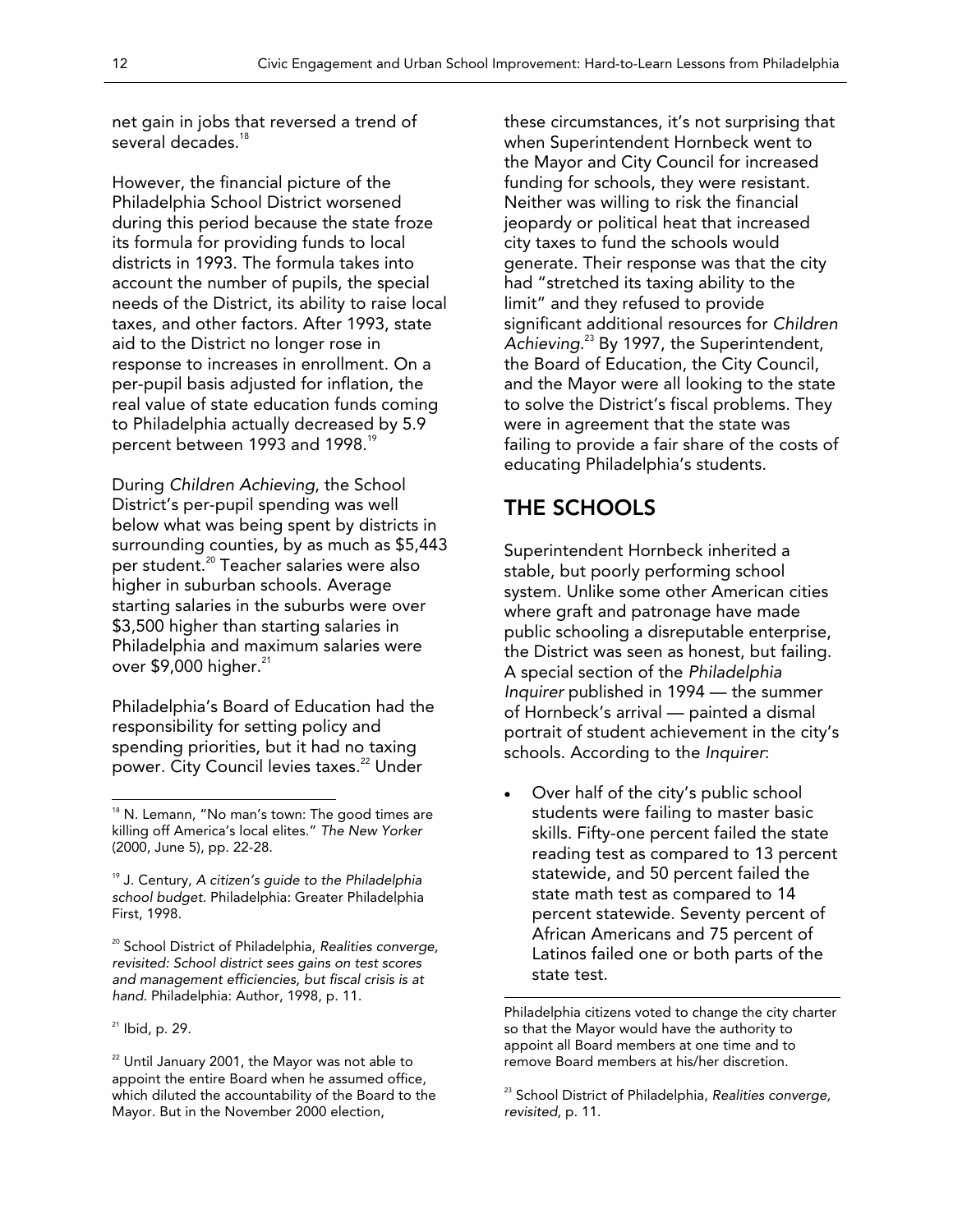- Forty-nine percent of ninth-graders failed to earn promotion to the tenth grade.
- On any given day, one in four students was absent from class, and in the average year, nearly one in four students was suspended from school.<sup>24</sup>

Corporate and civic leaders were disappointed in student performance and disillusioned with local District leadership. Constance Clayton had served as the first African American and first female superintendent from 1980 to 1992. When Clayton assumed the District helm, she faced a system deeply wounded by bitter union strikes and in financial crisis. She made labor peace and financial stability the first order of business in her plan to improve public education, and to her credit, was successful in these areas.

Clayton's education reforms included a Standardized Curriculum that offered an academic scope and sequence for all grades and subject areas. A citywide testing program aligned test items with discrete curriculum objectives and provided schools with a tool to monitor student progress toward achievement goals specified in their School Improvement Plan. Unfortunately, her strategy for improving the academic achievement of students produced disappointing results.

Under Clayton, the private sector increased its investment in public education. Higher education, foundations, and private sector partners created PATHS/PRISM, the precursor to the Philadelphia Education Fund, which aimed to professionalize teaching through professional development activities and mini-grants for classroom teachers. Philadelphia was nationally known for its strong teacher

 $\overline{a}$ 

networks, including the Philadelphia Writing Project, the Math Congress, and the Teachers' Learning Cooperative, that had been nurtured by PATHS/PRISM.<sup>25</sup>

In 1986, the Pew Charitable Trusts made a groundbreaking \$13 million grant to establish the Philadelphia Schools Collaborative, which aimed to radically restructure Philadelphia's neighborhood high schools. The Collaborative crafted a strategy that restructured large, alienating high schools into campuses of small learning communities. It also pressed the District to pursue new school governance structures, including site-based councils and "experimental status" which allowed exemptions from labor and state regulations in schools in which 75 percent of staff voted to adopt innovations. But both PATHS/PRISM and the Collaborative brushed up against District bureaucracy and the Philadelphia Federation of Teachers in the bid to gain autonomy for the new small learning communities. For civic leaders, particularly foundation staff, these contentious public encounters highlighted the system's resistance to change and the barriers to reform posed by the teachers' contract.

Civic elites believed that Clayton had sought their support, but not their input on matters of substance. They were disillusioned with a District administration that was not forthcoming with data on whether students were actually making progress.<sup>26</sup> City and civic leaders seized Clayton's retirement as the moment to influence the direction of Philadelphia public education. They established the Partnership for Public Education, which worked with the Mayor and Board of Education to recruit a superintendent who

<sup>24 &</sup>quot;A district in distress," *Philadelphia Inquirer* (1994, October 23).

<sup>25</sup> E. Useem, J. Culbertson, and J. Buchanan, *The contributions of teacher networks to Philadelphia's school reform*. Philadelphia: Philadelphia Education Fund, 1997.

<sup>&</sup>lt;sup>26</sup> Business leader, October 2000.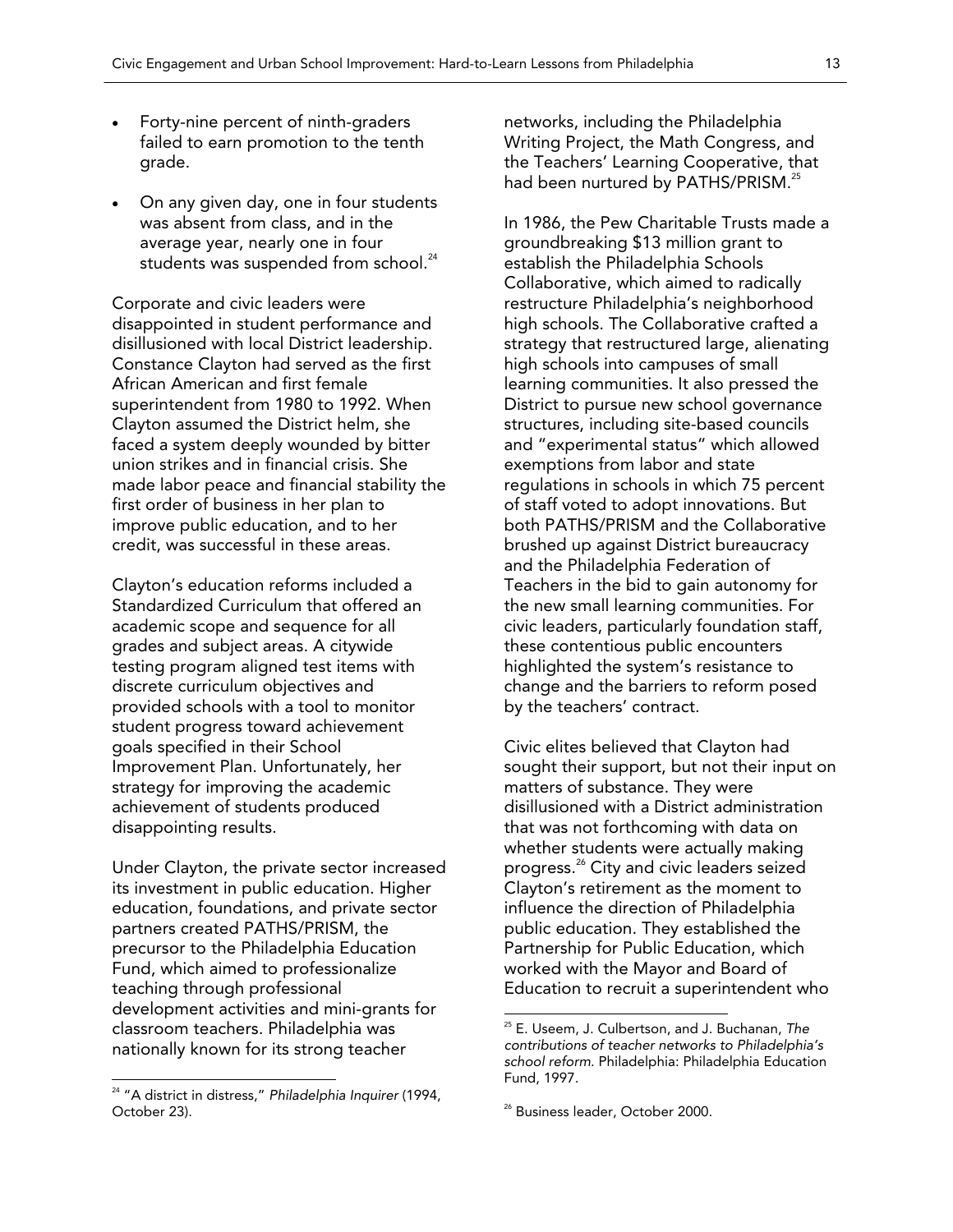would put accountability for results at the center of the District reform agenda. By this time, the Pew Charitable Trusts had assumed a prominent role in the national standards movement and staff there hoped to recruit a leader committed to that brand of reform.

### CIVIC INFRASTRUCTURE AND COMMUNITY GROUPS

A study of Philadelphia's prospects and challenges commissioned by the Pew Charitable Trusts in the 1990s characterized the city's civic leadership as "disengaged" and as having a "pervasive, defeatist mentality."<sup>27</sup> Despite Mayor Ed Rendell's cheerleading for city improvements, civic institutions and leaders did not develop a "can do" spirit and efforts at rallying together to solve a particular issue were limited. Community development corporations were weak when Superintendent Hornbeck arrived and, while there were a few examples of effective neighborhood and grassroots organizing, they remained isolated and were not directed at public education.

### PERCEPTIONS OF THE **SCHOOLS**

The vulnerability of the city's small economic gains during the 1990s was prominent in our interviews. In response to the question, "What do you view as the three greatest challenges to Philadelphia?", informants almost universally named economic decline and a desperately inadequate public school system. Our respondents saw the state of the schools and the state of the city, especially the city's economy, as tightly linked, but they presented varying views on the lines of causality. Respondents also

 $\overline{a}$ 

focused on different consequences of the school system's inadequacies.

All of the people with whom we spoke expressed grave concerns about the city's economic viability. Many implicated the schools in the city's decline. Some blamed schools for the flight of the middle class and the ensuing erosion of the tax base:

*Public education is central to improving the city. The issues that we hear about from the neighborhoods are safety and schools. Schools are the biggest reason that people leave the city. Myself included.*<sup>28</sup>

*The poor quality of education is certainly at the top of my list. And then there are the consequences from that — the loss of an employment base, the high tax structure compared to the suburbs, and the fact that people don't want to stay in the city.<sup>29</sup>*

Others criticized schools for churning out students who were not prepared for employment. They saw the school system as responsible for a poorly educated workforce that discouraged corporations from remaining in Philadelphia or choosing to locate here:

*I've been involved in trying to get big technology to the city. And it's not happening. The wage tax is not the deciding factor. Workforce preparedness is the biggest concern. And these folks are not looking for high-end employees. These are basic, entry-level jobs. They just want people who will be responsible, stick around, and learn something.<sup>30</sup>*

*Prospective employers are concerned with the lack of talent in the city.<sup>31</sup>*

- <sup>30</sup> Media leader, April 2000.
- <sup>31</sup> Civic leader, January 2001.

<sup>27</sup> Whiting, *Philadelphia: Prospects and challenges at the end of the decade*, p. 22.

<sup>&</sup>lt;sup>28</sup> Media leader, April 2000.

<sup>&</sup>lt;sup>29</sup> Civic leader, March 2000.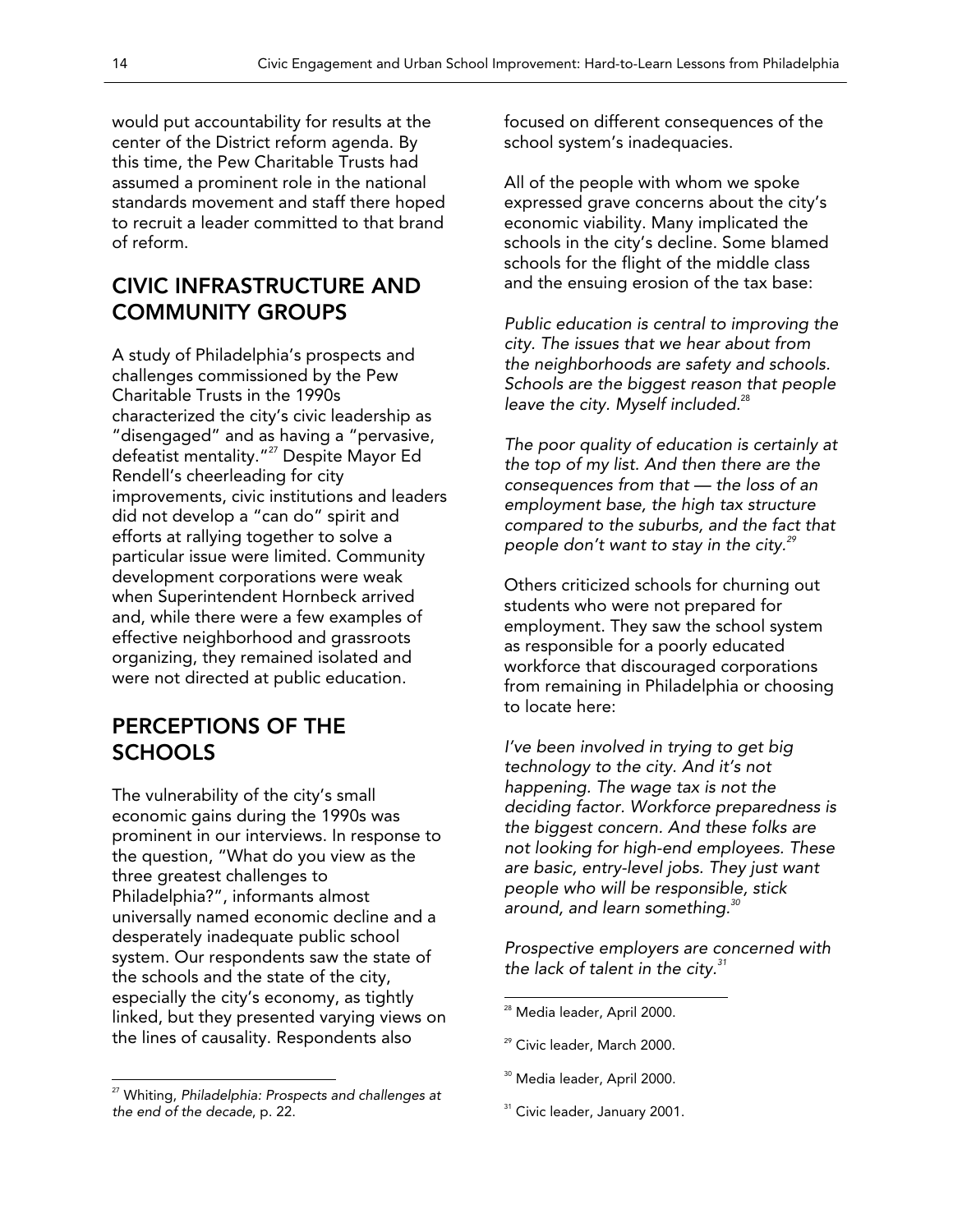In summary, these interviewees stressed the need to attract and hold businesses if the city was going to establish a viable tax base. From their viewpoint, Philadelphia's economic recovery hinged on the schools' capacity to produce an adequate workforce and attract middle- and working-class families. More and better jobs would encourage middle- and working-class families to live in and contribute to the city's prosperity through their taxes, consumer spending, and housing investments. But the city could compete for these new residents only if there were good public schools for their children.

It is only a small overstatement to say that these interviewees laid Philadelphia's decline at the feet of its school system. Is this a fair analysis? We have already noted the negative impact of high taxes on working- and middle-class residents. In addition, while it is true that many of the middle-class Philadelphia residents recently relocated city cite poor public schools as a factor in their decision to leave, the trend of suburbanization began in the early twentieth century as result of federal housing and highway policies, discriminatory bank lending for housing, and flight from the influx of poor immigrants.<sup>32</sup> Further, it is impossible to talk about suburbanization without situating it within a history of race relations in the U.S. At times explicitly, and always implicitly, the suburbs have been identified as a place for White families.

Grassroots civic leaders and School Board members painted a more complex picture

 $\overline{a}$ 

of the relationship between public schools and the city economy. They saw the two in a cruel and mutually reinforcing dynamic. Often they focused on the city's existing residents and the lack of economic opportunities for them:

*We're in a vicious cycle. We have a declining tax base, so the city is less able to provide the services people expect, so people leave. And then you have the neediest people remaining in the city. So the challenge is restoring opportunity for people to earn a living, raise a family with the expectation that the next generation will do better. We need a stronger economy and that is tied to the education system.<sup>33</sup>*

Some leaders were angry that schools bore the blame for deep-seated social ills and resented what they perceived as unrealistic expectations for public education:

*[Public education] has become the flash point for societal concerns like race and class. We think we just need to come up with the right education plan and then we can make public education [and society] work. This is simplistic.<sup>34</sup>*

Clearly, Philadelphia's leaders offered contrasting ideas about what it would take to strengthen the city and what the public could expect schools to do in that effort. Their varying analyses of urban problems and the role of public education foreshadowed the different criteria by which they would judge any educational reform. Some judged reform on its ability to hold middle-class families with schoolage children in the city; others judged the system's ability to positively impact the life chances of those it has consistently failed — poor children of color.

<sup>32</sup> K. Jackson, *Crabgrass frontier: The suburbanization of the United States*. New York: Oxford University Press, 1985. In his analysis of federal housing policies over the past century, Jackson asserts that federal housing policies, the development of the modern transportation system, and the relocation of major corporate centers from urban to suburban areas have been the real culprits. He concludes that the basic direction of federal policies toward housing has been concentration of the poor in the central city and the dispersal of the affluent to the suburbs.

<sup>&</sup>lt;sup>33</sup> School Board member, March 2000.

<sup>&</sup>lt;sup>34</sup> Civic leader, May 2000.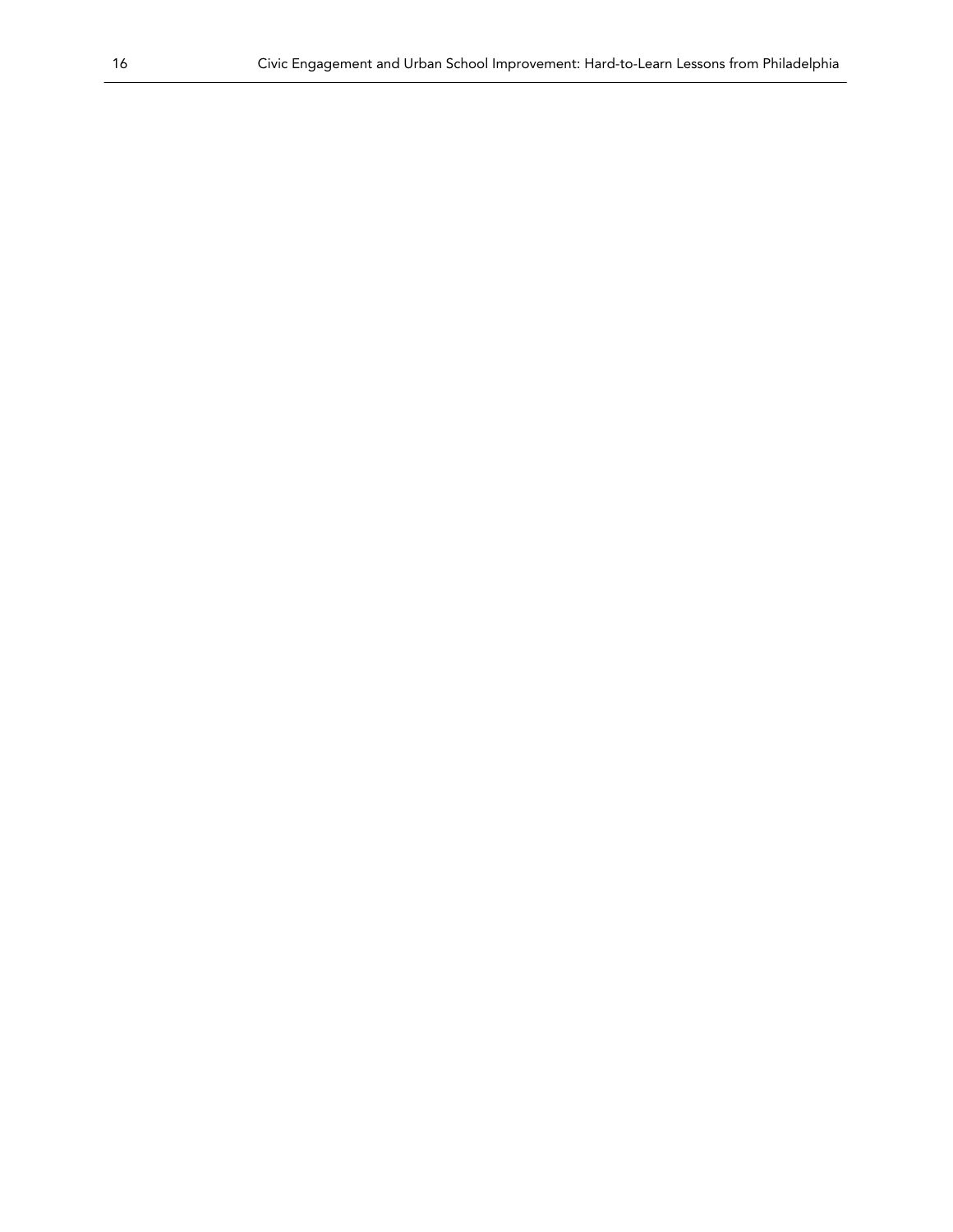## POWERFUL MESSAGES WITH MANY INTERPRETATIONS

uperintendent David Hornbeck's plan for improving Philadelphia's schools, *Children Achieving*, was a reform agenda with powerful ideas, ambitious goals, and broad scope. Hornbeck had strong beliefs about what public schools could and should do. He was passionate in his assertions that: "Results matter. It's not enough to work hard," "All children can achieve at high levels," and "Adults' expectations of students have been too low and this has contributed to the consistently low achievement levels in our schools."<sup>35</sup> Hornbeck pledged that every student would achieve proficiency in three core subject areas (math, reading, and science) by 2008. In laying out his plan, the new superintendent argued that previous attempts at reforms had failed because they were too incremental, too narrowly framed, and did not attempt to alter the "system" itself. He believed that a more comprehensive strategy was necessary — one that changed all parts of the system all at once. Superintendent Hornbeck identified 10 reform components which were necessary in order for Philadelphia schools to meet the new ambitious student performance goals (see Sidebar 2 on page 18). Hornbeck's message was powerful and resonated with a community eager for change. S

The language describing the reform components, however, was abstract and laden with educational terms unfamiliar to most people and open to many interpretations. The critical levers for change in *Children Achieving* were standards, accountability, and decentralization. Based on the *Children Achieving* Action Design, District leaders

 $\overline{a}$ 

began restructuring the system in line with the major ideas of the reform. Educators and parents, and community members developed content standards to guide curriculum and instruction by establishing what students should know and be able to do. Central administrators set targets for schools and monitored their students' progress on indicators such as standardized test scores, attendance, and promotion and graduation rates which comprised the District's Performance Responsibility Index (PRI). The District offered rewards and sanctions to school staffs based on their schools' progress toward meeting their targets. The District was divided into 22 neighborhood clusters, each serving a comprehensive high school and its feeder elementary and middle schools. Cluster offices were established to offer guidance and support to their schools. In turn, schools were reorganized into small learning communities composed of 250- 400 students and their teachers. Small learning communities were designed to offer more personalized teaching and learning environments and to customize curriculum and instruction to meet the needs of their students. Schools were encouraged to create local school councils of teachers, parents, and administrators to set school policies.

The District established a system of supports to help schools meet their performance targets. These included: clusters, as described above; the Curriculum Frameworks, to give more guidance to teachers in how to implement the new standards; the Teaching and Learning Network, to provide direct support (i.e., professional development, advice on how to implement new District policies) to schools and teachers; and the Family Resource Network, to coordinate the many "safety net" human services supports that so many poor children need.

 $35$  Excerpts from speeches by the Superintendent.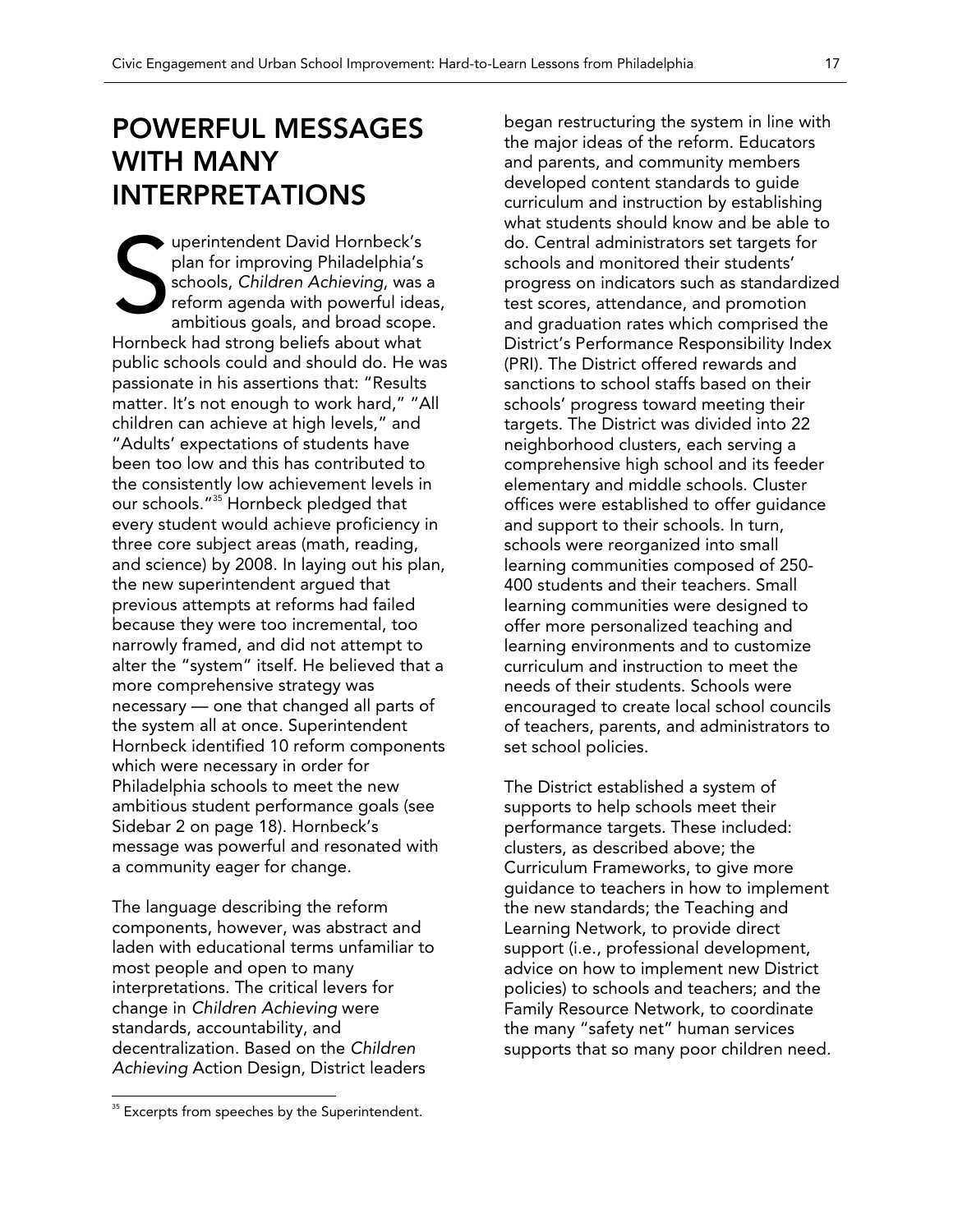### SIDEBAR 2. THE CHILDREN ACHIEVING 10-POINT ACTION DESIGN

In 1995, the District released the *Children Achieving* Action Design in which it articulated 10 reform components necessary to achieve its goals. The following are excerpts from District documents and the Superintendent's speeches that enumerate these 10 components:

- We must behave as if we believe that all students will learn at high levels.
- Standards-based reform will drive the system…We must set standards, have new assessment strategies, and develop new incentive systems for both adults and students.
- Decisions will be made at the school level…Authority for decisions about personnel, budget, professional development, instructional strategies and curriculum, scheduling, student and teacher assignments inside of a school, and, perhaps, discipline, should be made at the school level…In addition to school employees, parents must also be partners in making those decisions.
- Staff development is critical to improved performance.
- Early childhood support is less expensive and more effective…There are at least three areas of focus important to school readiness: supports for families; health and social services; and full-day kindergarten, pre-kindergarten, and childcare.
- Community services and supports can make the difference between success and failure. Children who are unhealthy, hungry, abused, ill-housed, ill-clothed, or otherwise face the kinds of problems outside of the school borne of poverty cannot achieve at high levels.
- Adequate technology, instructional materials, and facilities are necessary to learning.
- Strong public engagement is required. Unless parents, civic leaders, elected officials, the business community, postsecondary educators, and the wider citizenry understand and support radical change, we cannot sustain it.
- We must have adequate resources and use them effectively.
- We must do all of these nine components. The agenda is not a pick-and-choose menu. We must approach the challenge of education reform in a comprehensive and integrated way. If one or more features of the whole agenda is not implemented, its power to yield high performance by all students will be significantly diminished.<sup>36</sup>

### THE *CHILDREN ACHIEVING*  PLAN: "COMPREHENSIVE" AND "COMMON SENSE"

When our informants discussed *Children Achieving,* it was not in terms of specific

initiatives or components such as clusters, small learning communities, or the new standardized assessments, but in terms of its broad approach to educational improvement. Interviewees, whether from business, government, civic institutions, grassroots groups, higher education, or the

 $\overline{a}$ <sup>36</sup> School District of Philadelphia, Children Achieving strategic action design.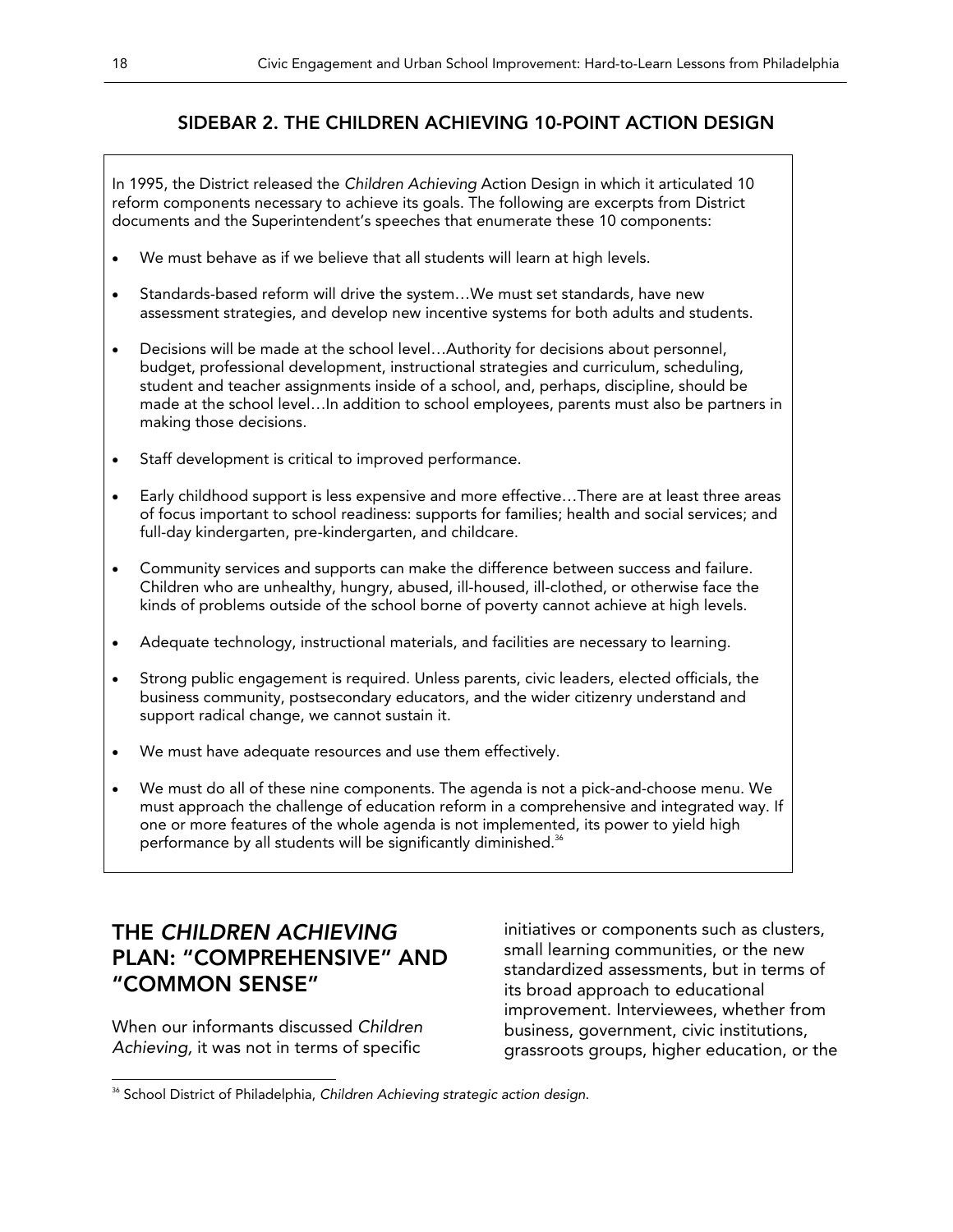media, portrayed the plan as "comprehensive" and "complex." They often recited Hornbeck's admonition that "it was not a pick-and-choose agenda" and that changes must occur throughout the system all at once. And perhaps most tellingly, they explained that *Children Achieving* was "common sense."

*It's a complex agenda built on simple ideas about schools. The premise is that you can't do just one, two, three things — you need to do it all.<sup>37</sup>*

*Children Achieving was a logical document.<sup>38</sup>*

*Children Achieving is a lot of common sense ideas — it's not some new brilliant program.<sup>39</sup>*

*Educators have been trying to do the things that Children Achieving talks about for years.<sup>40</sup>*

Our participants lauded *Children Achieving* for its logic. And they noted that its ideas were not new. However, as we will show, this broad view of *Children Achieving* masked significant differences in understanding of the reforms.

Of all the sectors included in our sample, leaders of civic institutions offered the most praise for the *Children Achieving* reform plan. They expressed pride and gratitude that Philadelphia had a plan something they saw that other cities lacked.

*David did Philadelphia the favor of showing up with a concerted agenda that* 

 $\overline{a}$ 

*established the idea that children can achieve.<sup>41</sup>*

*When I look at other urban school districts, I see that in many ways we're lucky. We have a strong reform plan.42* 

*We have something to build on, but we have to remember that it takes a long time. What's positive is the amount of work being done, the focus on high expectations and changing practice, professional development, and involving the community in schools.<sup>43</sup>* 

Civic leaders saw the plan as a foundation on which to build, the strongest legacy of the *Children Achieving* era.

Accountability was the most frequently mentioned characteristic of the reform by participants across all sectors. For the majority of our participants, the accountability system was not only the clearest aspect of the reform, it was also the most important — the driver of everything else. A few, such as the business leader below, considered accountability the reform itself and criticized Hornbeck for complicating a straightforward message and losing the focus necessary to achieve results.

*Children Achieving was all about accountability. He [Hornbeck] made it complicated with the 10 points. He could have made it much more simple by focusing on the accountability piece. The*  loss of that was the loss of the message.<sup>44</sup>

The second most often-mentioned characteristic of *Children Achieving* was its emphasis on the idea that all children can

 $\overline{a}$ 

44 Business leader, November 2000.

<sup>&</sup>lt;sup>37</sup> Foundation leader, October 2000.

<sup>&</sup>lt;sup>38</sup> Civic leader, August 2000.

<sup>39</sup> Former School Board member, October 2000.

<sup>&</sup>lt;sup>40</sup> School District staff member, May 2000.

<sup>41</sup> Government leader, March 2000.

<sup>&</sup>lt;sup>42</sup> Civic leader, February 2000.

<sup>&</sup>lt;sup>43</sup> Civic leader, March 2000.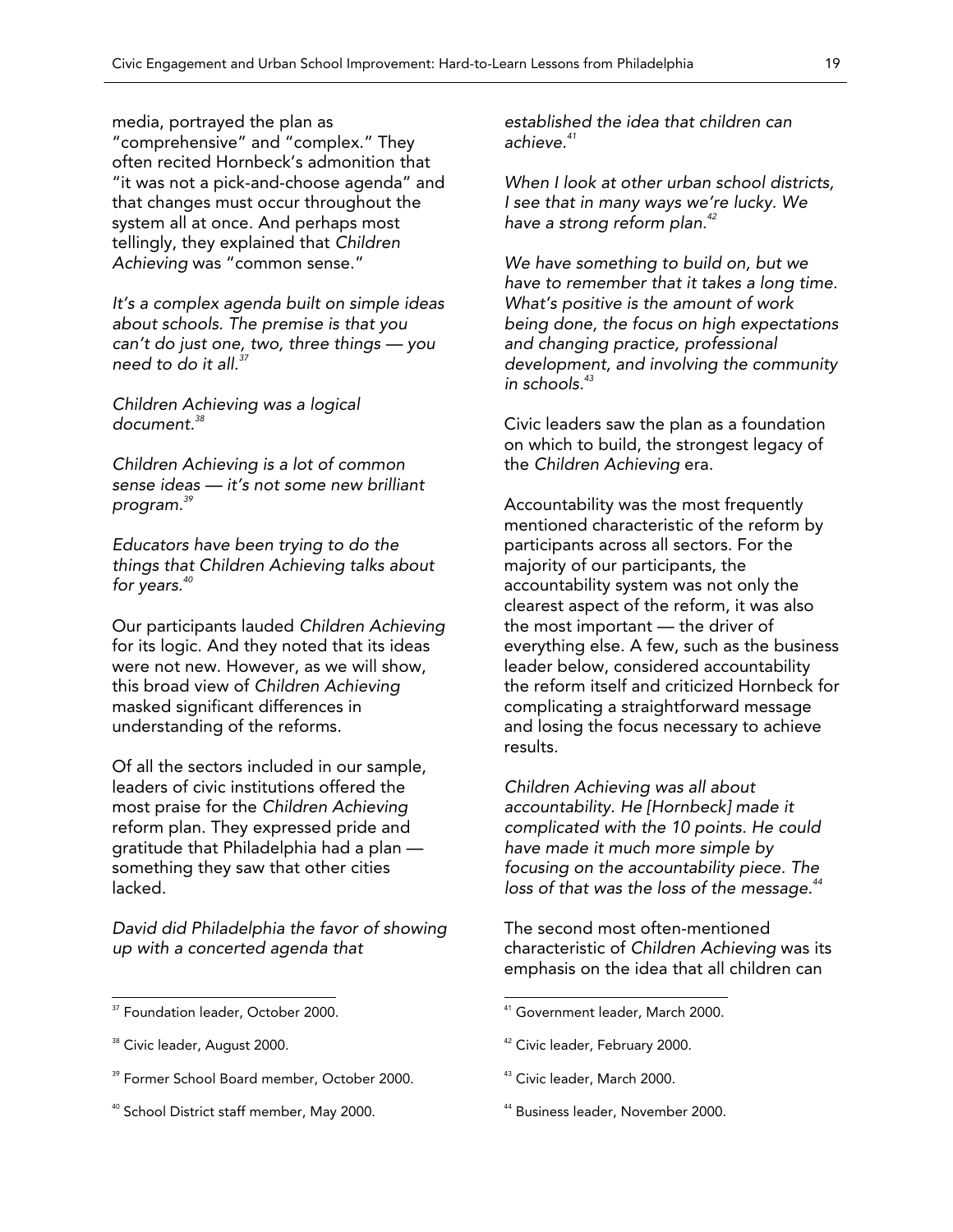achieve and participants linked this idea closely to Hornbeck as an individual.

*The best thing that David did was convincing people that every child can actually learn.45*

*[Children Achieving's goal] has been to change the mindset about what we can do to make sure kids learn. The basic tenet is that all children can learn and I think he's [Hornbeck] so right about that.<sup>46</sup>*

Although the vast majority of the people we talked to commended the ideas of the reform plan, there were a few exceptions. These participants argued that while the rhetoric of *Children Achieving* was seductive, the plan was unrealistic. A labor leader argued that it did not address the realities of schools, particularly schools' lack of resources for meeting the many needs of poor urban students:

*How can you argue against Children Achieving? You can't. It's like Bambi. But you have to look at the reality.<sup>47</sup>*

A government leader who supported school choice as a solution to the problems of the schools said:

*Children Achieving does not have meaning to the customer. What is Children Achieving? Is it reading, writing, and math? Children Achieving is a phrase to use as an organizing tool for marketing. It's a feelgood-about-the-system ploy.48*

On the surface, almost all of our interviewees accepted *Children Achieving*'s major premises. However this apparent unity of belief was deceptive. When we

 $\overline{a}$ 

probed their views of *Children Achieving* more deeply, it became apparent that there were competing understandings of the major ideas underlying the reform particularly standards, accountability, and decentralization.

### MULTIPLE INTERPRETATIONS OF *CHILDREN ACHIEVING*

A theory of action is the set of assumptions and beliefs that reform leaders hold about how their efforts that will work together to cause desired improvements. We have described *Children Achieving*'s theory of action as follows:

*If the central administration works with the schools and the community to set high academic standards for student achievement; aligns assessment with those standards; establishes an accountability system that offers strong incentives; delegates more authority over school resources, organization, policies, and programs to the schools; monitors equity throughout the organization; and builds public understanding and support for reform; and if central administration and cluster staff provide guidance and highquality support to schools and small learning communities, then the teachers and administrators of the Philadelphia schools, in consultation with their communities, will customize instructional technologies and patterns of behavior that will help all children reach high standards.<sup>49</sup>*

Did Philadelphia's leaders subscribe to this theory of action? Did they understand it? No matter how strong the educational improvement plan or how visionary the district leadership, there must be sustained

<sup>&</sup>lt;sup>45</sup> Civic leader, August 2000.

<sup>&</sup>lt;sup>46</sup> Foundation leader, January 2000.

<sup>&</sup>lt;sup>47</sup> Labor leader, August 2000.

<sup>&</sup>lt;sup>48</sup> Government leader, October 2000.

 $49$  Consortium for Policy Research in Education, Research for Action, and the OMG Center for Collaborative Learning, *A first-year evaluation report of Children Achieving: Philadelphia's education reform*. Philadelphia: Greater Philadelphia First, 1996.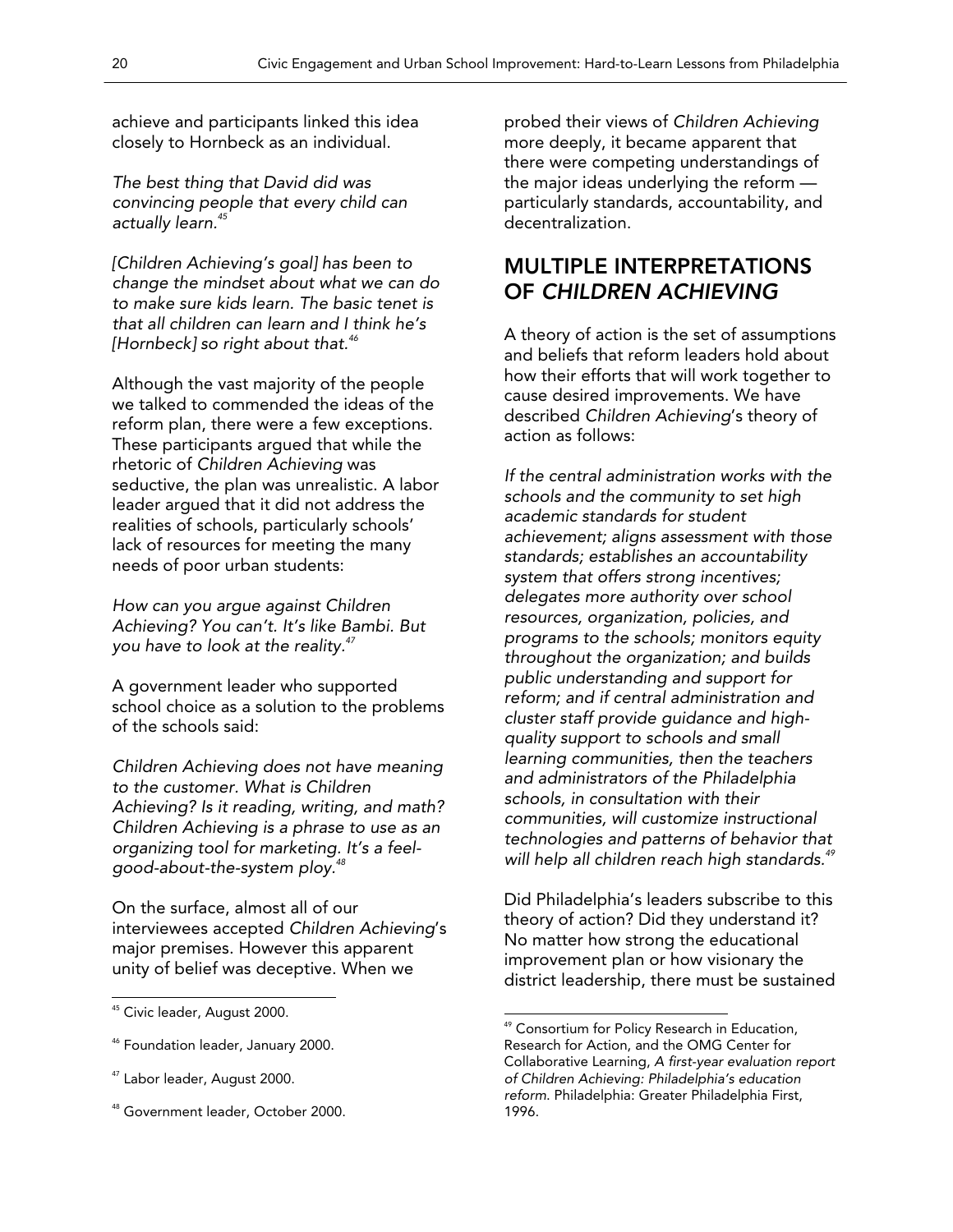support from civic elites and ordinary citizens in order for reform strategies to take hold and spread in urban schools. In addition to educational bureaucracy and human resistance to change, contentious politics and scarce resources have consistently undermined full implementation of reform ideas and plans.<sup>50</sup> Coalitions of support and institutional alliances are necessary. What does it take to create such coalitions and partnerships?

In their analysis of the Chicago reform, Shipps, Sconzert, and Swyers argue that reform leaders must understand the perspectives of local constituencies so that their reforms will gain legitimacy in the community. Such understanding helps reform leaders craft approaches to improvement or theories of action that make sense to local stakeholders.<sup>51</sup> It also helps reform leaders anticipate when they will need to compromise in order to gain broader support and build ownership. Like Hill, Campbell, and Harvey,<sup>52</sup> Shipps, Sconzert, and Swyers also argue that reform approaches need to be flexible. In their view, no one strategy is likely to transform schools and improve student learning by itself. "Hybrid" reforms are more promising. They are also more likely to appeal to wide range of constituencies, especially if they emerge from ongoing discussions of reform ideas and revisions to original plans when necessary.

Lingard and his colleagues offer another perspective on reform strategies. They point out that too often reforms are discarded without an understanding of what ideas actually succeeded or failed.

 $\overline{a}$ 

They argue that any single theory of improvement often contains competing concepts that are lost in the often-abstract language of school reform.<sup>53</sup> They show how particular reform ideas, in their case, "school-based management," far from being a consistently understood and unified theory of change, are often politically contested and have competing meanings. Recent research on the standards movement in the United States has supported this.<sup>54</sup> It has pointed to the varying interpretations of "standards" and the very different implications that each of these interpretations carries for such educational practices as assessment of student learning (standardized tests versus performance-based assessment) and pedagogy (scripted lessons that develop students' basic skills versus constructivist teaching and learning that values inquiry and meaning making).

In the following discussion, we show that there were competing interpretations of the ideas underlying *Children Achieving*. Our interviewees read the abstract ideas of standards, accountability, and decentralization through the lens of their own theories of how to improve public education. In other words, they heard what they wanted and expected to hear from the perspective of their personal theories about what actions would improve public education.

We asked leaders what they perceived to be the successes and failures of the reform, what they thought ought to be continued, and what changes they believed were

<sup>50</sup> K.A. McDermott, "Barriers to large-scale success of models for urban school reform." *Educational Evaluation and Policy Analysis*, 22 (2000), pp. 83-89.

<sup>51</sup> D. Shipps, K. Sconzert, and H. Swyers, *The Chicago Annenberg Challenge: The first three years*. Chicago: Consortium on Chicago School Research, 1999.

<sup>52</sup> Hill, Campbell, and Harvey, *It takes a city*.

<sup>53</sup> B. Lingard, D. Hayes, and M. Mills, "Developments in school-based management: The specific case of Queensland, Australia." Paper presented at the annual meeting of the American Education Research Association, New Orleans, LA, April 2000.

<sup>&</sup>lt;sup>54</sup> S. Thompson, "The authentic standards movement and its evil twin." *Phi Delta Kappan*, *82*(5), pp. 358- 362.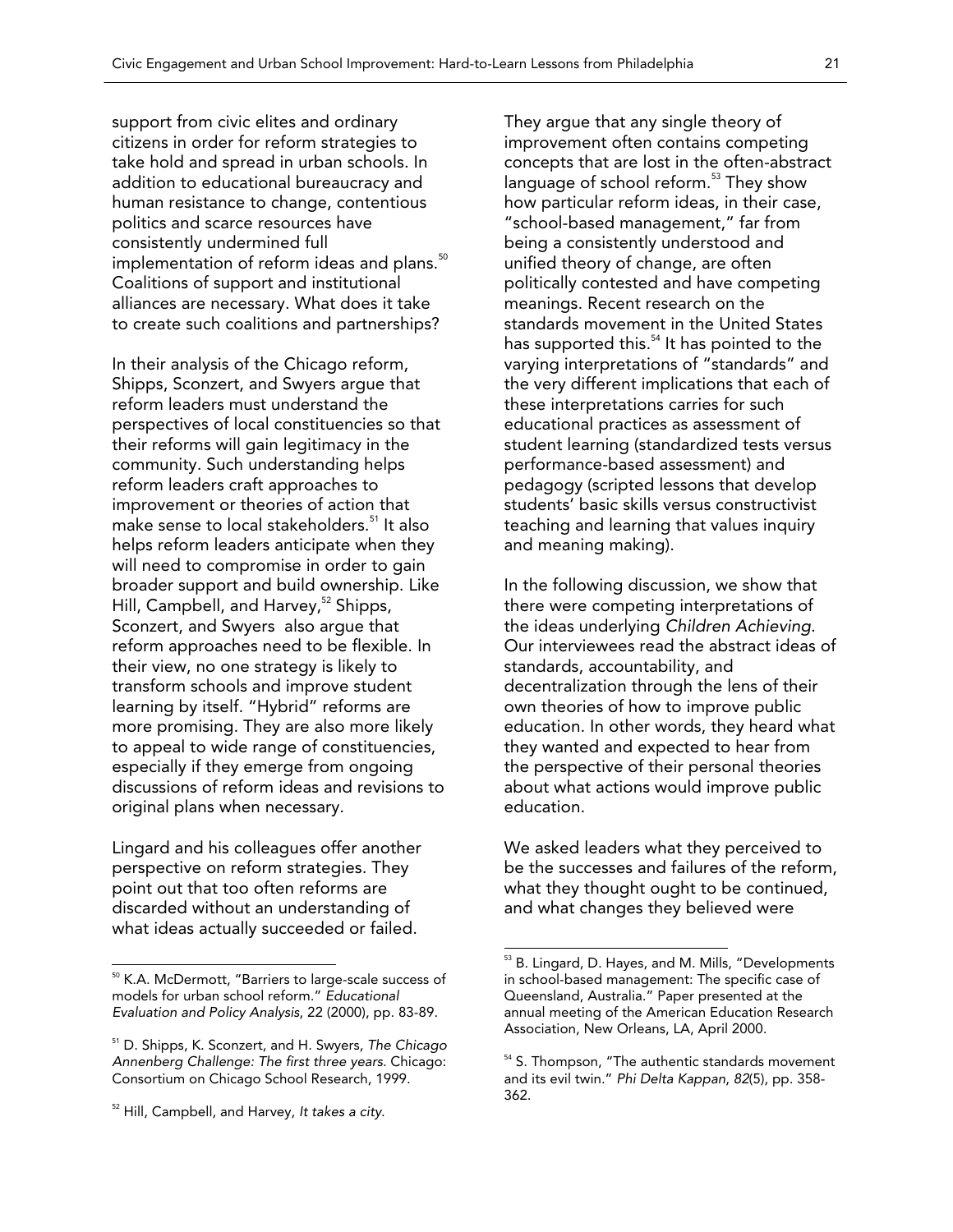necessary to improve schools and student achievement in the future. From their responses, we discerned five theories of action which we have named: managerial, redistribution of resources, democratic revitalization, teaching and learning, and market.55 It should be noted that few participants spoke from only one theory of action. Most drew from multiple theories of action in their articulations of the problems facing schools and what needed to be done; sometimes there were contradictory theories operating at the same time in their accounts.

There were, however, some broad patterns of similarity among participants within sectors. Business and political leaders focused on the need for a strong managerial model. Some combined this with a market approach, describing school choice as the most logical and powerful solution to a poorly performing school system. Grassroots leaders and civic leaders, *Children Achieving* Challenge staff, and District employees saw economic inequality and racial discrimination as the most significant issues confronting schools (and the broader society). They called for a redistribution of resources that would provide students from groups who have traditionally performed poorly with the better-designed and more intensive supports needed to ensure their school success. Grassroots, civic, and foundation leaders were also likely to call for increased public engagement, thereby voicing the values of democratic revitalization. Higher education, civic, and foundation leaders focused on teaching and learning as the pathway to improving student performance.

Below we examine these five theories of action. We describe how each theory framed the major problems of the city's

 $\overline{a}$ 

schools and the solutions it offered to those problems. We also identify the interpretations each theory offered for the important ideas of *Children Achieving* standards, accountability, and decentralization.

#### MANAGERIAL

Participants from the business and government sectors were most likely to view *Children Achieving* from a managerial perspective. From this perspective, low student achievement is seen as the result of weak efforts by adults and students. Managerialists advocate for outcomesbased reforms and a system of incentives and sanctions to encourage school staff and students to ratchet up their performance. The role of central administrators is to set clear performance targets and then give school-level administrators the authority to decide how to meet those targets. The purpose of decentralization is to give discretion to school staff so that professional autonomy is commensurate with accountability. So, for example, the managerial approach would not use decentralization as a means to increase the role of parents in school decision-making, but as a means to increase the responsibility of school staff to solve students' educational problems. What is important are clear accountability targets, therefore standards need to be precise. In this theory of action, there is little concern that standardized tests will narrow curriculum and instruction.

Those of our participants who spoke from this theory of action often wanted District leaders to be political pragmatists who "could get the job done;" they wanted principals to have authority to hire staff and more discretion over teachers' time; they wanted the teachers' union to make

<sup>&</sup>lt;sup>55</sup> Some of these theories are drawn from the work of Shipps, Sconzert, and Swyers (see footnote 51), and Lingard, Hayes, and Mills (see footnote 53).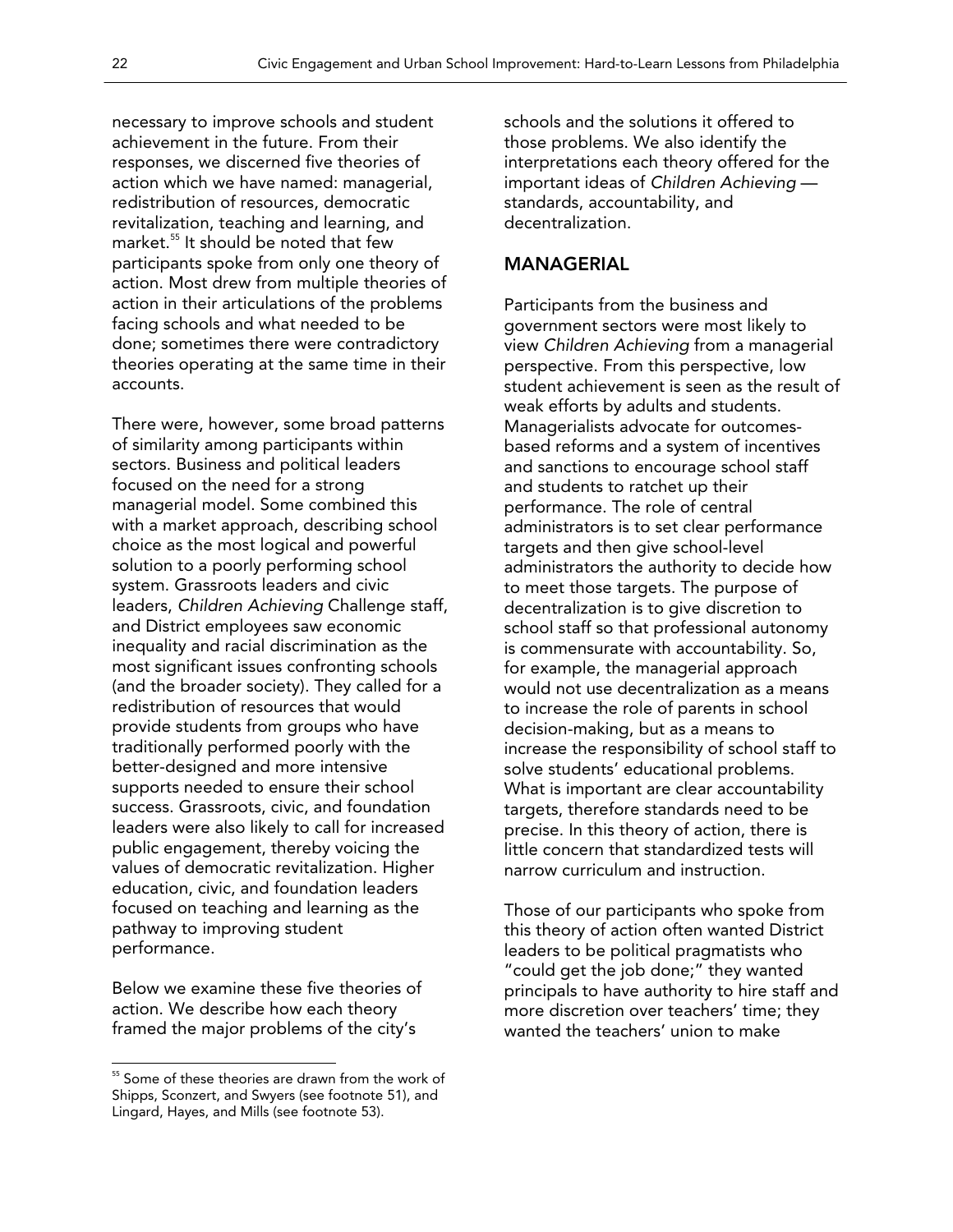| Theory of Action                                                                                                                                                                                                                                                                                 | <b>Problem Definition</b>                                                                                                                           | <b>Action Plan</b>                                                                                                                                                                                                              | <b>Lines of Accountability</b><br><b>Purpose of Standards</b>                                                                                                                                                                                                                 |                                                                                                                                                                                                                          | Roles in a Decentralized                                                                                                                                                                                                                                                                                                                                                                                   |
|--------------------------------------------------------------------------------------------------------------------------------------------------------------------------------------------------------------------------------------------------------------------------------------------------|-----------------------------------------------------------------------------------------------------------------------------------------------------|---------------------------------------------------------------------------------------------------------------------------------------------------------------------------------------------------------------------------------|-------------------------------------------------------------------------------------------------------------------------------------------------------------------------------------------------------------------------------------------------------------------------------|--------------------------------------------------------------------------------------------------------------------------------------------------------------------------------------------------------------------------|------------------------------------------------------------------------------------------------------------------------------------------------------------------------------------------------------------------------------------------------------------------------------------------------------------------------------------------------------------------------------------------------------------|
|                                                                                                                                                                                                                                                                                                  |                                                                                                                                                     |                                                                                                                                                                                                                                 |                                                                                                                                                                                                                                                                               |                                                                                                                                                                                                                          | System                                                                                                                                                                                                                                                                                                                                                                                                     |
| <b>Systemic Reform</b><br>(Hornbeck)<br>Guidance for<br>educational<br>improvement from a<br>distance through<br>alignment of policies,<br>resources, and<br>incentives.                                                                                                                         | Lack of alignment of<br>policies has created<br>fragmentation and<br>incoherence. Lack of<br>accountability for<br>performance.                     | Establish standards, monitor<br>progress, and offer<br>incentives for performance.<br>Align policies and<br>resources. Build capacity<br>through professional<br>development.                                                   | Standards are<br>important because they<br>offer direction for<br>aligning curriculum,<br>assessment, allocation<br>of resources, and<br>professional<br>development.                                                                                                         | Lines for accountability<br>follow district organizational<br>chart. Public reporting of<br>data on schools' progress<br>toward performance targets<br>also makes educators<br>accountable to community<br>stakeholders. | Central office sets<br>targets for schools,<br>monitors students'<br>progress, and offers<br>rewards or sanctions to<br>frontline educators<br>based on performance.<br>Authority for decisions<br>about personnel,<br>budget, instructional<br>strategies, and<br>curriculum belong to<br>schools.                                                                                                        |
| <b>Managerial</b><br>(Business and<br>government leaders)<br>Frontline managers are<br>accountable for student<br>performance with<br>concomitant discretion<br>over decision-making.                                                                                                            | Lack of accountability for<br>results, Centralized<br>bureaucracy and teacher<br>contract are impediments to<br>frontline managers<br>(principals). | Set clear targets for<br>performance and hold<br>everyone accountable for<br>results. Give frontline<br>managers more discretion<br>over work rules, resources,<br>etc. Build capacity of<br>frontline managers.                | Standards are<br>important because they<br>offer clear targets for<br>performance and are<br>the basis for a system<br>of rewards and<br>sanctions. With clear<br>targets, educators and<br>students will ratchet up<br>their performance.                                    | Lines for accountability<br>follow the district<br>organizational chart;<br>employees are responsible<br>to their supervisor.                                                                                            | Central administration<br>sets clear targets for<br>performance. Frontline<br>managers have broad<br>discretion for hiring staff,<br>allocating resources, and<br>customizing the<br>educational program to<br>fit local context.                                                                                                                                                                          |
| Redistribution of<br><b>Resources</b><br>(Grassroots leaders,<br>Children Achieving<br>Challenge staff, and<br>District employees)<br>Reallocate resources so<br>that students who have<br>traditionally performed<br>poorly receive the<br>supports they need to<br>meet rigorous<br>standards. | Economic and racial<br>inequality. Insufficient<br>resources devoted to<br>support all students in<br>reaching rigorous<br>standards.               | Generate public discussion<br>about root causes of<br>inequality and build<br>consensus about strategies<br>for addressing them.<br>Mobilize resources from<br>federal, state, and city<br>governments, and private<br>sources. | Standards are<br>important because they<br>leverage socially<br>equitable student<br>outcomes. All students,<br>regardless of their race,<br>class, and gender, will<br>have access to a<br>rigorous curriculum and<br>the supports necessary<br>to meet new<br>requirements. | Lines for accountability<br>follow the district<br>organizational chart. When<br>combined with democratic<br>revitalization, community<br>stakeholders play an<br>important role in<br>accountability.                   | Central office sets<br>standards and monitors<br>performance. Authority<br>for decisions about<br>educational program can<br>be made at any level,<br>but the central office<br>must play a vigilant role<br>in monitoring the<br>equitable distribution of<br>resources. When<br>combined with<br>democratic revitalization,<br>community stakeholders<br>play an important role in<br>monitoring equity. |

#### TABLE 1. COMPETING THEORIES OF ACTION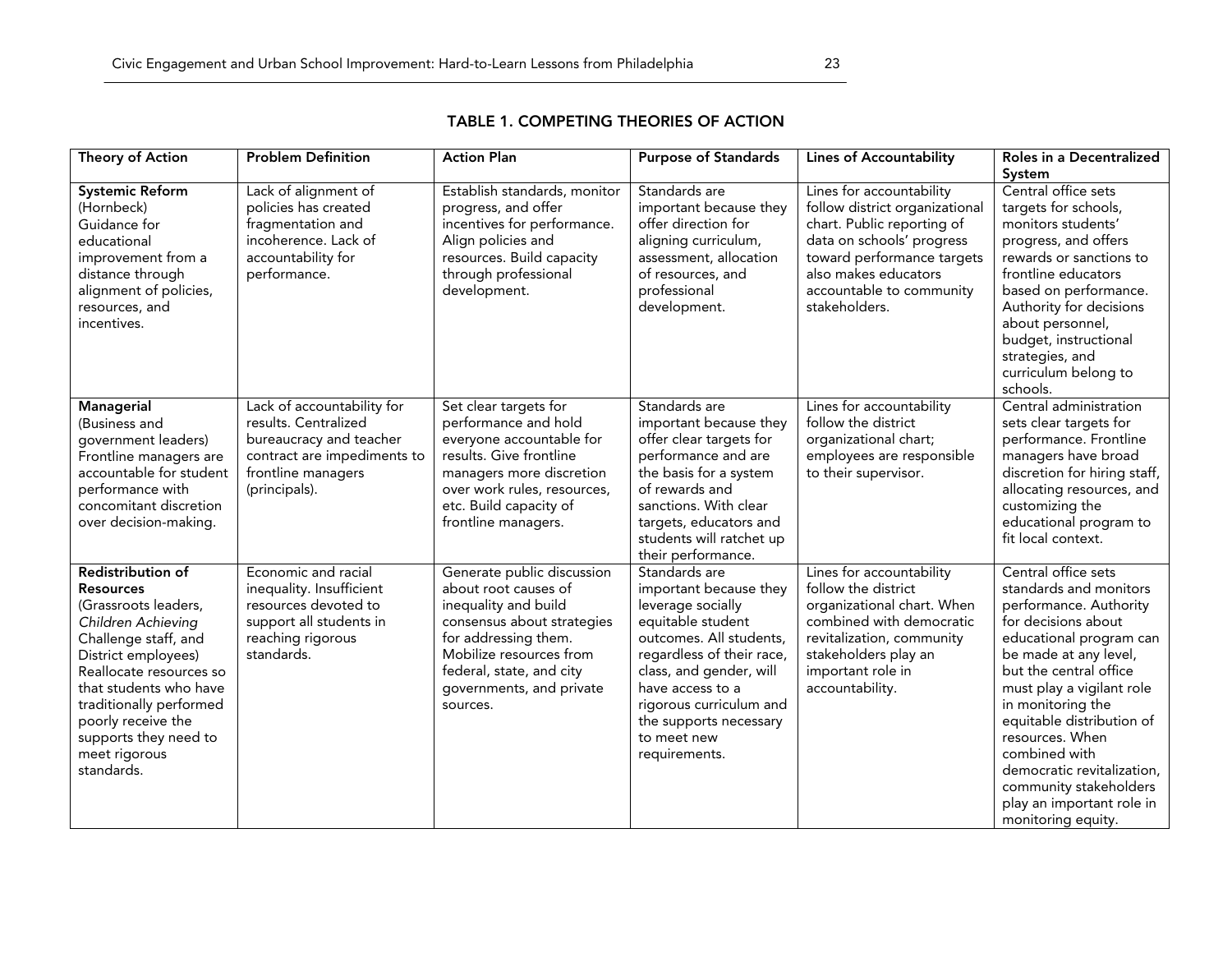| Theory of Action                                                                                                                                                                                                                     | <b>Problem Definition</b>                                                                                                                                                                | <b>Action Plan</b>                                                                                                                                                                                                                                                                           | <b>Purpose of Standards</b>                                                                                                                                      | <b>Lines of Accountability</b>                                                                                                                                         | Roles in a Decentralized<br>System                                                                                                                                                  |
|--------------------------------------------------------------------------------------------------------------------------------------------------------------------------------------------------------------------------------------|------------------------------------------------------------------------------------------------------------------------------------------------------------------------------------------|----------------------------------------------------------------------------------------------------------------------------------------------------------------------------------------------------------------------------------------------------------------------------------------------|------------------------------------------------------------------------------------------------------------------------------------------------------------------|------------------------------------------------------------------------------------------------------------------------------------------------------------------------|-------------------------------------------------------------------------------------------------------------------------------------------------------------------------------------|
| <b>Democratic</b><br><b>Revitalization</b><br>(Civic, foundation, and<br>grassroots leaders)<br>Reform plan emerges<br>from a broad public<br>dialoque about<br>purposes of education.                                               | Schools controlled by<br>educational bureaucracy<br>that is resistant to input of<br>parents and community<br>members. Lack of a broad<br>public dialogue on the<br>purposes of schools. | Promote public dialogue<br>about purposes of<br>education, Make<br>information about schools<br>readily accessible to public<br>and create many avenues<br>for civic engagement in<br>schools. Make local school<br>councils authentic sites for<br>community participation in<br>decisions. | Standards are<br>important because they<br>offer the opportunity<br>for community<br>stakeholders to<br>articulate what they<br>want their students to<br>learn. | Educators are accountable<br>to their community<br>stakeholders.                                                                                                       | Local community<br>members play the key<br>role in hiring school<br>management, setting<br>local school policy and<br>monitoring outcomes.                                          |
| <b>Teaching and Learning</b><br>(Higher education,<br>foundation, and civic<br>leaders)<br>Invigorate curriculum<br>and instruction to<br>emphasize critical<br>thinking. Invest in<br>professional<br>development for<br>educators. | Insufficient attention to<br>curriculum and instruction.<br>the development of school<br>leaders, and the ongoing<br>learning of teachers.                                               | Invest in professional<br>development for principals,<br>teachers, and support<br>personnel. Seek out and/or<br>develop high-quality,<br>rigorous curriculum. Provide<br>many support services for<br>students who need help<br>reaching high standards.                                     | Standards are<br>important because they<br>offer a framework for<br>curriculum develop-<br>ment and imply an<br>instructional approach.                          | Educators are accountable<br>to their colleagues for<br>continuing to grow<br>professionally, participating<br>in school decision-making,<br>and for student learning. | School staff who share a<br>common mission and<br>pedagogical approach<br>customize an<br>educational program for<br>their students.                                                |
| <b>Market</b><br>(Business and<br>government leaders)<br>Place schools under<br>market conditions so<br>that parents can choose<br>the best school for their<br>children.                                                            | System lacks choice,<br>competition, and<br>entrepreneurship.                                                                                                                            | Create many educational<br>options and give parents<br>the resources to choose<br>what is appropriate for their<br>children.                                                                                                                                                                 | Parents use their own<br>standards to select<br>schools for their<br>children.                                                                                   | Parents hold schools<br>accountable through choice.                                                                                                                    | Educators (program<br>developers, vendors)<br>select the educational<br>model for their schools.<br>The degree of parent<br>involvement in this<br>process depends on the<br>model. |

### TABLE 1. COMPETING THEORIES OF ACTION (CONTINUED)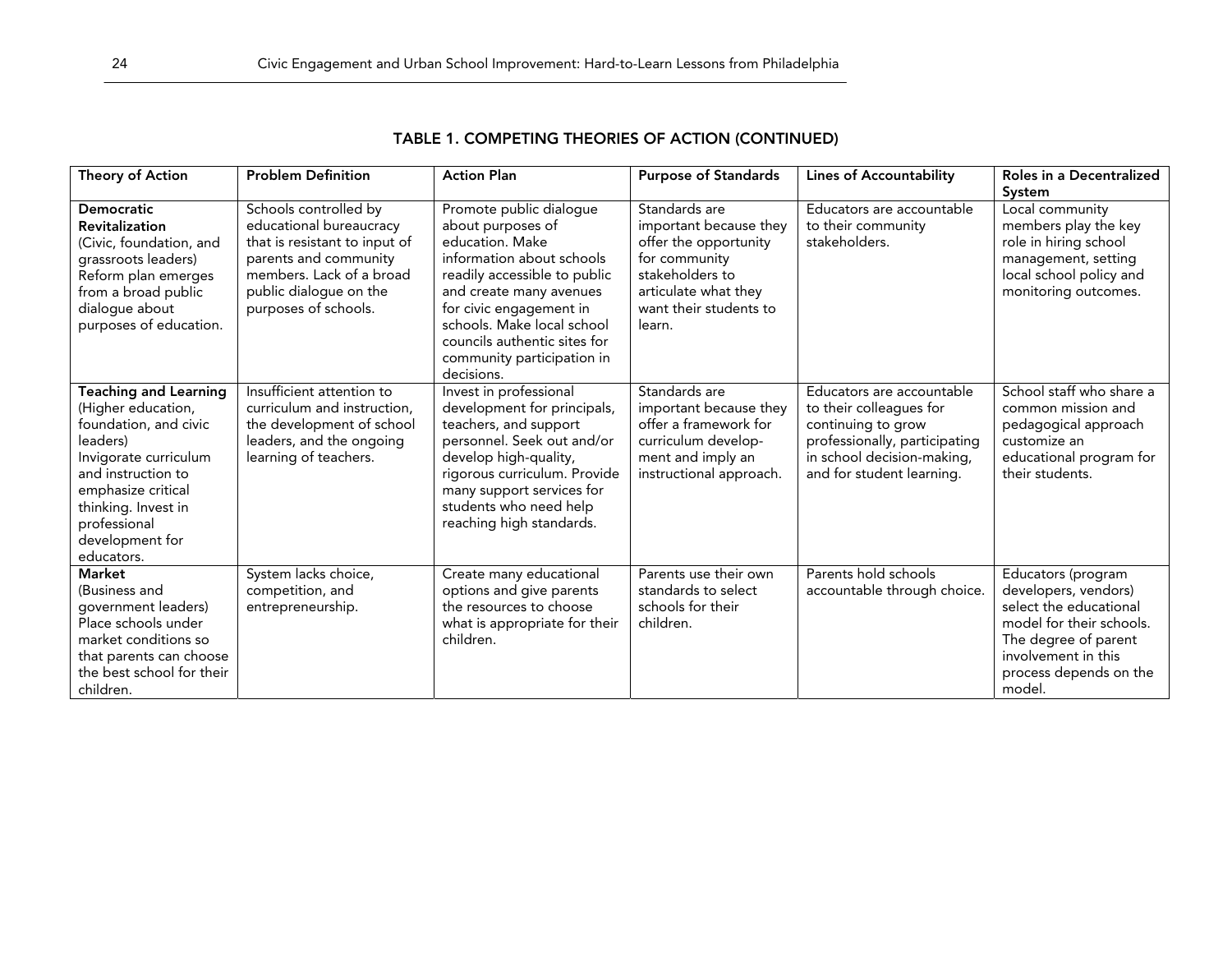concessions to management about the role of seniority in job assignments and about work conditions in exchange for increases in compensation. One of our interviewees crystallized the managerial theory of action. Some of his comments included:

*Children Achieving was all about accountability.* 

*He [the Superintendent] was a missionary in the way he was so fervent in his approach. You have to be practical to get things done sometimes.* 

*The [teachers'] contract is a big burden. It's all the work rules, the crazy work rules.56*

#### REDISTRIBUTION OF RESOURCES

Grassroots civic leaders, *Children Achieving* Challenge staff, and District employees were advocates for redistributing resources. In this theory of action, the problem of low student achievement in urban schools is the result of social injustice. Schools reflect the inequities of the broader society and reproduce them. Taken-for-granted practices, such as ability tracking, staff transfer, and seniority policies that assign the least-experienced and least-qualified staff to schools with the highest concentrations of families in poverty, are unfair. Increased resources distributed according to need are key to assuring equitable outcomes.

The redistributing resources discourse about standards emphasizes the development of high expectations as a necessary precursor to achieving equitable student outcomes. The assumption is that differences in academic performance correlate with race and class because of adults' beliefs that poor students and students of color cannot achieve at high levels. Changing adult expectations is

 $\overline{a}$ 

critical to improving student performance. If teachers believe that students can achieve at high levels, then they will teach an enriched and rigorous curriculum to all students, regardless of their race, class, and gender.

Those advocating for a redistribution of resources call for a broad discussion about the reasons for inequities and the building of an advocacy base to correct them. This view overlaps with the Democratic Revitalization theory of action which also calls for broad public discussion about public education.

Disaggregated data that reports outcomes for students by race/ethnicity, economic status, etc. is key to this theory of action. Credible information about all students' learning is essential to decisions about how to allocate and direct supports to students who are not meeting standards. During *Children Achieving,* new ways of reporting student data brought attention to educational inequities and the District conducted a number of policy studies that focused on questions of equity. Proponents of this theory of action argue that any decentralization initiatives must be accompanied by vigilant monitoring of equity. During *Children Achieving*, reform leaders reflected that belief by pulling back from their initial decentralization of authority measures as they reviewed evidence that reforms were not closing the achievement gap between racial groups.<sup>57</sup>

A civic leader articulated this theory of action:

*I really credit Children Achieving with putting the notion on the table that these kids should have a really good school system. I think being persistent about the* 

<sup>56</sup> Business leader, November 2000.

<sup>57</sup> E. Foley, *Contradictions and control in systemic reform: The ascendancy of the central office in Philadelphia schools*. Philadelphia: Consortium for Policy Research in Education, University of Pennsylvania, 2001.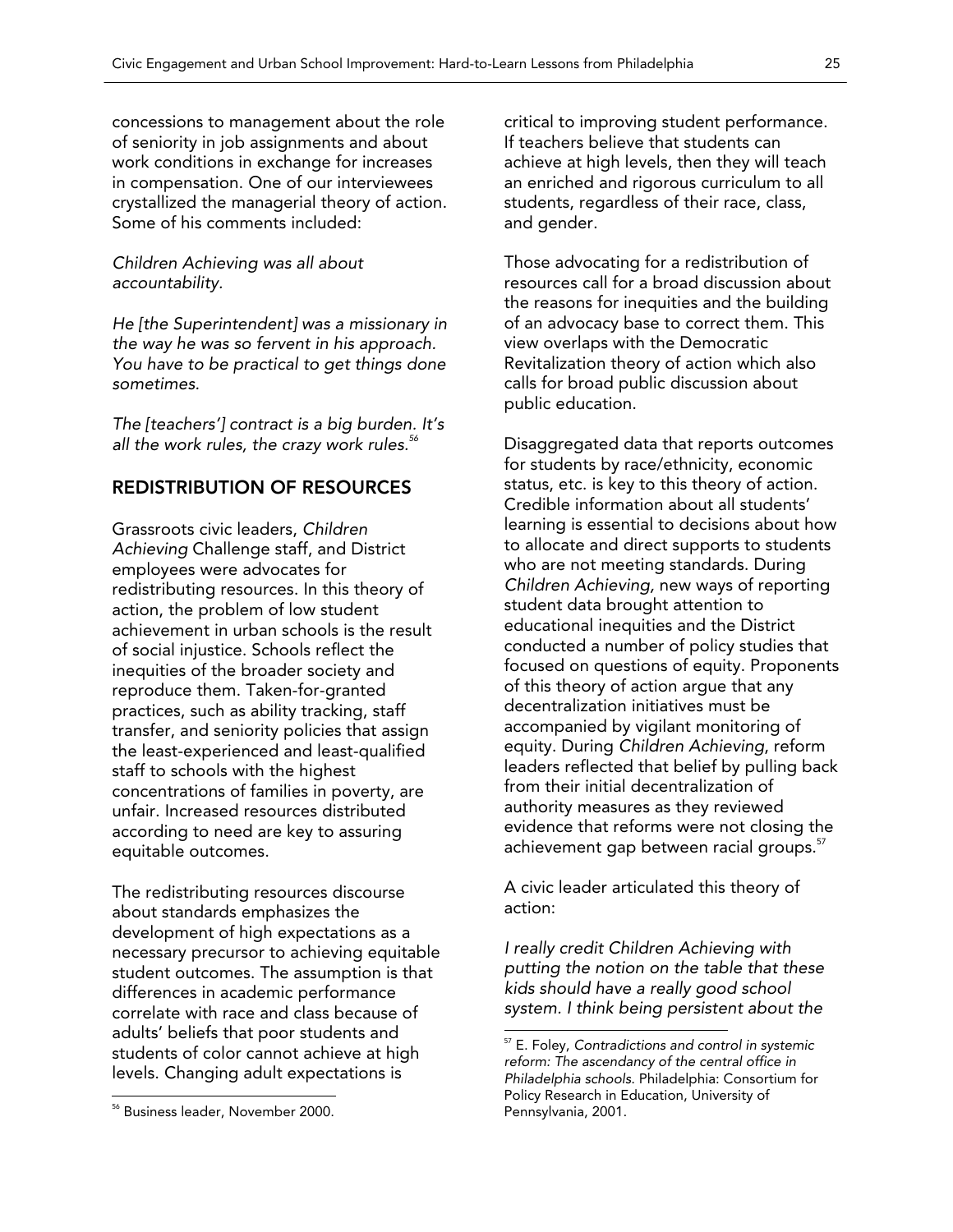*idea is good. We shouldn't have a double standard for suburban and urban kids. Hornbeck has mounted a serious meaningful effort to improve the schools here. Before it was always less than great. The mentality was "we can't do that here." It's been that way for as long as I've been around. Not building the support for the program is problematic. I think he has tried, but he could have done more. But then I don't think the business community or the PFT [Philadelphia Federation of Teachers] tried to help either. This has been a more serious attempt to get Philly schools to achieve at the same level as suburban schools. The attitude isn't "let's do the best we can given the poor material we have to work with," but let's do it fairly for everyone and gradually over the long term.<sup>58</sup>*

Those who advocated for a redistribution of resources were more concerned that Philadelphia's public schools better serve students of color and interrupt the cycle of poverty and disadvantage than that they strengthen the market economy, satisfy corporate desires for an educated workforce, or provide islands of educational excellence for middle-class families.

Superintendent Hornbeck's very public and persistent fight for fair funding marked him, more than any other city figure, as a leader of the struggle for social justice in education. He remained a hero to many grassroots leaders and parents we interviewed, even as support for him crumbled in other sectors.

### DEMOCRATIC REVITALIZATION

Leaders from civic institutions, grassroots groups, and foundations were represented in this category. Proponents of democratic revitalization view centralized bureaucracy as the obstacle to educational renewal.

 $\overline{a}$ 

They argue for a broad public dialogue on the purposes of education that would serve as the foundation for a covenant between a community and its schools. The articulation of standards for students' learning is part of the public discussion and lays the groundwork for accountability of schools to the community. The purpose of decentralization is to increase parental/community authority in local school councils. Participants speaking from this perspective critiqued *Children Achieving*'s failure to "change power relationships" and to "create a public clamor for change."

*The problem is that we made some structural changes but we did not change the power or authority relationships in schools and between school people and the community.<sup>59</sup>*

*My main criticism about Children Achieving is that you can't do this kind of reform without more widespread support. There needs to be a demand for it. There are other parents and community leaders who could support the agenda more strongly, but I don't think the District tried to engage those people and it cost them in the end. You can't have a large program like this without good salesmanship. I think that's the crucial missing piece of this agenda. You can't just come up with some good ideas and then have quiet conversations with your 10 closest friends and expect things to change radically. It's not enough. You need to create a public clamor for change. That just hasn't happened. I don't think the public ever understood much about Children Achieving. I think if they understood it, they would support it.<sup>60</sup>*

Public reporting of data redefines the relationship between the District and the

<sup>58</sup> Civic leader, April 2000.

<sup>59</sup> Civic leader, March 2000.

<sup>60</sup> Civic leader, April 2000.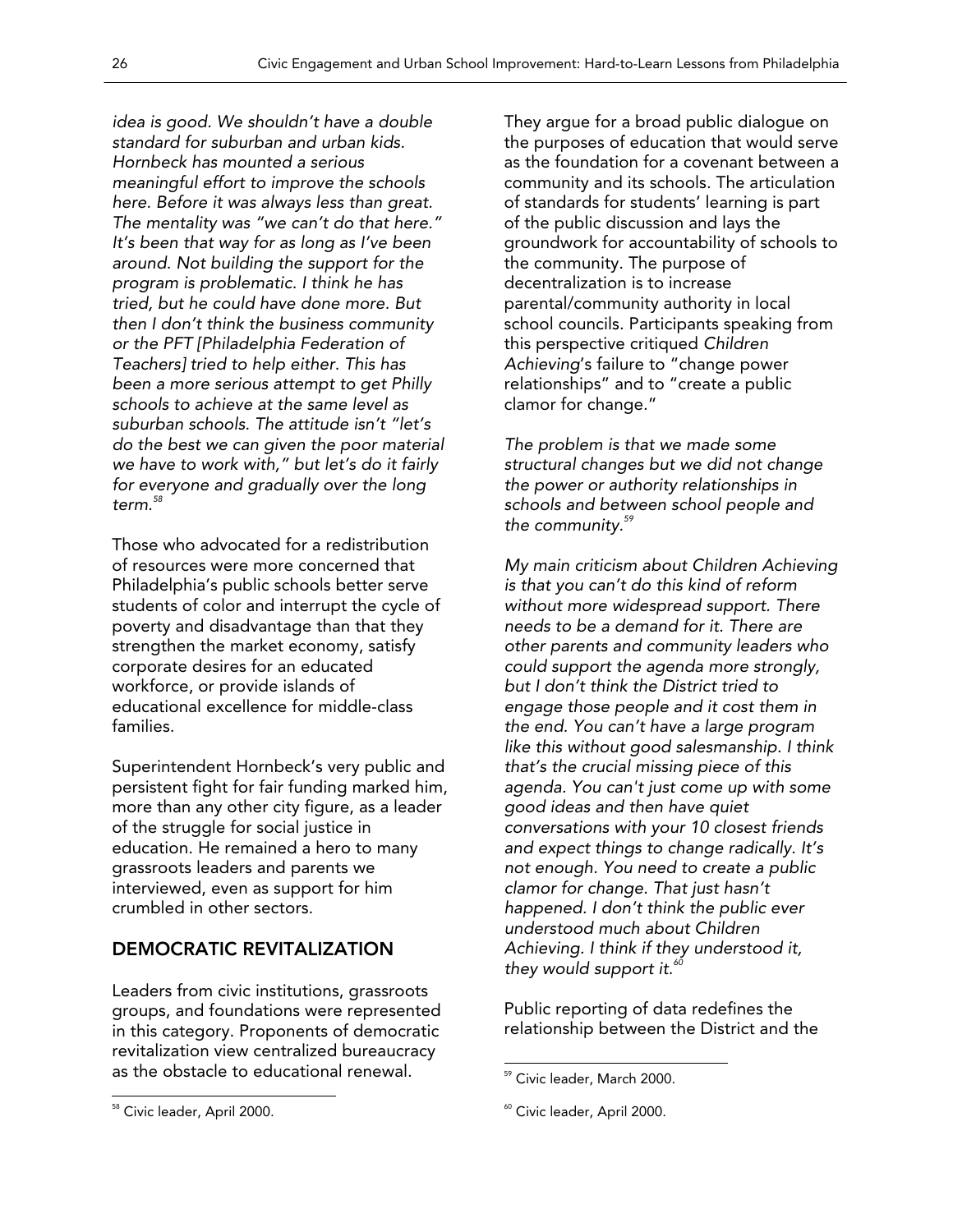community and encourages greater public engagement in school reform. From this perspective, a major accomplishment of *Children Achieving* was making data available for public scrutiny. The weak implementation of local school councils and lack of support for their authority was a major disappointment. Often the civic leaders calling for democratic revitalization also viewed inequities in the educational system as the root of many of its problems.

#### TEACHING AND LEARNING

Higher education leaders, civic leaders, and foundation staff were proponents of the teaching and learning theory of action. Supporters of this theory of action focus on the ongoing learning of educational practitioners, the professionalization of the teaching force, and the implementation of educational innovations such as wholeschool reform models as the means of change. Fullan has been a strong advocate for this theory of action. He argues that "changes at the bottom" are as necessary for systemic change as policy alignment at the top. He suggests two bottom-up strategies. One is the large-scale networking of schools with outside partners who can bring high-quality professional development and other resources to bear on the challenges of schools. And the second is a reculturing of schools so that the ongoing learning of practitioners and continuous improvement of practice are the underpinnings of school reform. $^{\circ\circ}$ 

Those working from this theory of action look to standards to offer teachers guidance about what should be taught and how. At the same time, decentralization should offer school educators discretion over decisions about curriculum and instruction because they are the professionals and they have the most knowledge about their students' needs,

 $\overline{a}$ 

interests, and abilities. This theory of action emphasizes non-hierarchical accountability. Strong collegial relationships among teachers promote a culture of collective responsibility for student achievement.

Developing an infrastructure of expertise and support outside the District (higher education institutions, community and cultural organizations) that can work with school staff to improve teaching and learning is also an important component. From the vantage point of teaching and learning as a theory of action, full-day kindergarten and *Children Achieving's* attention to increasing opportunities for professional development were major accomplishments. Some of the interviewees who supported this theory of action expressed disappointment that, despite reform leaders' intentions, it had proved extremely difficult for *Children Achieving* to reach classrooms.

*We're not talking about the classrooms. That is the hardest. The biggest disappointment is that we're not paying attention to teachers in the classroom. We just do peripheral things. . .<sup>62</sup>*

Others believed that the reform plan was weak in its mechanisms for developing school leadership and bemoaned the District's lack of investment in its frontline educators.

*David didn't pay any attention to the leadership skills of principals. Imagine what could have happened if we had focused on leadership development.<sup>63</sup>*

#### MARKET

 $\overline{a}$ 

The market-based theory of action asserts that schools will improve only if they are placed under market conditions, in which

<sup>&</sup>lt;sup>61</sup> M. Fullan, "Turning systemic thinking on its head," *Phi Delta Kappan*, 77(6), pp. 420-423.

<sup>&</sup>lt;sup>62</sup> Civic leader, March 2000.

<sup>&</sup>lt;sup>63</sup> Civic leader, October 2000.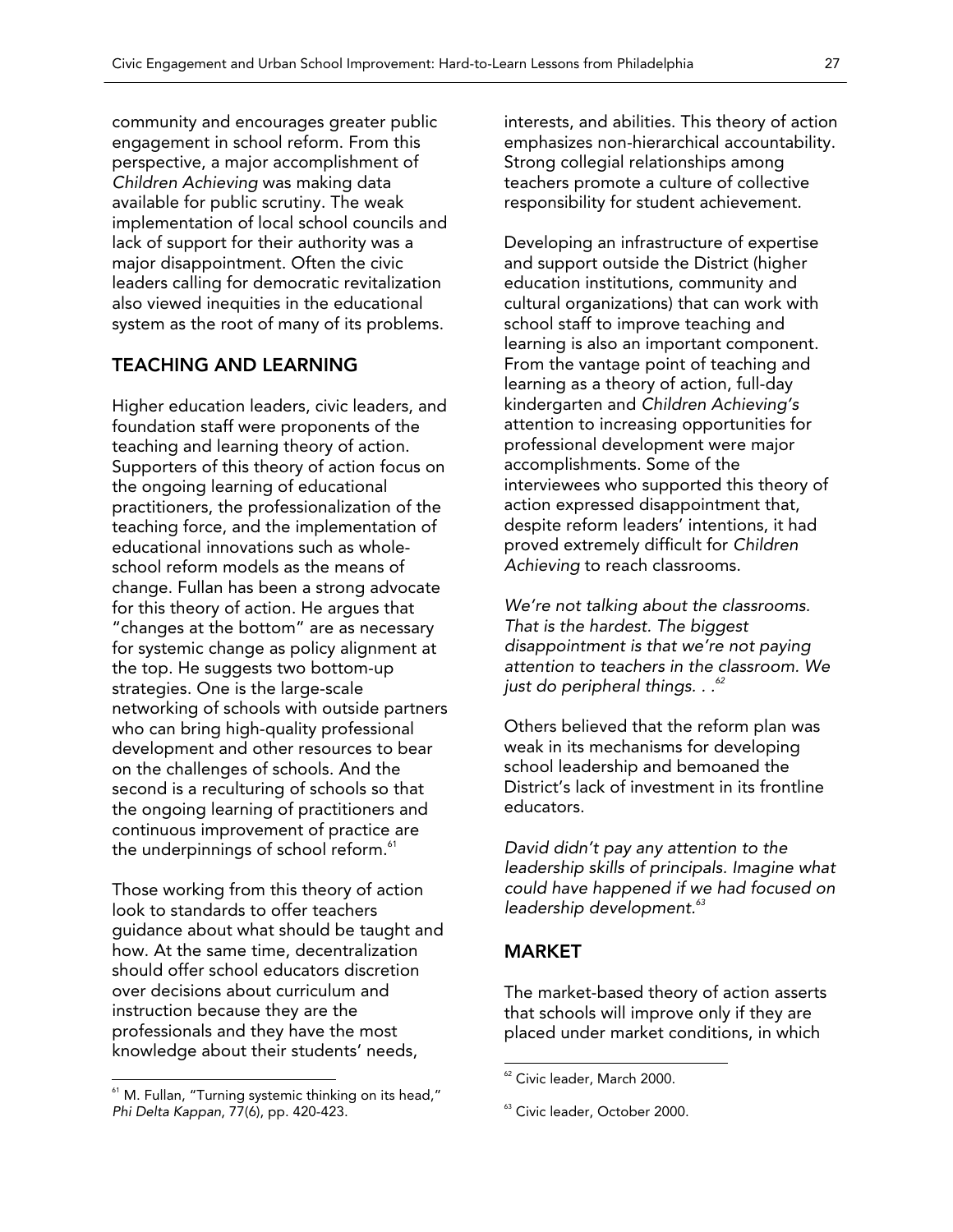### SIDEBAR 3. SCHOOL CHOICE AS A THEORY OF CHANGE: GOVERNOR RIDGE'S EDUCATION REFORM PROPOSALS

Governor Tom Ridge's education policy agenda differed radically from *Children Achieving*'s systemic reform approach. The theory of change underlying his reform proposals was that schools would only improve if they were placed under market conditions, in which parents were consumers and could choose what they considered to be the best school for their children. The exercise of choice would force ineffective schools out of business as parents moved their children to schools that were successful. Throughout his administration, Governor Ridge advocated the creation of charter schools, the institution of vouchers, and the privatization of school systems that were experiencing chronic and widespread failure as remedies to overcome entrenched bureaucracy and improve performances.

Five months after taking office, Ridge proposed a statewide voucher plan, called, "Keystone Initiative for a Difference in Our Schools," designed to provide "educational opportunity grants" to families throughout Pennsylvania. The opportunity grants, or vouchers, could be used at private, religious, or out-of-district public schools. They would initially go to families making \$15,000 or less a year and eventually to families making \$70,000 or less. If the plan had been adopted, 52,000 students would have been eligible in the first year, more than half of them residing in Philadelphia. Shortly after its introduction, the bill was rejected in the House by seven votes.

Ridge's second effort to promote vouchers was in spring of 1999. He introduced another statewide plan, called the Academic Recovery Act, designed to provide "super-vouchers" to students in the most academically troubled school districts. He wrote \$63 million into the state budget to pay for a statewide pilot program, only to find that he again did not have the support needed from the legislature to start the program.

In spring 2001, Ridge finally succeeded in passing an education plan that included bills that many observers considered a backdoor to vouchers. The plan exchanged an increase in teacher pensions for a package of education bills that provided grants to parents for after-school tutoring if their children are failing state tests. And perhaps most controversially, the bill allows state tax credits of up to 90 percent to corporations for donations to groups financing scholarships to private schools or public schools outside of students' home districts. These two provisions of the package were unique nationally. Another aspect of the package that supported privatization efforts was a bill that allowed school districts to create "independent schools" that were similar to charter schools, but did not have to start from scratch.

parents are consumers and can choose what they consider to be the best schools for their children. This theory assumes that if people have a choice, they will leave schools that aren't working and those schools will have to improve or "go out of business." Vouchers, charter schools, privatization of schools, and outsourcing of district services are among the most prominent mechanisms of reform for

advocates of this theory of action. (See Sidebar 3 about Governor Ridge.) In Philadelphia, the market theory of action was discussed as a strategy for attracting and keeping middle- and working-class families in the city.

*The way I see it, it's a way to keep the Catholic school system alive and well. If those schools crumble, then the city crumbles, and those schools deserve*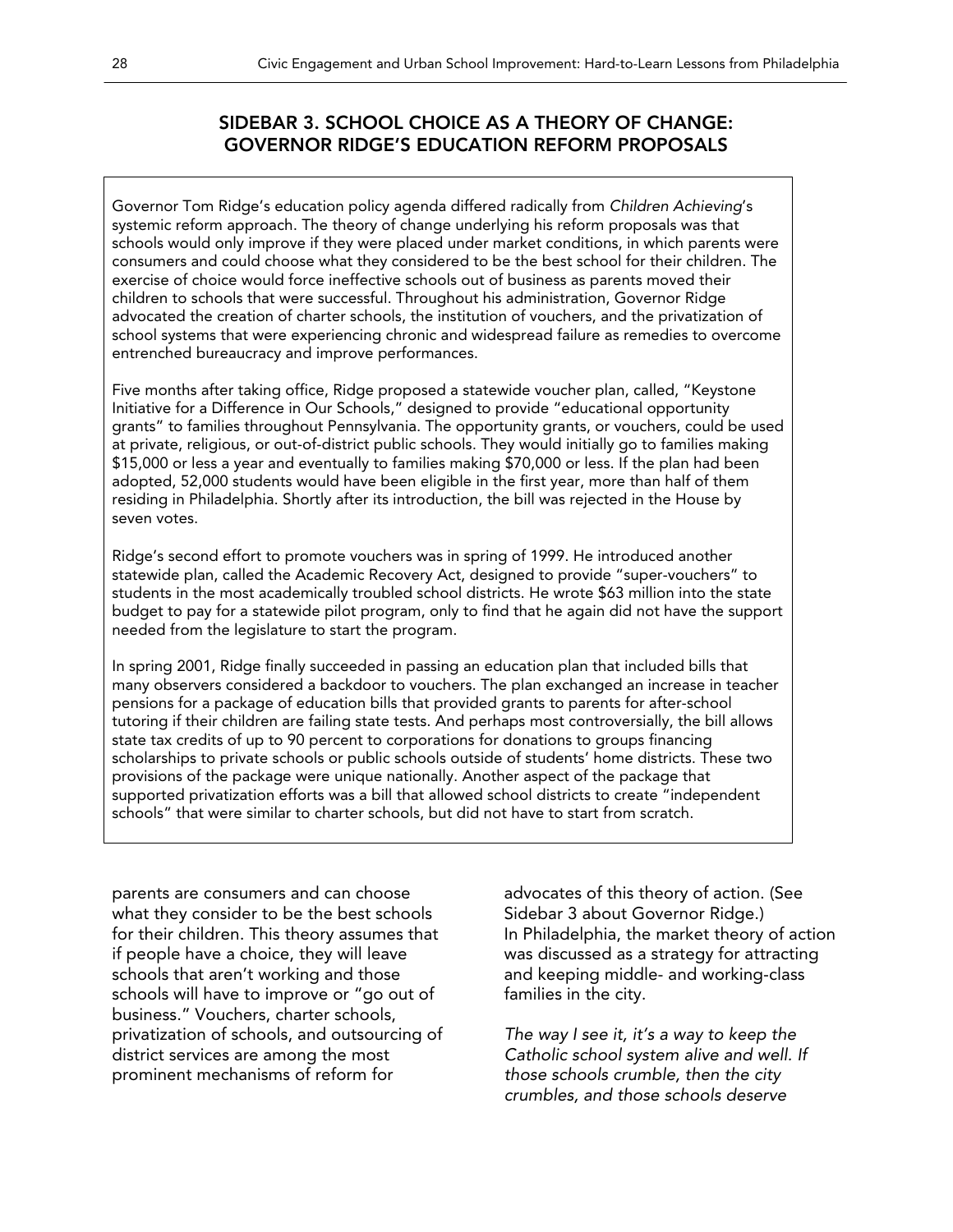*support. Besides that, the poor single mother should have the same rights as you and I. She should have the same right to choose.<sup>64</sup>*

*People aren't using the schools. They're going to charter schools or people are leaving the city. It's all about market conditions. If people have a choice, they don't choose the public schools.<sup>65</sup>*

### **DISCUSSION**

*Children Achieving* was an ambitious reform plan held together by a set of powerful ideas about how to improve student performance. But as we have demonstrated in this section, the abstract and ambiguous rhetoric surrounding systemic reform was open to many interpretations. People understood standards, decentralization, and accountability from their own frame of reference. These differences in interpretation were masked by the plan's appeal to logic and common sense, and its complexity and comprehensiveness.

How did differences in interpretation play out? When did they surface? One example was around the District's decentralization plans. As originally articulated, *Children Achieving* aimed to put decisions about curriculum and instruction in the hands of frontline practitioners and, at the same time, to engage parents in school policy decisions through local school councils. Business leaders, the Commonwealth Association of School Administrators (the school administrators' bargaining unit), and others working from a managerial perspective heard the emphasis on schoollevel decision-making as a means of giving greater control and autonomy to school principals. But grassroots community groups like the Alliance Organizing Project

 $\overline{a}$ 

(AOP) focused on local school councils as sites for democratic decision-making that involved parents as substantive partners in shaping school policy (democratic revitalization). The AOP was funded by the *Children Achieving* Challenge to train parents to be leaders in their schools, advocates for their children, and supporters for the overall reform effort. Often school staff, especially principals, were threatened by the new role for parents and disgruntled by parents who were sometimes vocal in their critique of school practices. When school principals complained that the AOP's work with parents in their schools was undermining administrative authority, business leaders at Greater Philadelphia First were inclined to reduce AOP's funding. While they ultimately decided to continue to support AOP financially, the organizing group was barred from working in any school where the principal was not open to the idea. Our research indicated that there were never broad discussions of these competing philosophies of decentralization. Instead, feelings of betrayal festered.

Likewise, although almost all of our interviewees lauded the Superintendent's insistence that "all children can achieve," this belief had different implications depending on perspective. For managerialists, particularly business leaders, it provided an ethical justification for the accountability system: If we believe that all children can achieve at high levels, holding the adults who teach them responsible for their learning is the right thing to do. They were less likely to heed the message of redistribution of resources intended by the Superintendent. One event put the difference in high relief. On the night Hornbeck proposed to the Board of Education that it remove admissions criteria for special programs and schools so that they would be accessible to a wider range of students, Mayor Rendell made a rare appearance at the Board's meeting. He successfully urged School Board

<sup>64</sup> Business leader, November 2000.

<sup>&</sup>lt;sup>65</sup> Government leader, October 2000.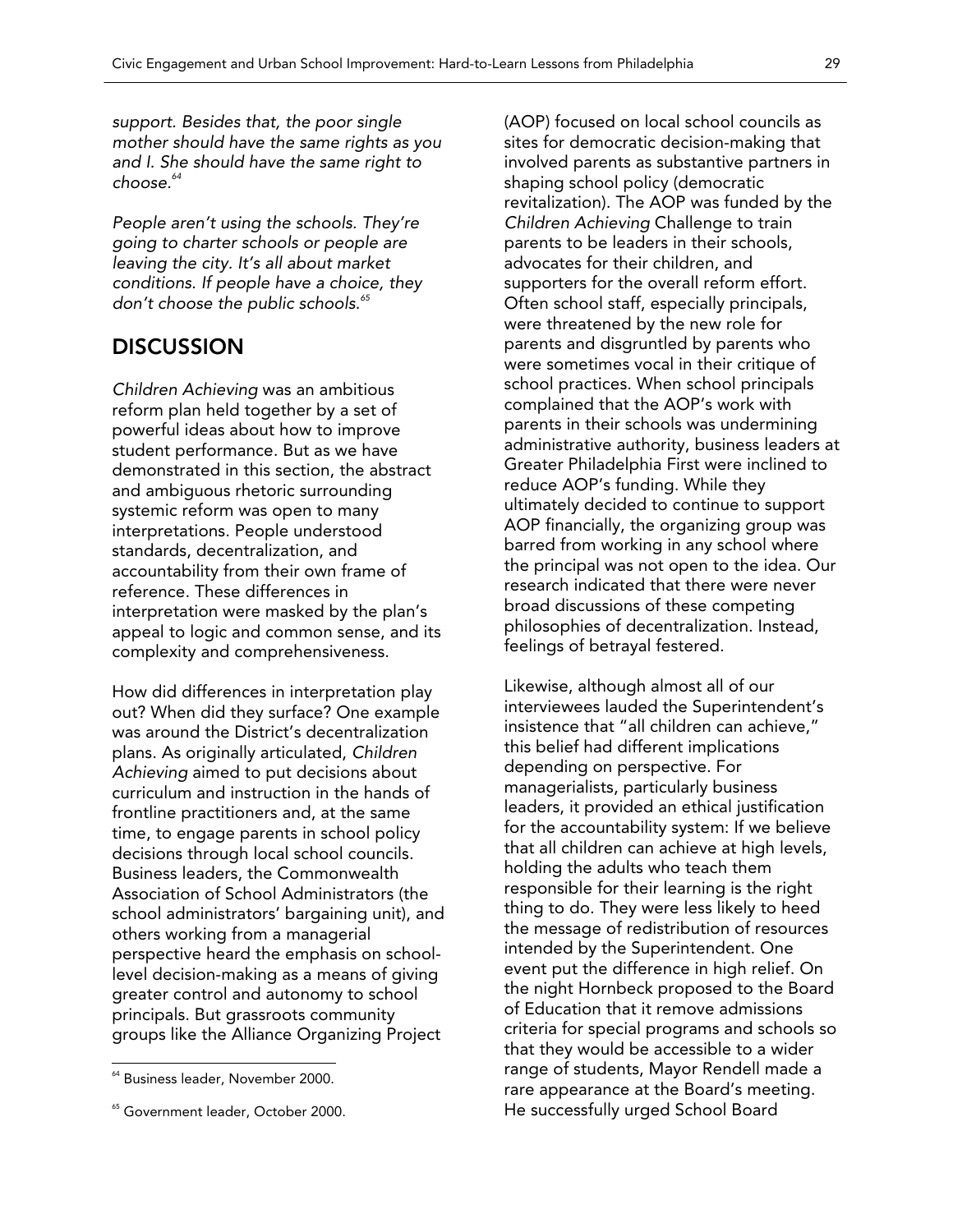members to leave the criteria in place. He argued that dismantling these programs would further increase the tide of middleclass parents leaving the city in search of strong academic programs. The Board voted to leave the criteria in place.

Different perspectives on what it would take to improve public education remained undiscussed for other reasons. One was the close association of the reform's ideas with Hornbeck and people's perception that he would breach no disagreement. As we will see in the next section of this report, the larger political and economic context of inadequate resources also played a significant role in discouraging open dialogue about differences. As District leaders struggled to make the case for fairer funding, civic leaders, especially, were reluctant to voice dissent about the plan. They feared giving ammunition to political leaders who wanted to discredit the reform and the Superintendent.

Even remembering that our interviews occurred before the state took the last steps toward takeover, we were surprised by how little we heard about the market theory of action despite its prominence as a priority of then-Governor Ridge. Our participants framed the struggle between state and city leaders as a debate about the costs of adequately financing the city's schools and the state's responsibility in that funding. They focused on the state's failure to institute more equitable school funding policies and Hornbeck's confrontational style which they saw as an inappropriate strategy for securing public support and state cooperation. Only rarely did an interviewee discuss the different approaches to improving public education offered by the Superintendent and the Governor.

Several of our interviewees noted that it was very difficult to raise questions about the plan or mount an argument or offer another perspective in the face of the

compelling logic of "We must change all levels of the system at once." One civic leader crystallized this problem:

*The completeness of his [Hornbeck's] vision wasn't amenable to questioning. You couldn't tamper with any part of it.<sup>66</sup>* 

The Superintendent's posture of "You're either for me or against me" compounded this dilemma, as did the increasing centralization of decision-making. As we will detail in the next section of this report, important decisions and the discussions and debates leading to them were located in a handful of people and were therefore invisible to frontline educators, parents, the general public, and central office administrators not part of the inner circle.

The moral dimensions of the reform's message and their close association with Hornbeck were barriers to principled discussions of important values, beliefs, and ideas underlying the reform. Hornbeck's ownership of the reform and the reform's dependence on him as its leader and visionary permeated the interviews.

Some participants saw this as problematic. A business leader said that the Superintendent's centrality distracted attention from the plan and its ideas.

*Anytime you find someone as messianic as David, it's hard not to concentrate on him instead of the agenda.<sup>67</sup>*

And a grassroots leader worried that Hornbeck's ideology might be a barrier to coalition building.

*Children Achieving is a package deal, and he's a zealot, and he's on a crusade. I knew* 

<sup>66</sup> Civic leader, March 2000.

<sup>67</sup> Business leader, October 2000.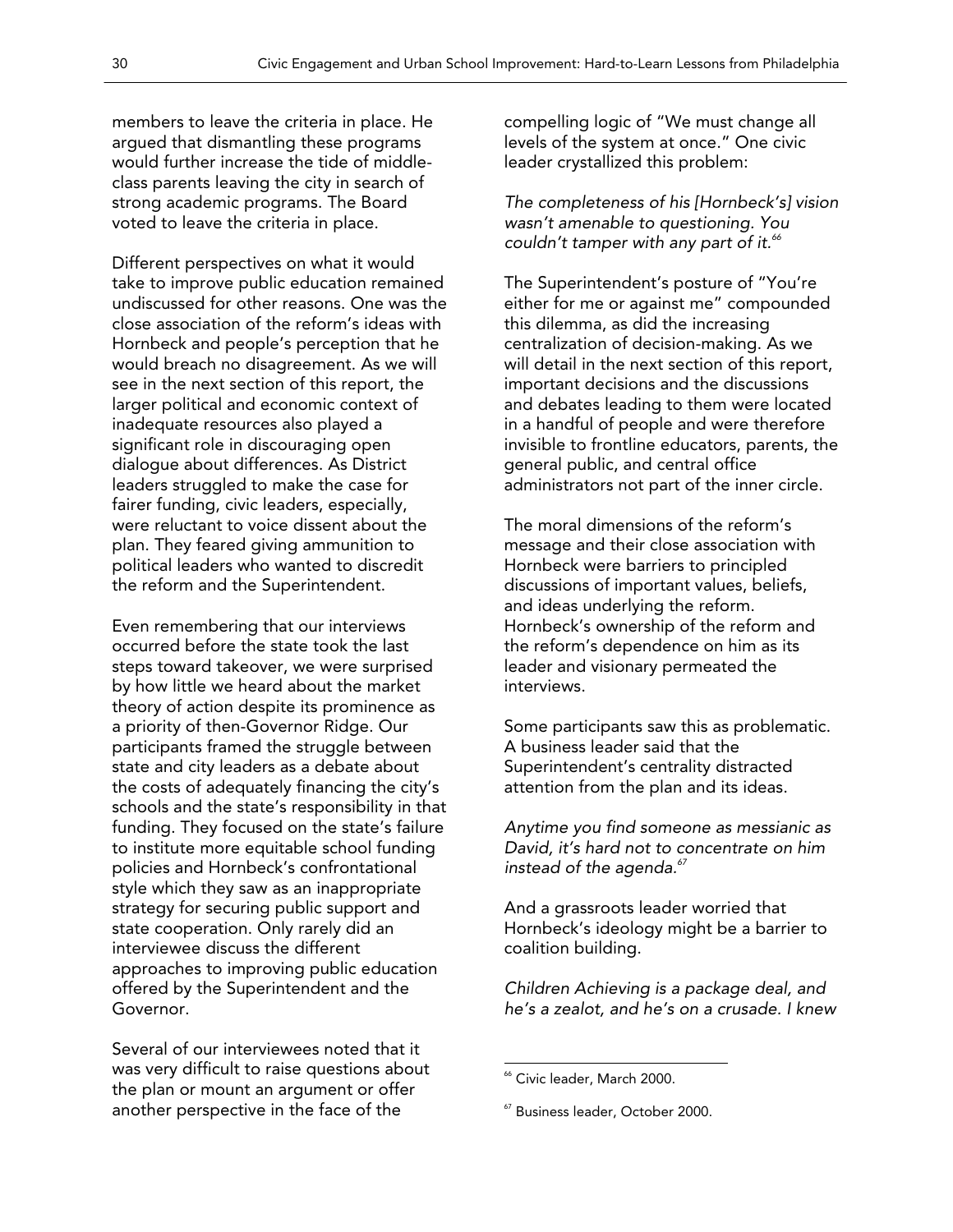*from the first meeting that it was going to be a tense next few years.<sup>68</sup>* 

These and other participants believed that the close association of the reform plan with the Superintendent was in conflict with building broad ownership of *Children Achieving.* The centrality of the Superintendent and his beliefs posed an obstacle to the difficult conversations necessary to building deep understanding of, and investment in, the reform's ideas.

Few interviewees delved beneath the rhetoric of "All students can achieve" to explore the meaning and implications for curriculum and instruction, funding, and public engagement that District leaders had intended. In her discussion of *Children Achieving's* legacy, one District leader identified two beliefs central to the reform commonly overlooked by civic leaders.

*Some of the important things that have been a part of Children Achieving are the focus on rigorous standards, and rigorous standards for all children. It may take differentiated instruction and different amounts of time for children to reach those standards, but we can't start with an assumption that there are different standards for different children.69*

The first assumption contained in her statement — that there should be high standards for all — was familiar to and embraced by most of the people we interviewed. The second assumption that there may need to be different instructional approaches, different levels of resources, different amounts of time in order for all students to meet the standards — was rarely mentioned by interviewees. One business leader explained why he

thought people did not talk about the implications of "All students can achieve:"

*David said it, but no one heard it. David said that the issue of public education is not about time, it's about commitment. He said that all children can achieve at high levels if we really commit to them and don't just give them a certain amount of time in the classroom. There was a philosophical question here: How high of a level does he mean? That confused a lot of people…* 

*Historically, the only thing American public education has set out to do was to have students spend a certain amount of time in school. It has not been about commitment to their learning. David's idea of commitment could have a powerful impact, but we haven't decided to do it.<sup>70</sup>*

In summary, what appeared to be *Children Achieving*'s greatest strengths — the power of its ideas, the coherence of its plan, and the passion and commitment of its leadership — also posed obstacles to broad discussion of competing ideas and strategies. It is through such discussions that citizens are able to explore ideas, and that leaders are able to hear concerns and either offer retorts or revise their plans. Such discussions help leaders put aside their own private theories of action to build public consensus around a community theory. *Children Achieving* never became a shared community theory, but remained the theory of a charismatic leader that was perceived differently by different civic leaders. Without broad public discussions and consensus on the strategy, there is scant likelihood for deep public investment in a reform's success.

 $\overline{a}$ 

<sup>&</sup>lt;sup>68</sup> Civic leader, April 2000.

<sup>69</sup> Philadelphia Education Fund, *Philadelphia public school notebook*. Philadelphia: Author, 2001.

<sup>70</sup> Business leader, October 2000.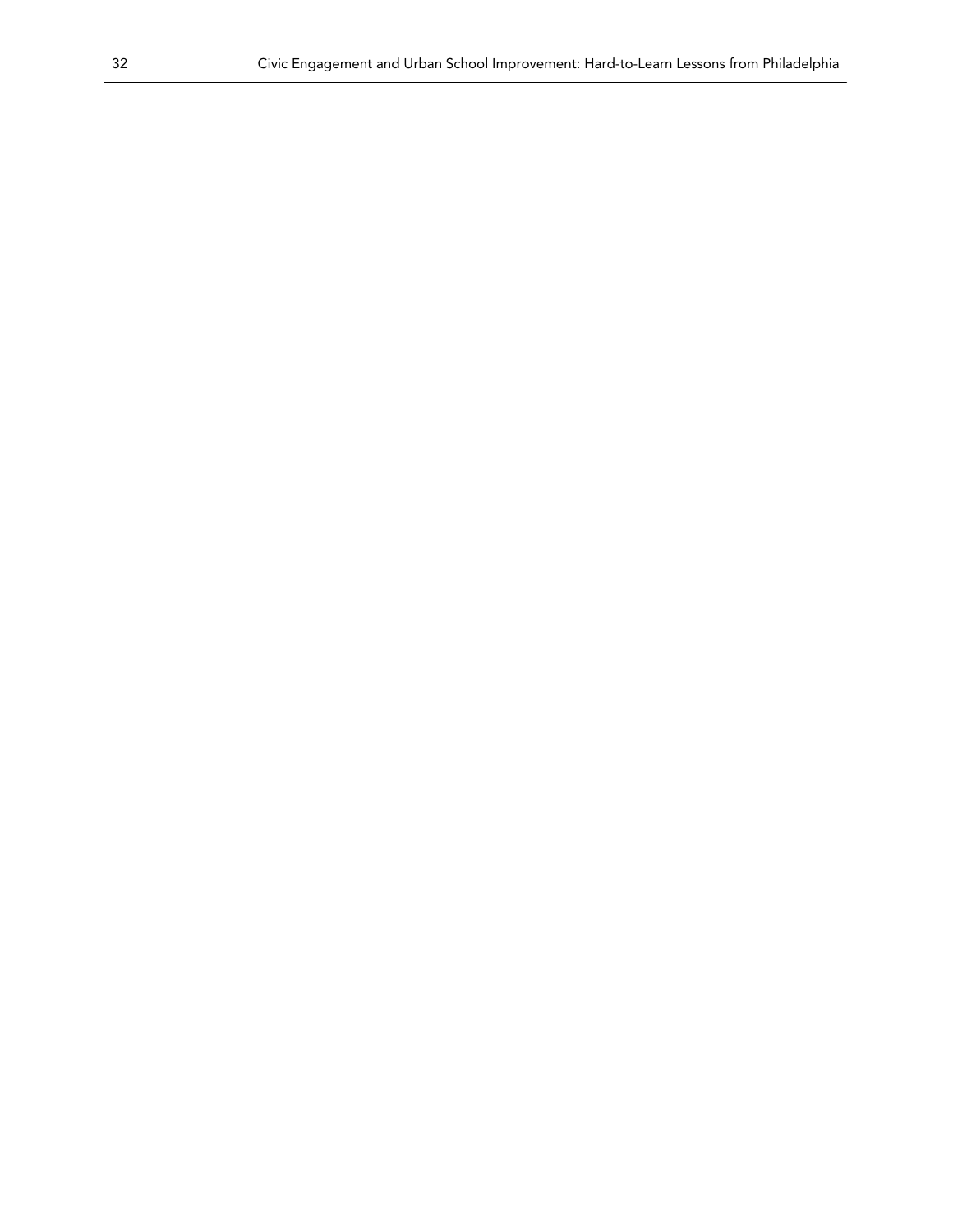## CHILDREN ACHIEVING: A CALCULATED RISK

road-based involvement of a city's institutions and citizenry is necessary for sustainable improvement of urban schools.<sup>71</sup>Clarence Stone analyzed school reform in several cities and identified "civic capacity" as an important predictor of reform efficacy and staying power. He defined the term: B

*Civic capacity concerns the extent to which different sectors of the community business, parents, educators, state and local officeholders, non-profits, and others — act in concert around a matter of community-wide import. It involves mobilization, that is bringing different sectors together, but also developing a shared plan of action…To be lasting, civic capacity needs an institutional foundation for interaction among elites and a "grassroots" base through which ordinary citizens are engaged…*<sup>72</sup>

Civic elites and ordinary citizens can press for more radical improvement strategies than district insiders and special interest groups who are likely to cling to traditional approaches to reform, organization, and labor practices. $73$  They can offer the institutional memory necessary for policy coherence as educational professionals come and go. They can sustain improvement efforts by monitoring reform's progress and holding political and education leaders accountable for following through on their commitments. They can serve as watchdogs and witnesses for those whose interests are often ignored

 $\overline{a}$ 

*—* poor students of color and students with disabilities.

But the various stakeholders *—* educators and their unions, business elites, city and state government officials (especially state legislators who control education budgets), civic education groups, grassrootsorganizing groups, parents and their organizations, and foundations *—* bring different and competing interests to their involvement in urban public education. Gittell argues that:

*The determination of any effort to achieve school reform is affected by which stakeholders become engaged, the inclusiveness of their strategies, and the strength of their commitment and leadership.<sup>74</sup>*

David Hornbeck understood the importance of the "public will" in improving schools. He made civic engagement one of the 10 components of the *Children Achieving* reform plan. ("Strong public engagement is required. Unless parents, civic leaders, elected officials, the business community, postsecondary educators, and the wider citizenry understand and support radical change, we cannot sustain it.") In this section, we discuss the strategies used by District reform leaders to build civic engagement in support of *Children Achieving*.

### A CALCULATED RISK

 $\overline{a}$ 

*Children Achieving* can be viewed as a calculated risk. When David Hornbeck took the job of Superintendent in August 1994, he had reason to believe that he could muster the political support needed to win the additional funding needed to support his reform plan. The initial design of

<sup>71</sup> Hill, Campbell, and Harvey, *It takes a city*.

<sup>72</sup> C. Stone, *Civic capacity and urban education*, p. 2.

<sup>73</sup> W.C. Rich, *Black mayors and school politics: The failure of reform in Detroit, Gary, and Newark*. New York: Garland Publishing, 1996.

<sup>&</sup>lt;sup>74</sup> M. Gittel, "School reform in New York and Chicago: Revisiting the ecology of local games," *Urban Affairs Quarterly*, (30)1, p. 138.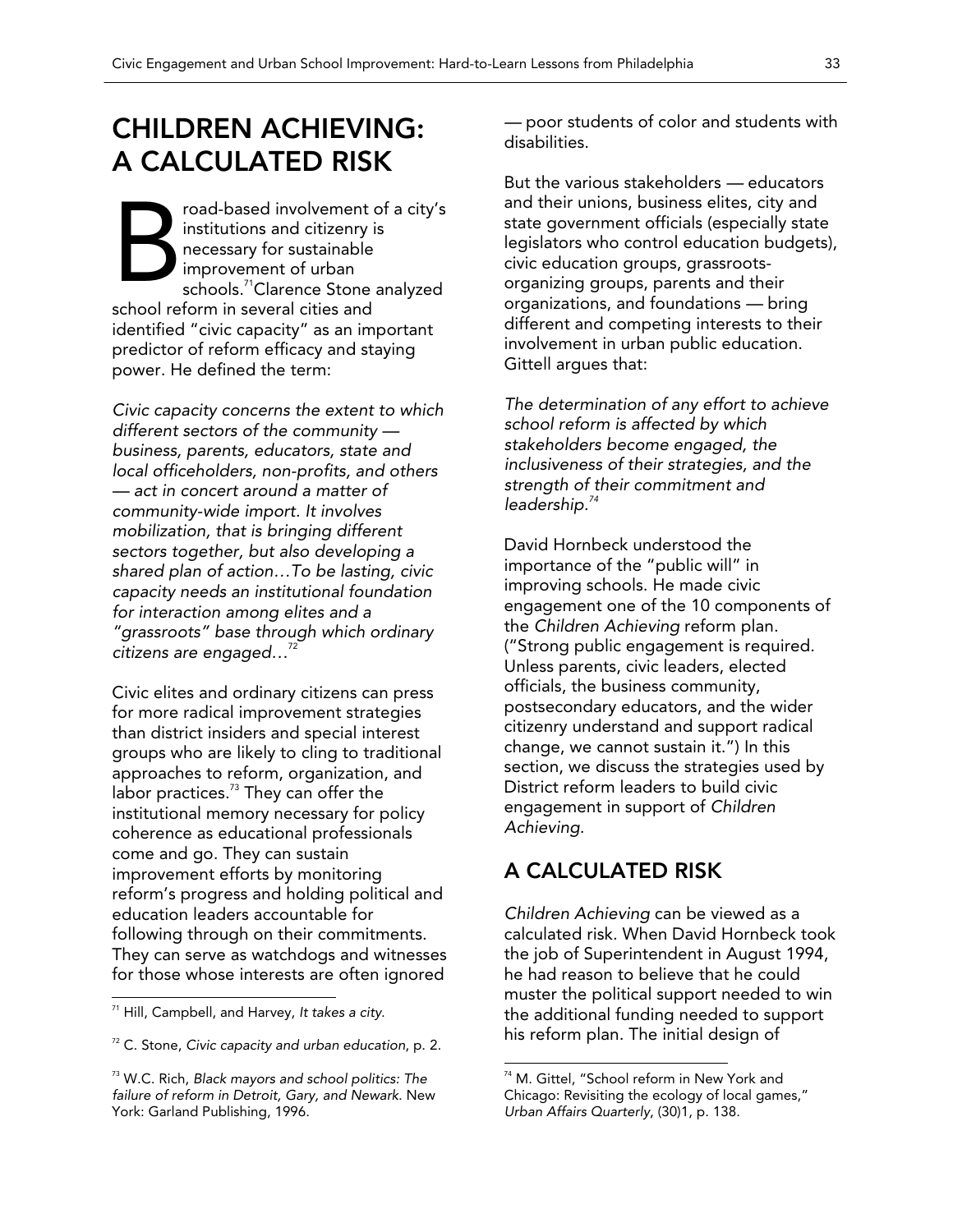*Children Achieving* was based on the assumption that the state and the city would provide more dollars for the schools. At the time of Hornbeck's arrival, Pennsylvania had a Democratic governor, Democratic majorities in the state legislature, and Philadelphia had a Democratic mayor. The Superintendent also had strong backing from business and civic leaders in Philadelphia.

District leaders faced obstacles soon after Hornbeck's arrival. The teachers' union was highly critical of the accountability system and other reform proposals. One of the two daily local newspapers, *The Daily News*, took a hard line against Superintendent Hornbeck.<sup>75</sup> It ran a series called, "The Great School Debate," which criticized the District on many counts, including the lack of textbooks in schools, issues of school safety, and the high cost of implementing the new cluster system. A member of the paper's editorial board explained why the paper came out so negatively, so early in the reform:

*This paper has high expectations for any city institution and we land hard where we see poor performance. I'd say it was a reflex not an overt decision. We value political skills and it was clear to us early in the game that he [Hornbeck] couldn't get things done in this city.*<sup>76</sup>

And City Council members, who were reluctant to raise taxes to support the schools, fought back District leaders' requests for more dollars with criticisms of the reform plan and the Superintendent. Superintendent Hornbeck believed these obstacles could be overcome and District leaders pursued multiple strategies to press city and state political leaders to increase funding to Philadelphia schools. They intended to align the resources from the Annenberg Challenge and various other Philadelphia civic organizations with the District's priorities as articulated in the *Children Achieving* Action Design. They would leverage all available funds to show sufficient early increases in student performance and prove that the reform plan merited an increased investment of local and state dollars. In the meantime, they also sought to recruit many others into the fight for increased government funding. District leaders launched a public relations campaign to build broad-based support for the reform; they wooed business and civic leaders by offering them seats on various advisory groups and task forces; they funded community organizing to build grassroots support. At the same time they built coalitions and alliances to lobby for increased dollars for public education, District leaders also sought changes in the state funding formula through the courts.

### STRATEGY 1: ALIGN RESOURCES

In February 1995, six months after David Hornbeck's appointment as Superintendent, the School District received a \$50 million grant from the Annenberg Challenge. Among the conditions for receiving the grant were the requirements to: (1) produce two matching dollars (i.e., \$100 million over five years) for each one received from Annenberg, and (2) create an independent management structure, preferably located in the city's corporate community, to provide program, fiscal, and evaluation oversight of the grant. The second requirement reflected the Annenberg Challenge's misgivings

<sup>75</sup> In contrast, the *Philadelphia Inquirer*'s editorial staff urged Philadelphians to give *Children Achieving* a chance. It played an important role in educating its readership about the progress of the District through its annual "Report Card" on schools. The first report card, published just two months after Hornbeck become superintendent, was the first public announcement ever of information about poverty rates, dropout rates, teachers' salaries, and student performance on the SAT-9.

<sup>76</sup> Media leader, April 2000.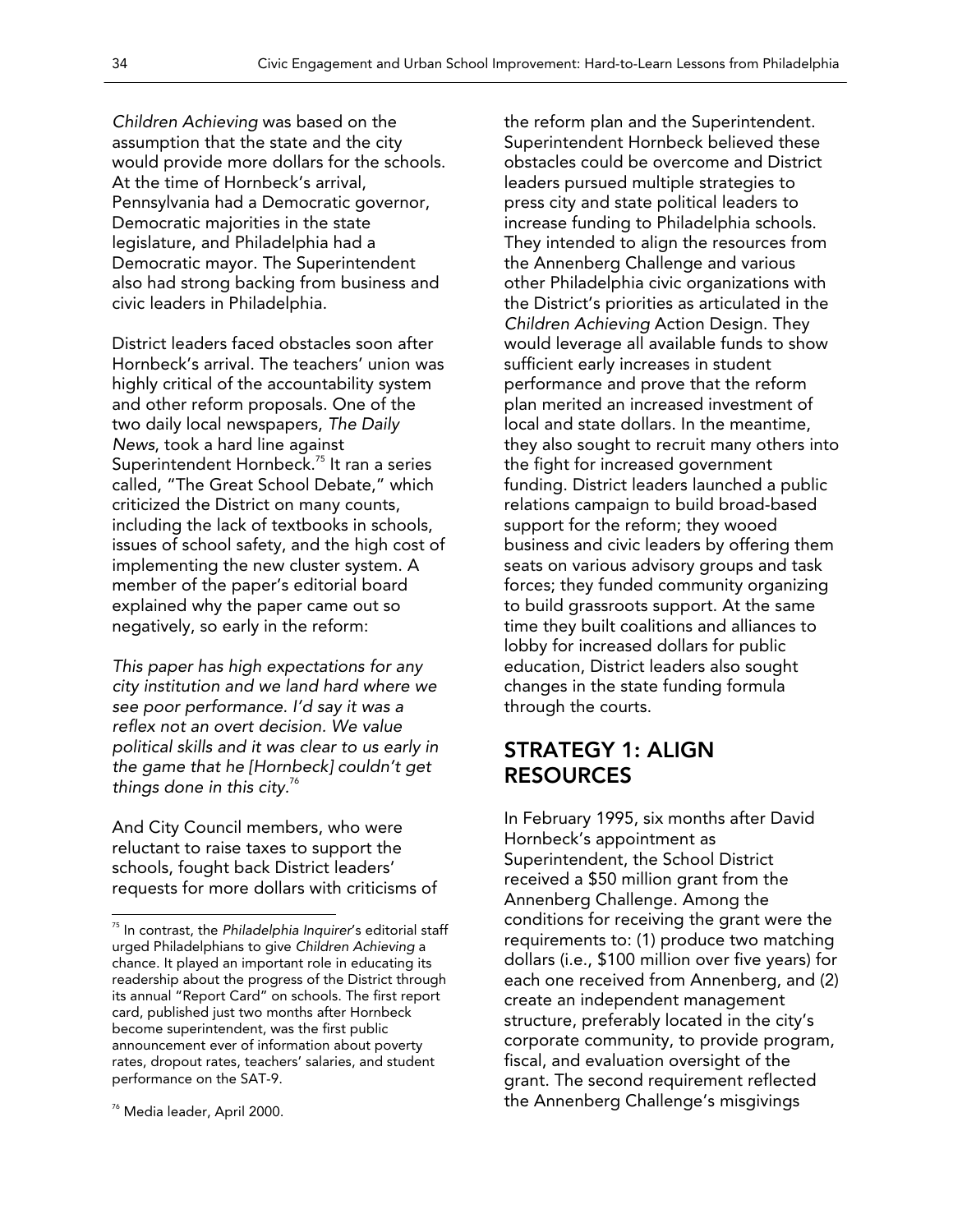about pouring money into large urban school bureaucracies and its conviction that radical change from inside districts was unlikely. District partnerships, they believed, with their larger communities would bring resources, advocates, expertise, and accountability *—* all of which were necessary to reforming schools.

Superintendent Hornbeck turned to Greater Philadelphia First (GPF), an association of chief executives from the region's largest companies, to house the *Children Achieving* Challenge. GPF leaders were, on the one hand, reluctant to become so closely involved in the workings of the District and to assume oversight of the Annenberg Challenge funds, which dwarfed GPF's own operating budget. On the other hand, GPF was headed by corporate leaders deeply involved in the civic life of the city. They believed they could play an important role in supporting the public schools and they were buoyed by Hornbeck's accountability message, an ingredient they believed had been sorely lacking in the prior management of the District's schools. They believed that the District's contract with the Philadelphia Federation of Teachers was a barrier to improving public education. Locating the Challenge at GPF offered business leaders ready access to the Superintendent and a platform for pressing their views. Ultimately they were persuaded to assume oversight of the Challenge. Furthermore, the Challenge's first Executive Director, Vicki Phillips, had been a colleague of Superintendent Hornbeck's in the Kentucky reform effort. She was recruited by him to head the Challenge, became a member of the Superintendent's Cabinet, and served on his Executive Committee.

As we have seen, PATHS/PRISM and the Philadelphia Schools Collaborative served as important outside partners to the District under Constance Clayton. Both organizations had pushed for changes in the District. Staff at the Pew Charitable

Trusts who had been instrumental in recruiting Hornbeck were persuaded that merging the two reform organizations was a way to streamline outside partner organizations and ensure that their work reflected District priorities, thus avoiding the kinds of conflicts that had arisen in the high school restructuring effort. Warren Simmons, who was prominent in the national standards movement, was recruited to head the newly created Philadelphia Education Fund (PEF). Like Phillips, Simmons joined the Superintendent's Cabinet and Executive Committee. PEF's work became more focused on developing capacity inside central administration to establish and implement policies congruent with standards. It focused less on capacity building in schools (e.g., technical assistance to high school small learning communities, leadership development for principals, etc.).

A major principle of systemic reform is that a coherent policy environment is essential to widespread school improvement; without such an environment, educational excellence will be isolated to a few schools. Policy coherence is achieved instructionally by setting standards for what students should know and be able to do and then aligning curriculum and assessment so that what is taught and what is measured flow from the standards. It is achieved operationally by directing district initiatives and resources toward meeting the standards. Fullan described the role of alignment in systemic reform:

*Systemic reform…promises to align the different parts of the system, focus on the right things, and marshal and coordinate resources in agreed-upon directions. The idea of systemic reform is to define clear and inspiring learning goals for all students, to gear instruction to focus on these directions, and to back up these changes*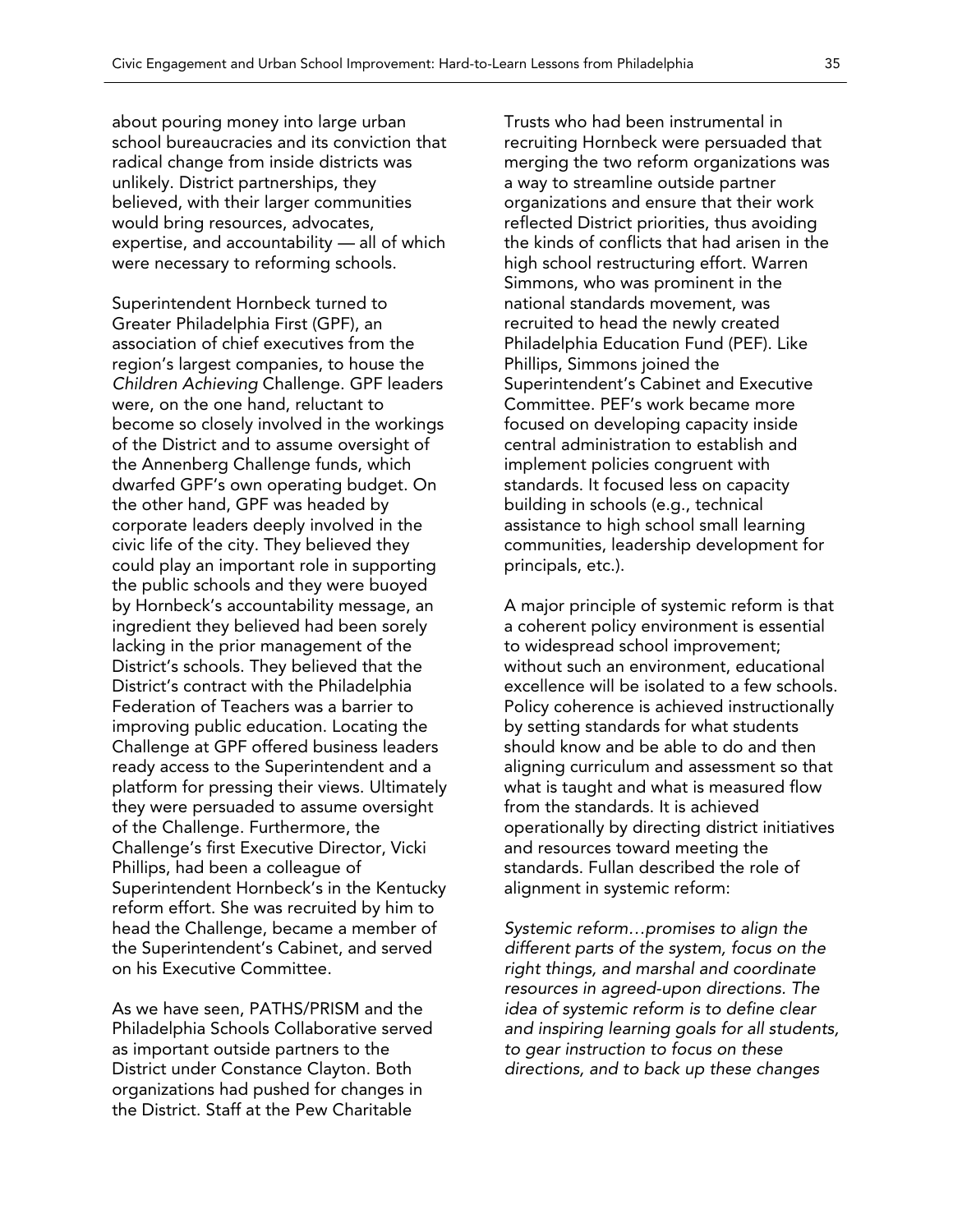*with appropriate governance and accountability procedures.<sup>77</sup>*

Congruent with that strategy, the *Children Achieving* Challenge funds were used to create the District infrastructure necessary to enact the reform plan. A Challenge staff member explained the strategy and its rationale:

*We put our funding behind things that will help the whole District. That's why we stay away from individual schools. So, for example, we put money behind standards and assessment and professional development related to that. Here I'm talking about professional development in large ways: getting the two networks [the Teaching and Learning Network and the Family Resource Network] up, leadership development, good information systems in place.<sup>78</sup>*

The mechanism for aligning Challenge funding with District priorities were seven Work Groups composed of staff from the central office, clusters, schools, the Philadelphia Federation of Teachers, and, in come cases, representatives from critical partners (e.g., universities, PEF). Each Work Group was charged with developing priorities, goals, and implementation plans for a particular area of the District's work (School-to-Career, Standards and Assessment, and Technology). Funds were then allocated from both the *Children Achieving* Challenge budget and the District to cover the costs of the Work Group-approved plans.

But in 1998, the Work Groups were abandoned with the intention that the Superintendent's Cabinet and other committees would replace their function. But that never happened. Instead,

 $\overline{a}$ 

decisions were made by the Superintendent and a handful of close advisors. This new plan resulted in a diminished role for outside partners as well as field-based educators like cluster leaders, principals, and teachers in establishing the priorities, policies, and plans of the District. Decision-making was increasingly isolated in a small group of people who shared the belief that coherent, aligned educational policy could remedy the problems of poor student achievement.

Raising matching funds to meet the requirements of the Annenberg grant presented another opportunity for coalition building. To a large extent, this opportunity was lost in Philadelphia. The alignment strategy made Annenberg dollars virtually invisible as the Challenge's monies blended with District funds to pay for District infrastructure. Elite support was at least partly conditioned on their belief that the Annenberg and matching dollars were not merely supplanting state and local funds. When GPF leaders could not point to specific places grant funds made a difference, they became uneasy and complained that they did not receive adequate or accurate reporting from the District on how the funds were spent. Other funders who contributed to the match became frustrated that their money entered the "black hole" of District financial record keeping and they received little credit or acknowledgement for their contributions. And people in schools were frequently unaware that the Annenberg money even existed and certainly did not know what it paid for.

In addition, because the Annenberg grant and the matching funds went to support new District infrastructures, there was little attention to building the capacity of outside organizations to support the schools. (An exception was the creation of the Alliance Organizing Project which will be discussed later in this section.) In fact,

 $77$  Fullan, "Turning systemic thinking on its head," p. 420.

<sup>78</sup> *Children Achieving* Challenge Staff, October 2000.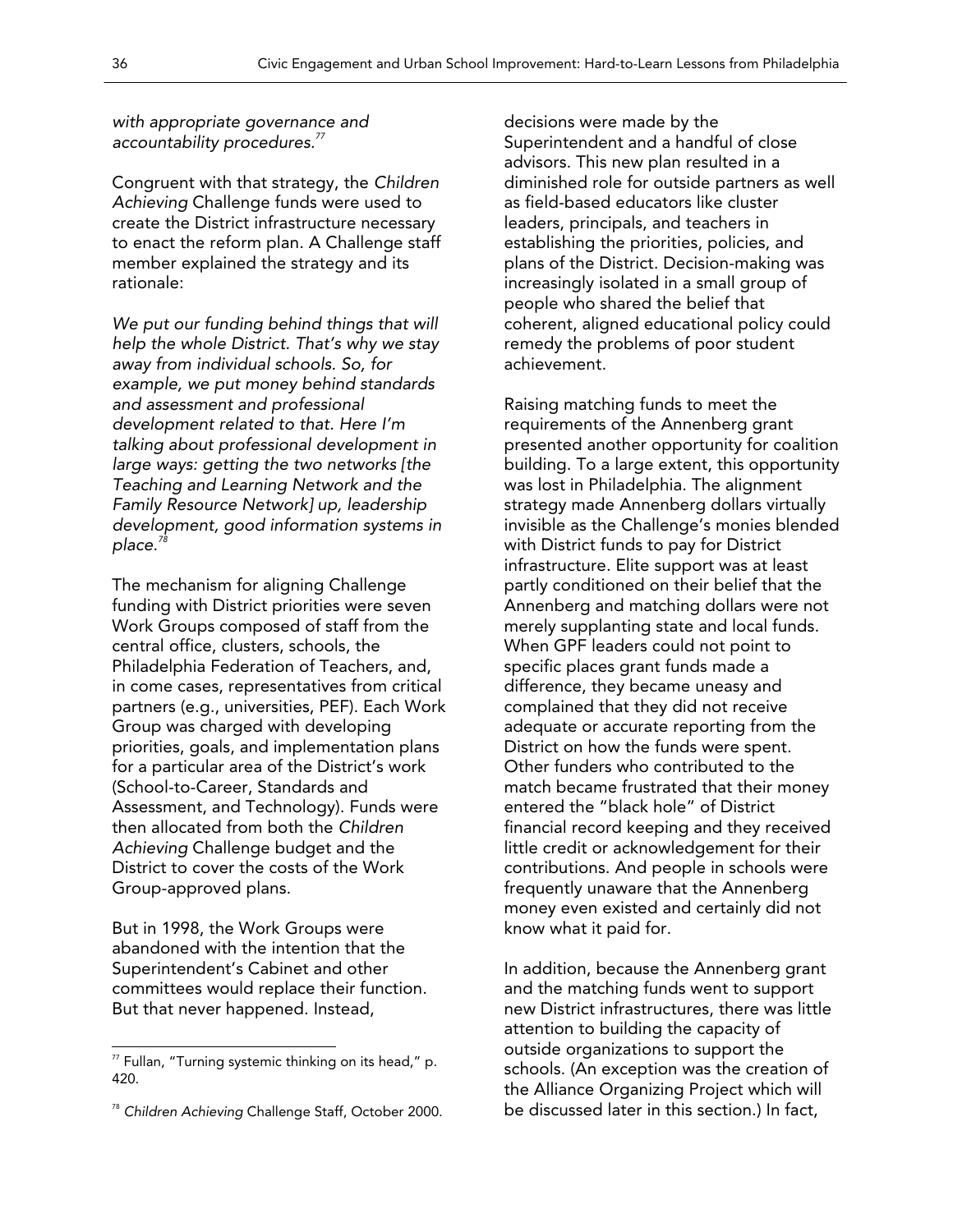some existing groups such as Citizens Committee on Public Education in Philadelphia withered and died during *Children Achieving*. This absence of intermediary organizations presents a major problem to education reformers. A foundation staff member described the situation:

*Philadelphia doesn't have the intermediary organizations that other cities do. We only have PEF, and no other intermediary capacity. There's potential capacity in the higher education community, but it's applied sporadically. It's very frustrating, especially when contrasting it with Boston, which has so much support in organizations and people, and a much better economic situation.<sup>79</sup>*

### STRATEGY 2: IMPROVE STUDENT PERFORMANCE

As mentioned earlier, reform leaders were betting that the Annenberg Challenge grant and its match could be used to improve performance, and that improved performance would generate the political will to obtain increased state funding either through the courts or the legislature, thus allowing the reforms to be institutionalized and continued.

Student test scores, student and staff attendance, and student persistence did improve during *Children Achieving.* But student gains on the Districtwide test, the SAT-9, were uneven across the District. Elementary students made greater gains than middle and high school students. Schools with higher concentrations of lowperforming students and students living in poverty made greater gains than other schools. Our research<sup>80</sup> indicated that:

 $\overline{\phantom{a}}$ 

- Fourth-graders made educationally and statistically significant gains. These gains were likely the result of all-day kindergarten and the implementation of a literacy program in the primary grades in which many schools used literacy interns to reduce the teacherstudent ratio.
- In middle schools, eighth-graders made steady, but considerably more modest, progress than fourth-grade students during the first four years of *Children Achieving*. However, scores in math and science actually declined slightly in spring 2000, despite a strong emphasis on test preparation in classrooms. Our qualitative research indicated that changes in curriculum and instruction in middle schools were more superficial than in elementary schools. Furthermore, middle schools suffered from rampant teacher and principal turnover that negatively affected their learning environments.
- High school students, who performed abysmally on the first administration of the SAT-9, made little to no gains during the early years of the reform. Performance did improve in years 4 and 5. High school students' attendance and persistence rates went up.

Figures 1, 2, and 3 present the test results by subject and grade level.

The improvements in test scores are noteworthy because Philadelphia had one of the most inclusive testing policies in the country. The District promoted the testing of all students. Each year the pool of

<sup>79</sup> Foundation leader, November 2000.

<sup>&</sup>lt;sup>80</sup> W. Boyd and J. B. Christman, "A tall order for Philadelphia's new approach to school governance: Heal the political rifts, close the budget gaps, AND

improve the schools." In M.D. Usdan and L. Cuban (Eds.), *Powerful reforms with shallow roots: Educational change in six cities* (New York: Teachers College Press, in press).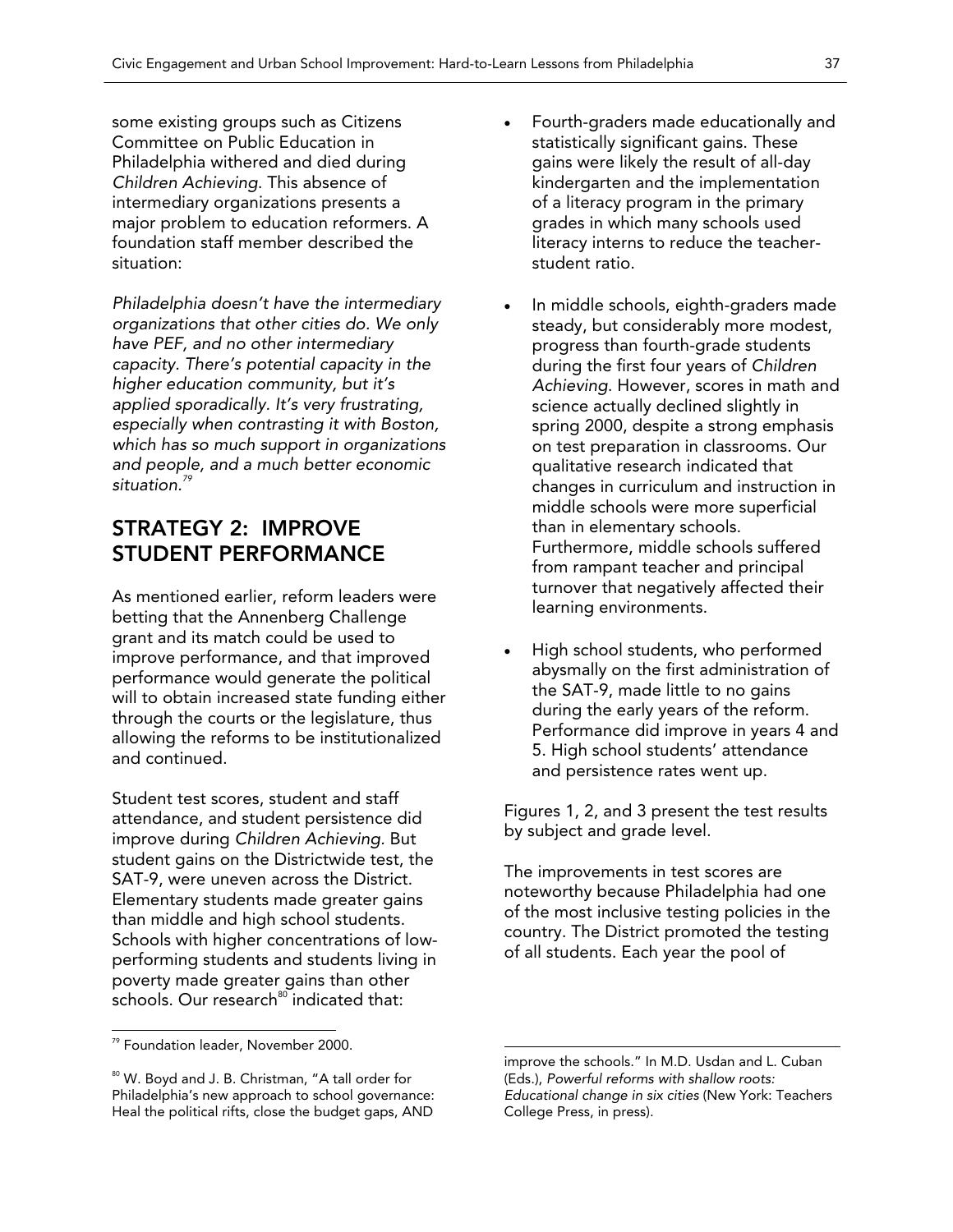



FIGURE 2. PERCENT OF STUDENTS SCORING AT OR ABOVE BASIC IN READING BY SCHOOL LEVEL, SAT-9, 1996-2000



<sup>&</sup>lt;sup>81</sup> For Figures 1, 2, and 3, percent of K-8 students scoring at above basic in math, reading, and science for 1999-2000 was not available.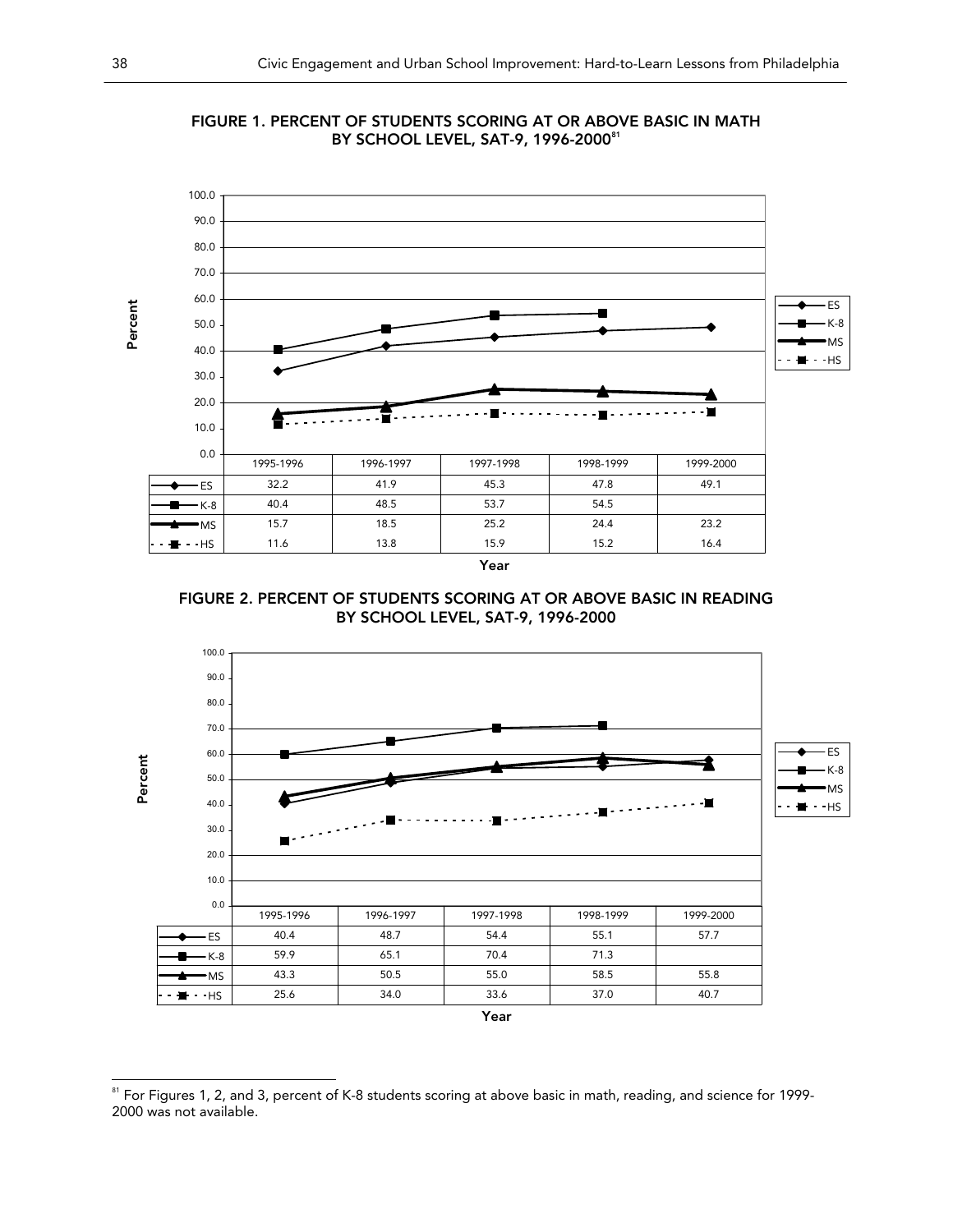



tested students increased, and analyses show that the additional students were generally lower performing. The fact that scores rose significantly despite this was an encouraging achievement.

There was enormous celebration in the District about the gains and a huge investment in telling the "good news." What were our participants' assessments of the reform's success? How did they make sense of the information on test score results and to what degree did the District's performance gains influence their assessment of the reform's progress? Approximately 80 percent cited test scores as an indicator of some progress, but only about half of them saw the increases as meaningful. These respondents believed that gains were an indication that the reform plan was a good one and should be continued with some modifications. Some commented:

*There's no denying there's been improvement. The test scores have gone up. Not just the District's tests. If you look at the Inquirer's analysis of the state tests, Philadelphia made more progress than anyone.<sup>82</sup>*

*I believe the numbers [the test scores]. There was incremental improvement. Given the handicaps that David had to work under — some that he created for himself and some that were there already — my sense is that, however incremental, there was legitimate progress where it was most needed. And that's among the poor, and among the people who don't have a lot.83*

<sup>&</sup>lt;sup>82</sup> Foundation leader, January 2000.

<sup>&</sup>lt;sup>83</sup> Foundation leader, August 2000.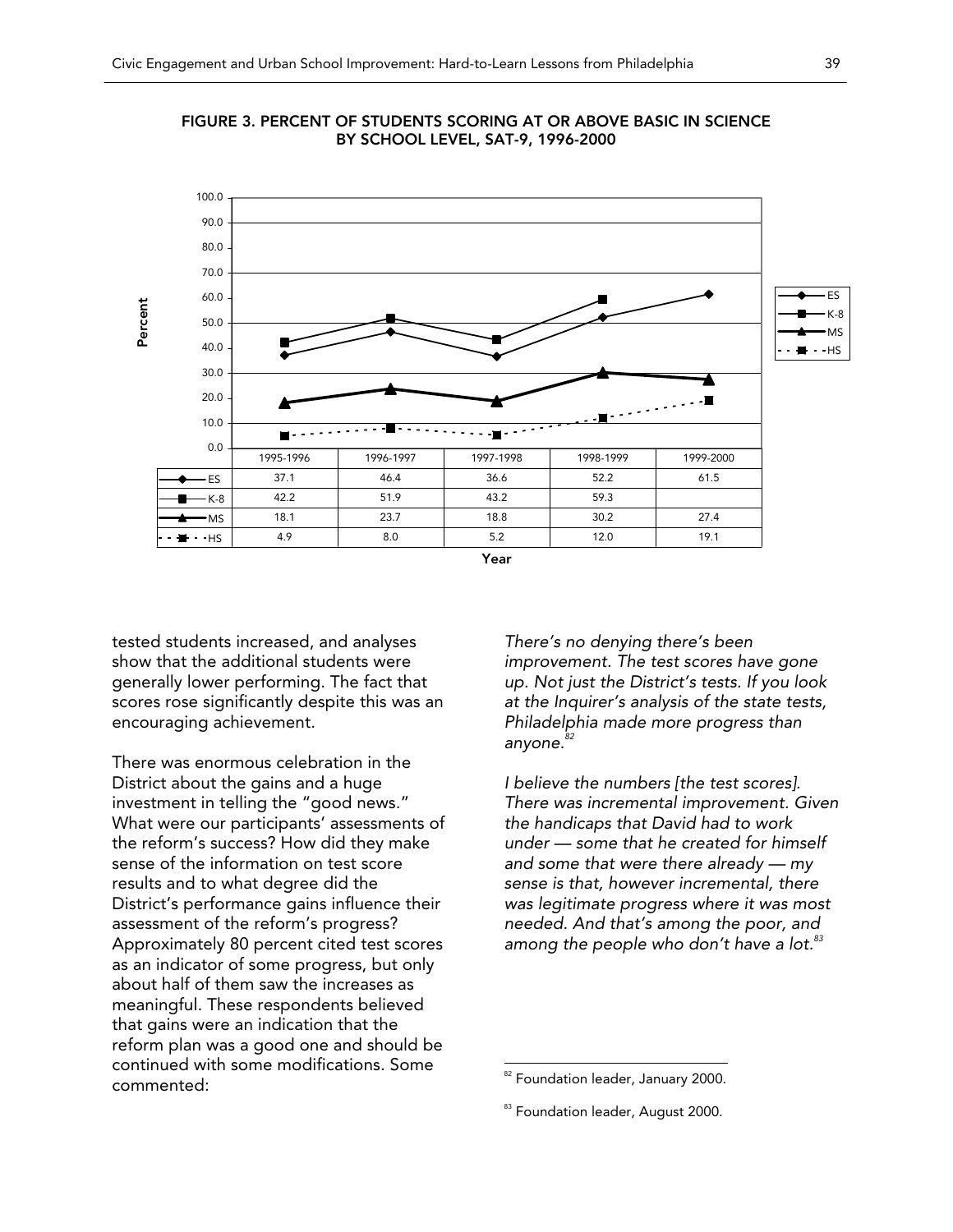#### TEST SCORES WENT UP BUT…

Half of the participants who cited the test score gains as evidence of some progress, also expressed skepticism about the meaningfulness of gains and questioned the celebratory statements coming from reform leaders. "The test scores are up, BUT…" was the view of this group.

*There's been some improvement. Scores are up, but not enough and not fast enough.<sup>84</sup>*

*The superintendent has been relentless in his focus on achievement. That's the good side. The bad side is that the schools are not improving enough — fast enough or across the board enough.85*

*I think the progress, which I don't want to minimize, is around the low-hanging fruit on the tree.<sup>86</sup>*

*They have improved incrementally, at least the grade schools are doing better. The test scores seem to be better. But there has not been much improvement in the high schools. We were told at the beginning that there would not be much we could do for the students in the high schools, that they were already so far behind that we couldn't expect them to meet high standards. I worry that the students from the grade schools who have made progress will go to these same old high schools with the same old programs and that they will lose what they have gained. They will drop out and we will be no better off.<sup>87</sup>*

 $\overline{a}$ 

<sup>86</sup> School Board member, April 2000.

These participants were reluctant to put too much faith in test score gains. Some believed that the pattern of early gains would not be sustained over the longer term; others that an over-emphasis on the test in classroom instruction would ultimately result in students who were not prepared for postsecondary education or for employment in adulthood.

*In the short run, if you implement a new test and have short-term rewards with accountability indexes and so on, you'll see teachers teaching to the test. So short term you see test scores going up, but you'll see later if it really helps kids, or better prepares them for societal roles. Just because test scores are going up, I don't know if kids are any better prepared.<sup>88</sup>*

*The scores went up. The bottom line is student performance. The reforms seem to be making progress. But I worry about what children are learning. Maybe it is just teaching to the test. I hope not. I want to believe that there has been some real progress.<sup>89</sup>*

*Even though there was improvement on tests, people in the business community don't care about tests. They haven't seen results in the kids who are coming to them looking for jobs out of high school, and that's what they're really looking for.90*

One higher education respondent raised critical questions about what the test measured and concluded that testing's influence on curriculum and instruction inevitably narrowed the educational opportunities for poor students of color:

*Testing is a real problem. It's overly rigid. If you did that to our kids [White, middleclass students], we wouldn't stand for it.* 

<sup>&</sup>lt;sup>84</sup> Civic leader, March 2000.

<sup>&</sup>lt;sup>85</sup> Media leader, January 2000.

<sup>&</sup>lt;sup>87</sup> Business leader, August 2000.

<sup>88</sup> *Children Achieving* Challenge staff, July 2000.

<sup>&</sup>lt;sup>89</sup> Government leader, July 2000.

<sup>90</sup> Former School Board member, October 2000.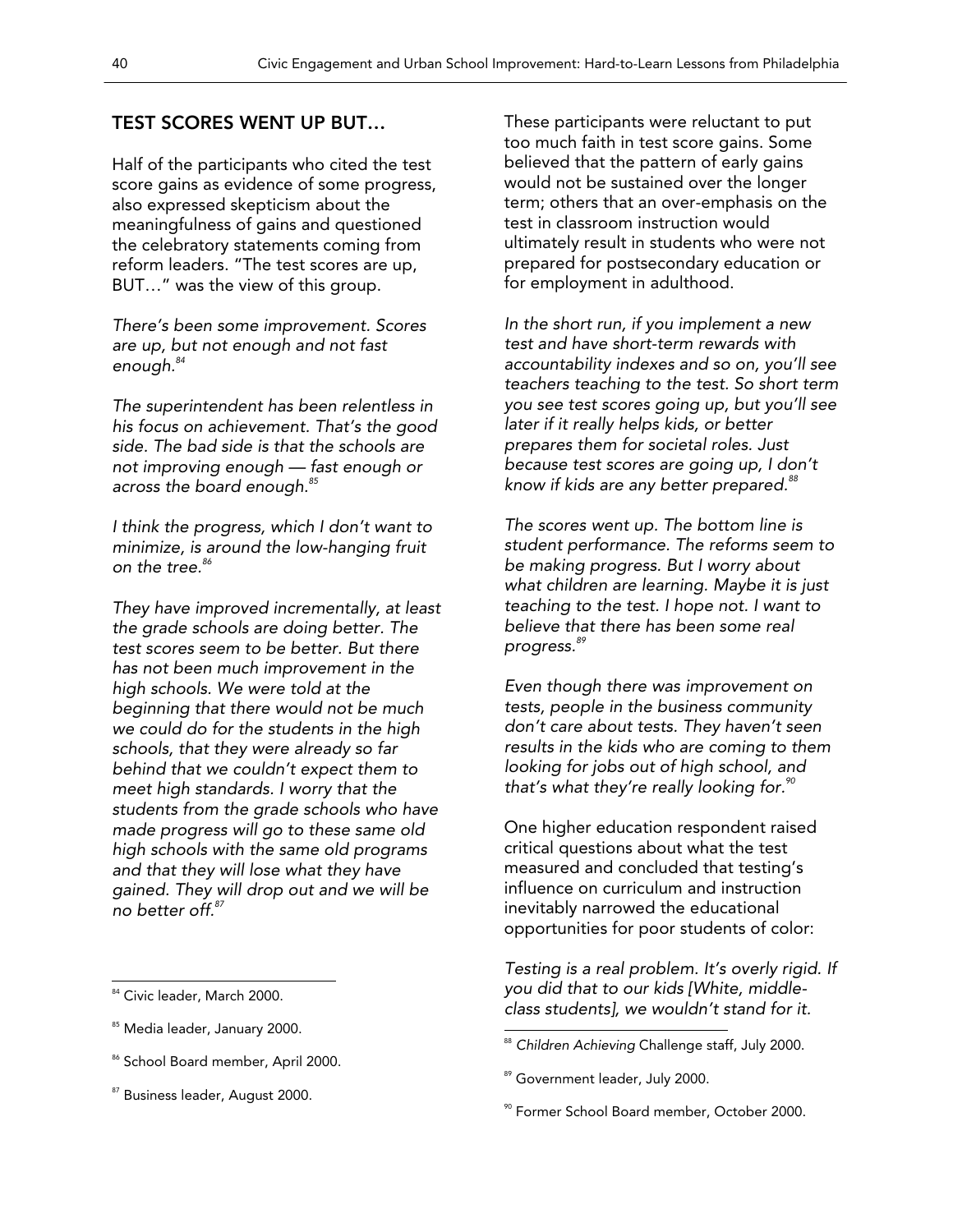*There's not equity for poor children. It's a cut-rate education for poor children. In order to engage poor children, we need to engage their minds, and testing doesn't do*  that.<sup>9</sup>

In summary, while a significant majority of our participants identified test score gains as an indicator of progress, they were evenly divided on whether the progress was meaningful. These findings offer a cautionary tale to policymakers and reform leaders about how they use test scores as evidence of progress. Citizens often do not know how to interpret test scores; they are uncertain about appropriate expectations for gains; they are skeptical about the means used to obtain gains and they are distrustful of District claims. As one business leader said:

*The Annenberg people tell me that Philadelphia is their best site so I guess we should be pleased with that. I don't know what kind of test score increases to expect. I am not an expert so I have to rely on others.<sup>92</sup>*

In Philadelphia, as in other urban districts where student achievement has been abysmal for many years, it was difficult for citizens to focus on performance gains when absolute performance was so low and when they saw and heard so much to indicate that schools were problem-ridden.

*It's a struggling system. There are lots of good and committed people and lots of uninspired and frustrated people in it. It's uneven school-to-school, class-to-class. My sense is that it's improving, but it has a huge distance to go in terms of the quality of instruction.*<sup>93</sup>

 $\overline{\phantom{a}}$ 

Finally, in a highly contested policy environment, test gains — like any other kind of data — are frequently used as ammunition to defend or oppose a point of view.

### STRATEGY 3: SEEK INCREASES IN CITY AND STATE FUNDING THROUGH THE POLITICAL PROCESS

Pennsylvania is a large and conservative state. $^{94}$  In the state capitol, rural and suburban interests have often clashed with those of Philadelphia and Pittsburgh. This was compounded for Philadelphia when the legislature froze the state school funding formula in 1993, resulting in a steadily decreasing state contribution to local school districts.<sup>95</sup> In January 2001, *Education Week* gave Pennsylvania a grade of "D-" on funding equity in comparison to other states.<sup>%</sup> Only seven other states received a lower grade.

A loyal supporter of Hornbeck's and board member of Greater Philadelphia First at the

 $\overline{\phantom{a}}$ 

<sup>95</sup> Actually both urban and rural districts have suffered under Pennsylvania education finance policy, but only recently have there been efforts to build coalitions across the urban/rural divide in support of finance reform. In fact, after resigning as Superintendent, David Hornbeck spearheaded an advocacy group, Good Schools Pennsylvania, which is organizing in support of new state policies.

<sup>&</sup>lt;sup>91</sup> Higher education leader, November 2000.

<sup>&</sup>lt;sup>92</sup> Business leader, August 2000.

<sup>&</sup>lt;sup>93</sup> Civic leader, April 2000.

<sup>&</sup>lt;sup>94</sup> In his case study, "Philadelphia: Prospects and Challenges" (see footnote 15), Whiting relates that James Carville, a political consultant to Bill Clinton and other Democrats, portrayed Pennsylvania as a state "with two great cities [Pittsburgh and Philadelphia] at either end and Alabama in between." Philadelphians often quote Carville in their depiction of the political reality that pits Philadelphia against the state capitol and upstate rural interests.

<sup>&</sup>lt;sup>%</sup> "Quality counts 2001: A better balance: Standards, tests, and the tools to succeed," *Education Week* (January 2001). States were graded according to their contribution to equalizing funding across all school districts in the state.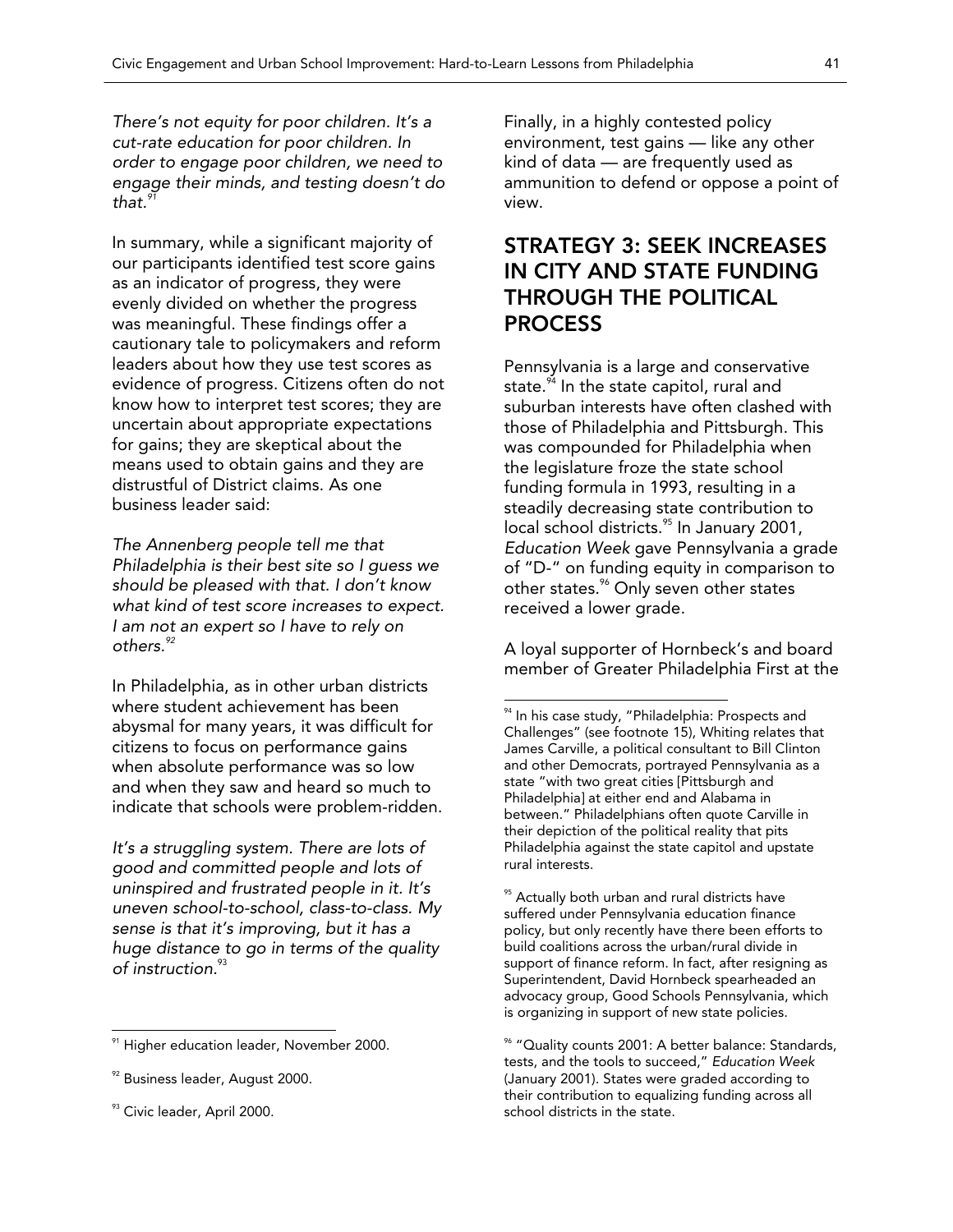beginning of the reform described failed attempts to build a bridge to Harrisburg:

*I went to Harrisburg to talk to Governor Ridge. The message that I was trying to get across to the state was, "We know that the District is not perfect. But we have a man running it today who is most unusual because he believes that he can fix it. This is an incredible asset for you. What do we have to do to link arms with you?" Honestly, Ridge believes that you can't fix the Philadelphia public school district. He'd rather skirt it by building an alternative system. In defense of Ridge, even if he had wanted to support Philadelphia schools, he might not have been able to politically because of opposition in the House of Representatives.<sup>97</sup>*

A turning point in the relationship between the District and the city occurred in 1997 when District leaders, Mayor Rendell and City Council President Street, jointly distributed a white paper titled, "Realities Converge: This Year is Different." The paper outlined a pending fiscal crisis. It explained that the years of insufficient funding by the state and cost cutting by the District had reached a point where there were essentially no further ways to cut corners without cutting deeply into important programs. The language in the white paper was strong:

*The School District does not take these actions lightly. Yet, Philadelphia's children deserve better treatment from the state…The state's continued denial of its basic constitutional responsibility simply leaves no alternative. The indisputable fact is that the Commonwealth has denied its moral and constitutional mandate to provide a thorough and efficient education to the city's school children…98*

 $\overline{\phantom{a}}$ 

This paper set a new tone in the fight for funding; it made school funding a moral matter and laid the blame for inadequate resources for Philadelphia's children at the feet of the state. Later, speeches by the Superintendent escalated an already charged environment with the accusation that state funding policy was "racist." The District's white paper and subsequent rhetoric by Hornbeck enraged the Governor and other state leaders.

*David didn't help himself with this process. I don't know if he could have been politically counseled successfully or not. He got himself in the crosshairs as a big part of this issue, and no leader can afford that. They absolutely hated him in Harrisburg. And that's not too strong a word. I heard people in Harrisburg say "so long as that guy's there, you'll never get a dime." Any contribution from the state would involve his departure.<sup>99</sup>*

As this participant suggests, the battle for funding became an increasingly personal one, fought between the Superintendent and state leaders. One result of this personalized struggle was that the reform effort became still further identified as the effort of an individual — David Hornbeck. The Superintendent repeatedly asserted that he had the full support of Mayor Rendell and then-City Council President John Street in the fight for increased state funding. They initially made a public show of support, but in truth, Rendell was a largely "silent partner" throughout his administration. One civic leader noted, "Frankly there were years when Ed Rendell didn't even mention schools in his State of the City address."<sup>100</sup>

The Governor and legislative leadership were adamant in their refusal to alter the school funding formula or provide the

 $97$  Business leader, August 2000.

<sup>98</sup> School District of Philadelphia, *Realities converge: This year is different*. Philadelphia: Author, 1997.

<sup>99</sup> Business leader, August 2000.

<sup>100</sup> *Philadelphia Daily News* (2000, August 24).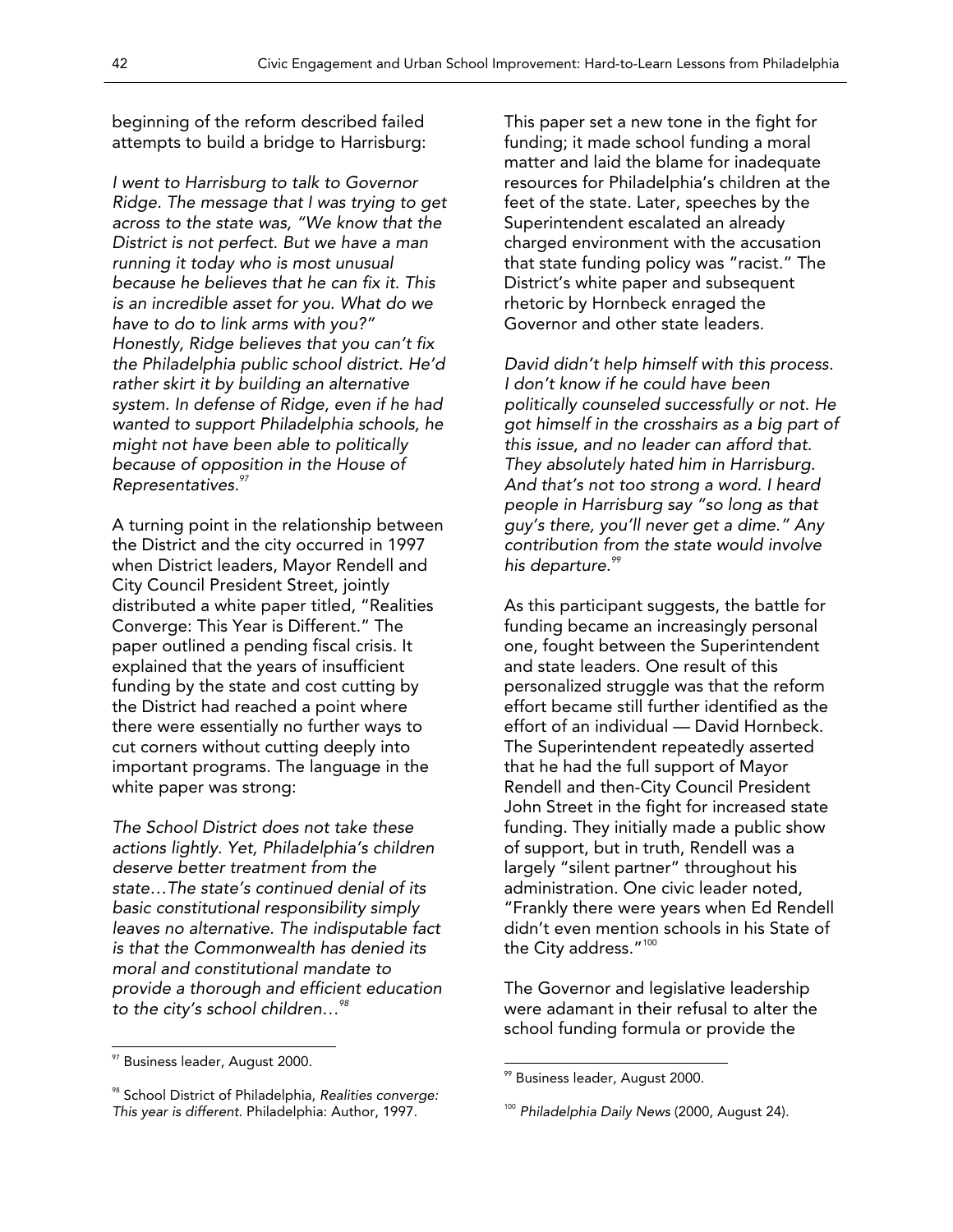money requested. They believed that the District used existing funding inefficiently, that the District's teacher contract was a major obstacle to improvement, and that the city needed to provide a larger share of school costs. The District argued that *Children Achieving* had not been costly and that the District had in fact taken significant steps to cut administrative spending. Overall costs had increased because student enrollment had grown, special education costs had gone up, and charter schools were a drain on District funds.<sup>101</sup> Although the state did provide Philadelphia with some one-time grants, these were small in comparison to what District leaders insisted was required to continue with the *Children Achieving* reform agenda.

Additionally, the Governor had quite different views on what it would take to improve Philadelphia schools. He believed that vouchers and charter schools were the remedy. Repeatedly frustrated in his attempts to get a school voucher bill through the legislature, Governor Ridge looked for other ways to bring market solutions to bear on the ills of public schooling. (See Sidebar 3 on page 28 for a discussion of the Governor Ridge's plan for school choice.)

When Superintendent Hornbeck threatened to adopt an unbalanced budget in the spring of 1999 and to close the schools early, the state responded with Act 46, a draconian bill aimed directly at Philadelphia. It allowed the state to take over the District if Hornbeck pursued his threat.<sup>102</sup> Rather than cutting the proposed

 $\overline{\phantom{a}}$ 

school budget, Philadelphia leaders persuaded two local banks to issue the District letters of credit enabling it to borrow \$250 million to keep operating through June 1999.<sup>103</sup> Philadelphians had taken notice of public education, and the city's schools were a key issue in the mayoral primaries and election, as noted in the *Philadelphia Inquirer:* 

*In a departure from past mayoral campaigns, when the schools barely rated a mention, this year's crop of candidates is talking often and avidly about public education. And in keeping with the national trend, many of the prescriptions center on changing how the school system is run and financed.<sup>104</sup>*

In November 1999, the citizens of Philadelphia elected a new mayor, Democrat John Street, who voiced support for Superintendent Hornbeck and his *Children Achieving* reforms. They also approved a change to the City Charter, which allowed the new Mayor to appoint all of the Board of Education members concurrently with his term of office.<sup>105</sup> In

 $\overline{\phantom{a}}$ 

<sup>103</sup> K.A. White, "Philadelphia budget passes, easing takeover threat," *Education Week* (1998, June 10), p. 6.

104 D. Mezzacappa and S. Snyder, "Candidates agree: Mayor's control of school board should increase," *Philadelphia Inquirer* (1998, May 13).

<sup>101</sup> School District of Philadelphia, *Financial update*. Philadelphia: Author, 2001.

 $102$  All the unions opposed this bill, but it passed easily despite its numerous incendiary features, such as provisions for replacing the School Board and superintendent, suspending the teachers' contract, laying off teachers, and, in the words of the PaFT, "unilateral school closings and privatization by

converting public schools to charter schools without approval by teachers and parents." (As quoted in the *Wall Street Journal*, 1998, May 15). The strong support for this bill reflected the legislature's negative view of Philadelphia as an insatiable and "bottomless pit," as well as their antipathy toward the unions and Philadelphia's school superintendent.

<sup>&</sup>lt;sup>105</sup> The mayoral race was very close. Street's main opposition was from Republican Sam Katz, a government finance consultant. Both candidates said that public education would be a top priority in their administration, but they had very different visions for how to improve the schools. Katz called for the removal of Hornbeck and looked to school choice reforms — vouchers and charter schools — as the only solutions for the struggling school system. In an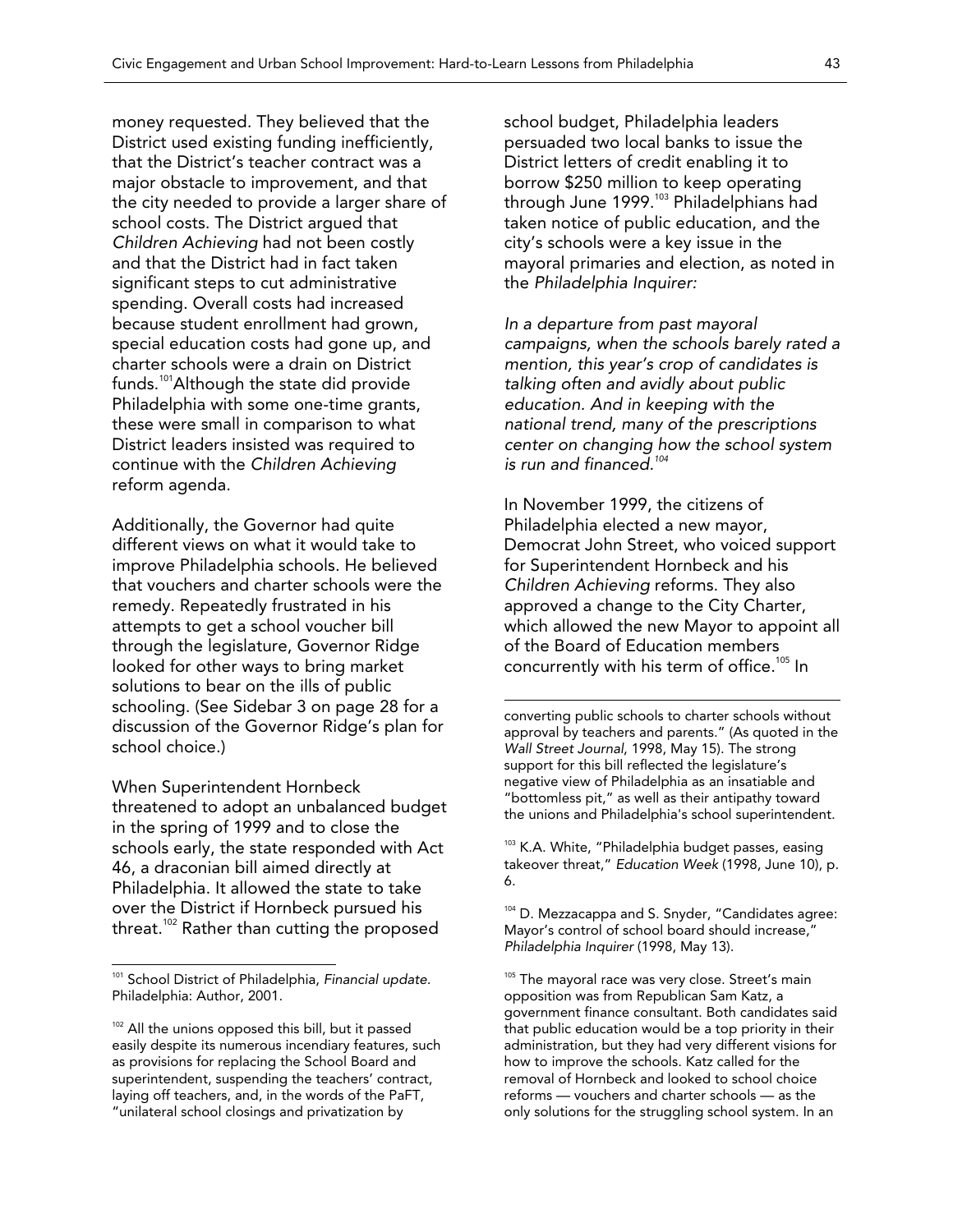addition, Mayor Street appointed Debra Kahn as the city's first Secretary of Education to focus entirely on education issues.

In his first year, Mayor Street made education a top priority and took a conciliatory stance toward state leaders. One new Board member hailed a new era in the District-state relationship, "We must go to the state as a united front and humbly."<sup>106</sup> While Street proclaimed that David Hornbeck was his choice for Superintendent and that *Children Achieving* was the right reform plan for Philadelphia, the Mayor's actions signaled to some that he was ready for a change. As one union leader put it, "Street loved Hornbeck to death."<sup>107</sup> And a District administrator said:

*Mayor Street wanted a new strategy for handling the politics of public education. David Hornbeck was confrontational and the Mayor wanted something different. He and his Secretary of Education and the President of the Board decided to look for a CEO-type to deal with the political and financial stuff.108*

The political impasse between the District and the state came to a head again in the spring of 2000 when the District faced a budget deficit of \$205 million. Under pressure from the state takeover law to balance the budget, the Philadelphia Board of Education made cuts and adopted a budget of nearly \$1.6 billion which contained no new money for the programs the Superintendent felt were required to

<sup>107</sup> Labor leader, October 2000.

 $\overline{\phantom{a}}$ 

<sup>108</sup> School District leader, February 2001.

fully implement the *Children Achieving*  reform agenda. As a result, the implementation of new promotion and graduation requirements was postponed and the number of days allocated for teacher professional development was reduced. Not willing to remain to oversee the piece-by-piece dismantling of his reform agenda, Superintendent Hornbeck announced his resignation on June 5, 2000.

Ultimately, Mayor Street's conciliatory approach, which included suspending a federal lawsuit charging that the state's funding formula was discriminatory, failed to win increased state dollars. Governor Ridge and his successor, Governor Mark Schweiker,<sup>109</sup> were steadfast in their insistence that the state would not provide more money without direct control over the schools.

The struggle between state and city leaders over financing the schools drained enormous time and energy from the hard work of instructional improvement, as District staff calculated and re-calculated what it would cost to fully fund the reform plan and provide Philadelphia students with sufficient opportunities to learn. Superintendent Hornbeck's passionate and shrill rhetoric made him the lightning rod of public debate. Other civic leaders were divided over what strategy to pursue and were reluctant to antagonize the Governor. The community did not unite around a strategy to achieve fairer funding for the city's schools.

ironic twist, Katz was appointed Executive Director of Greater Philadelphia First soon after the mayoral election and has since pushed for school choice reforms coupled with increased state funding from his position there.

<sup>&</sup>lt;sup>106</sup> School Board member, January 2000.

<sup>&</sup>lt;sup>109</sup> Schweiker assumed office when Ridge was drafted by President Bush to become Director of Homeland Security after the September 11, 2001 terrorist attacks.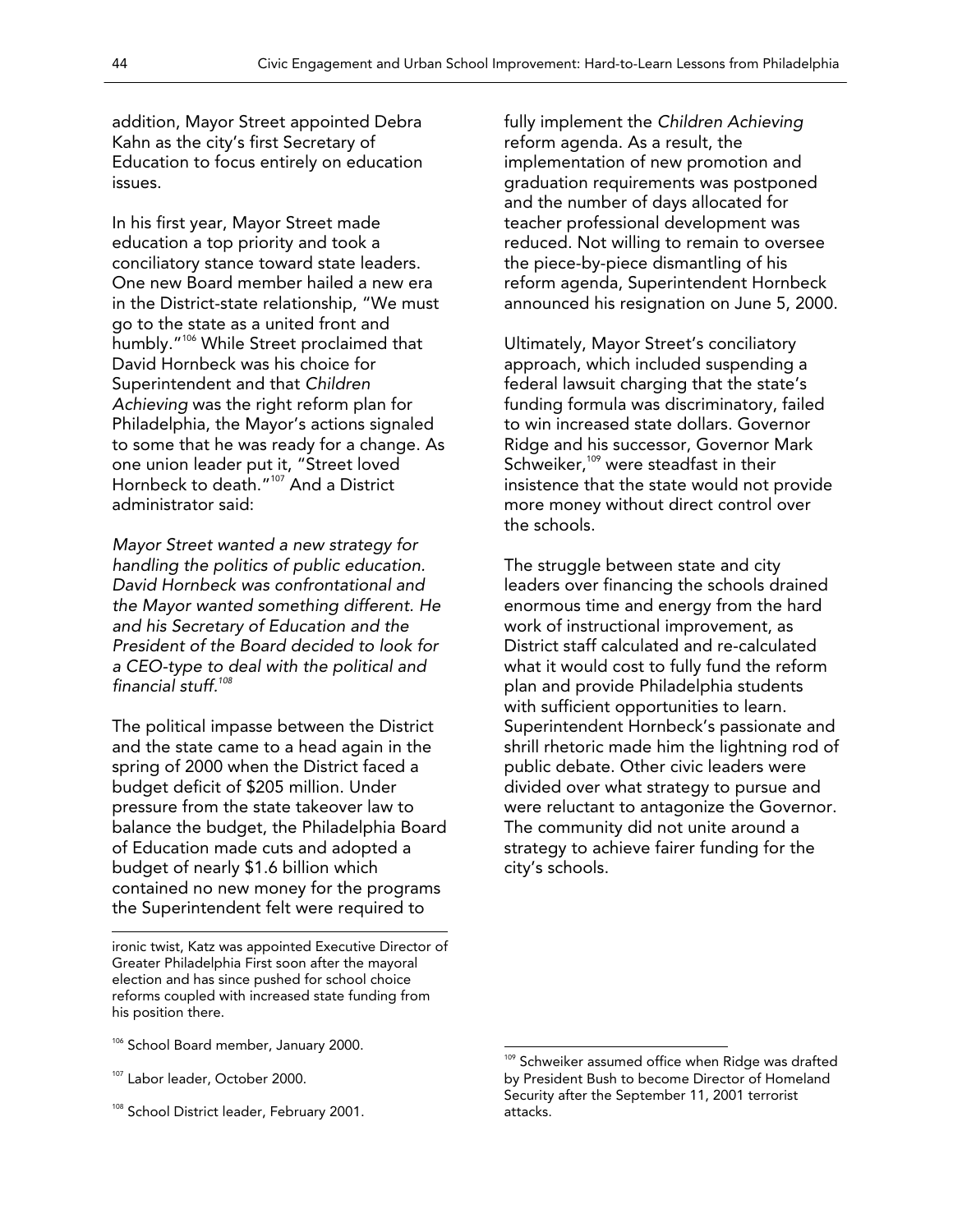### STRATEGY 4: BUILD A COALITION OF SUPPORT AMONG BUSINESS ELITES

In the early years of the reform, GPF leaders championed *Children Achieving*  and its leadership. This help was crucial to the Superintendent at a time when the *Philadelphia Daily News*, some of the city's political leaders, and the teachers' union were offering harsh criticism of the Superintendent and his plan. By June 1996, 18 months after receiving the Annenberg grant, the *Children Achieving* Challenge had raised more than 90 percent of the required \$100 million match outdistancing all other Annenberg sites.<sup>110</sup> In the summer of 1996, business and civic leaders purchased space on the editorial page of the *Philadelphia Inquirer* to ask the community to come together in support of Hornbeck's reform agenda and stay the course with *Children Achieving*. The *Children Achieving* Challenge, in partnership with the Greater Philadelphia Urban Affairs Coalition, also funded a widespread public information campaign called the Philadelphia Campaign for Public Education.<sup>111</sup>

 $\overline{a}$ 

<sup>111</sup> Between 1995 and 1998, the Campaign, funded by the Pew Charitable Trusts, worked to "sell" the reform agenda. It published fliers and newsletters that gave clear explanations of *Children Achieving*'s components. It led print, radio, and television advertising campaigns that initially gave information about SAT-9 testing, standards, full-day kindergarten, and school-to-career programs and later heralded the District's success in improving test scores, reducing bureaucracy, and setting tougher standards, among other topics. The campaign also worked to support the public engagement efforts of other organizations by working with those organizations on several events, including: Don't Miss the Bus Tours, which brought hundreds of city and suburban elected officials, business leaders, community leaders, parents, and citizens into schools to see the impact of the reform on individual schools; But the District-PFT contract negotiations of 1996 marked a turning point in Superintendent Hornbeck's relations with GPF leaders. GPF leaders were extremely disappointed that School District officials did not extract major concessions from the teachers' union. While they understood that Mayor Rendell was as culpable as the Superintendent for the contract, business leaders directed their anger at the Superintendent and began to withdraw their support for the District's reform agenda. A regional CEO and member of the *Children Achieving* Challenge Oversight Committee explained the perspective shared by numerous corporate leaders:

*Hornbeck and [David] Cohen [Chief-of-Staff during Rendell's first term and a lead city negotiator in the PFT talks] promised us they were going to negotiate some changes. They made a commitment and on the strength of that promise, the business community raised the match for Annenberg. We kept our end of the bargain but they didn't. We wanted the right to assign people to schools without going by seniority, the right to make hiring decisions at the school level, some control over how prep time is used, and several other changes but we got none of them.<sup>112</sup>*

Corporate leaders' disillusionment with Hornbeck also grew as they perceived that the District was not satisfying the priorities of the business community — efficient financial management and growth of business opportunities. Corporate leaders

<sup>112</sup> Business leader, August 2000.

<sup>&</sup>lt;sup>110</sup> Consortium for Policy Research in Education, Research for Action, and the OMG Center for Collaborative Learning, *A first-year evaluation report of Children Achieving*.

rallies in Harrisburg to advocate for equitable funding; Kindergarten Read-in Days, in which celebrities, elected officials, local business and community leaders, and community members read their favorite stories to kindergarteners around the city; charter school forum, which was designed to explain what charter schools were to a lay audience. These events contributed to giving *Children Achieving* a greater presence in the local media and also increased public awareness of the reform effort.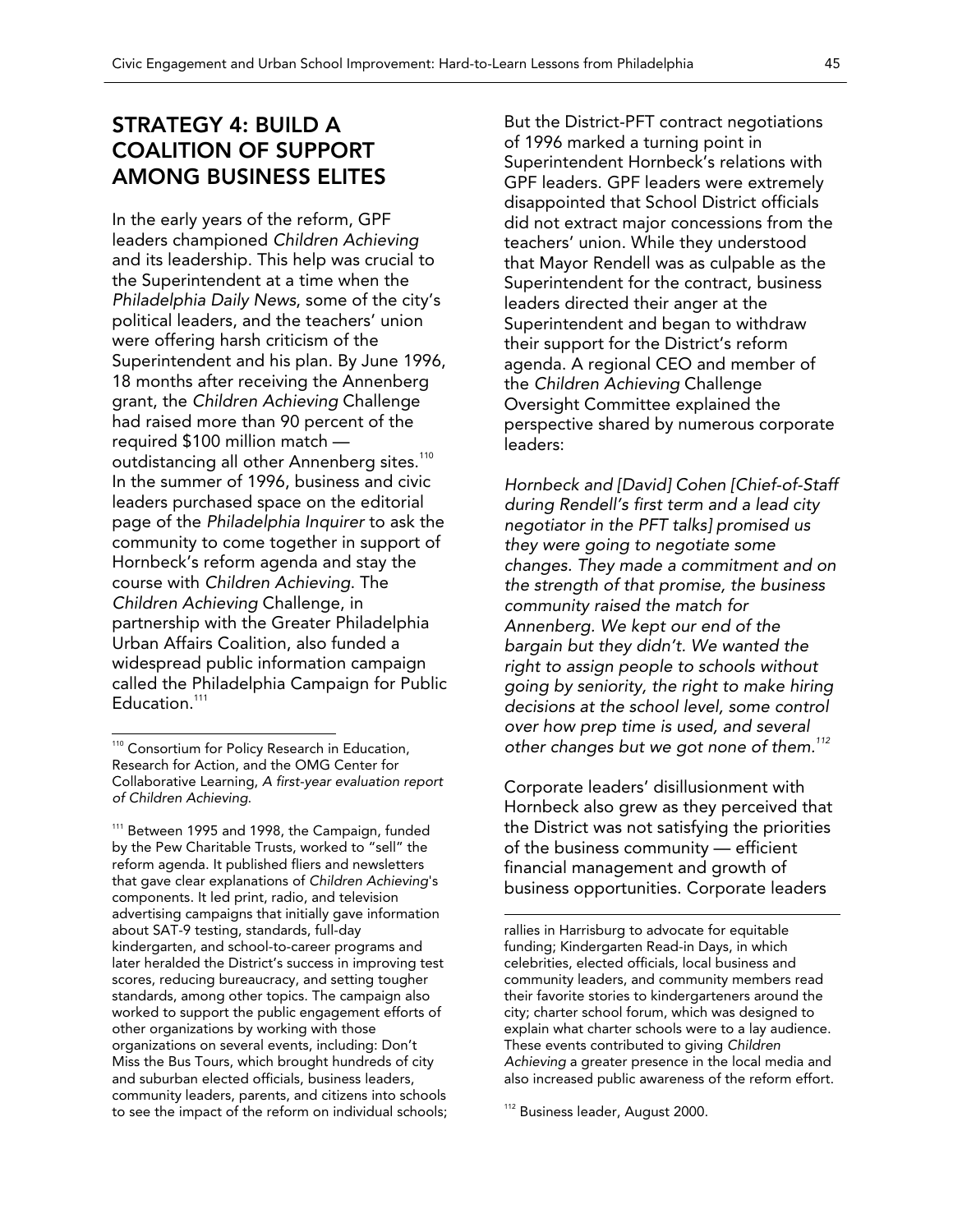were frustrated in their attempts to get reform leaders to outsource a greater number of the District's service contracts to private companies. They believed that the Superintendent was on board with this idea, but his inaction in this area fueled the more conservative GPF leaders' perception that the District was inefficient and not a good steward of public funds. Business leaders were also furious with Hornbeck for his confrontational style, which they saw as an inappropriate strategy for securing public support and state cooperation. Two business leaders described their reactions to Superintendent Hornbeck's rhetoric about the state funding policies and state leaders:

*I was also upset about how David handled the politics. The business community felt that he was a good educator but a terrible politician. He offended people. He intentionally irritated them. He was hired to be an educator, not a preacher. I know he has a doctorate in theology but his sermons were misplaced…So the state wouldn't talk to him at all and we couldn't resolve the District's problems without their help.<sup>113</sup>*

*Yes, and he could have gotten it if he'd been a better politician or stayed out of politics. He could have gotten it if he'd given up more for vouchers. He alienated the Catholic school system. I believe in bringing everyone into the tent and not kicking anyone out, and David didn't do that…We depend on Harrisburg, and we won't get anything if we tell them they're stupid, ugly, and wrong…David should have said, "Look, we both want accountability" and worked from common ground.<sup>114</sup>*

A *Children Achieving* Challenge staff member described the shift in the business

 $\overline{a}$ 

community's stance toward *Children Achieving*:

*The corporate community at the beginning, and along the way, had competing interests. I think that there was a struggle between the educational issues they knew to be critical to the city's long-term health and their own economic health. On the one hand, they wanted to support an accountability, standards-driven agenda. There was also support for the Governor his economic stance and his educational agenda. The Governor's commitment to economic development is pretty solid, from the business community's perspective. It was a constant tug of war. Later, David's personality made even more of a difference for them [corporate leaders]. I watched the scale start to tip, and split the business community. Being inside, I saw where it came from, even if I didn't like it.115*

Midway through Hornbeck's tenure as Superintendent, board leadership at GPF changed and took a more conservative turn. Changes in the regional and national economic picture were transforming the nature of business leadership in Philadelphia. Many local corporations (e.g., CoreStates Bank, Scott Paper, SmithKline, and others) were taken over by companies based outside of Philadelphia, which lessened the commitment of business leadership to the well-being of the city. In addition, city leaders were increasingly interested in partnering with regional leaders to address mutual areas of concern, and GPF had expanded its membership base to include regional corporations. This meant that the organization now represented suburban as well as urban interests. By June 2000, when Superintendent Hornbeck resigned, only four of Greater Philadelphia First's founding 23 CEOs remained. These shifts in the city's economic life served to isolate

<sup>&</sup>lt;sup>113</sup> Business leader, August 2000.

<sup>114</sup> Business leader, November 2000.

<sup>115</sup> *Children Achieving* Challenge staff, October 2000.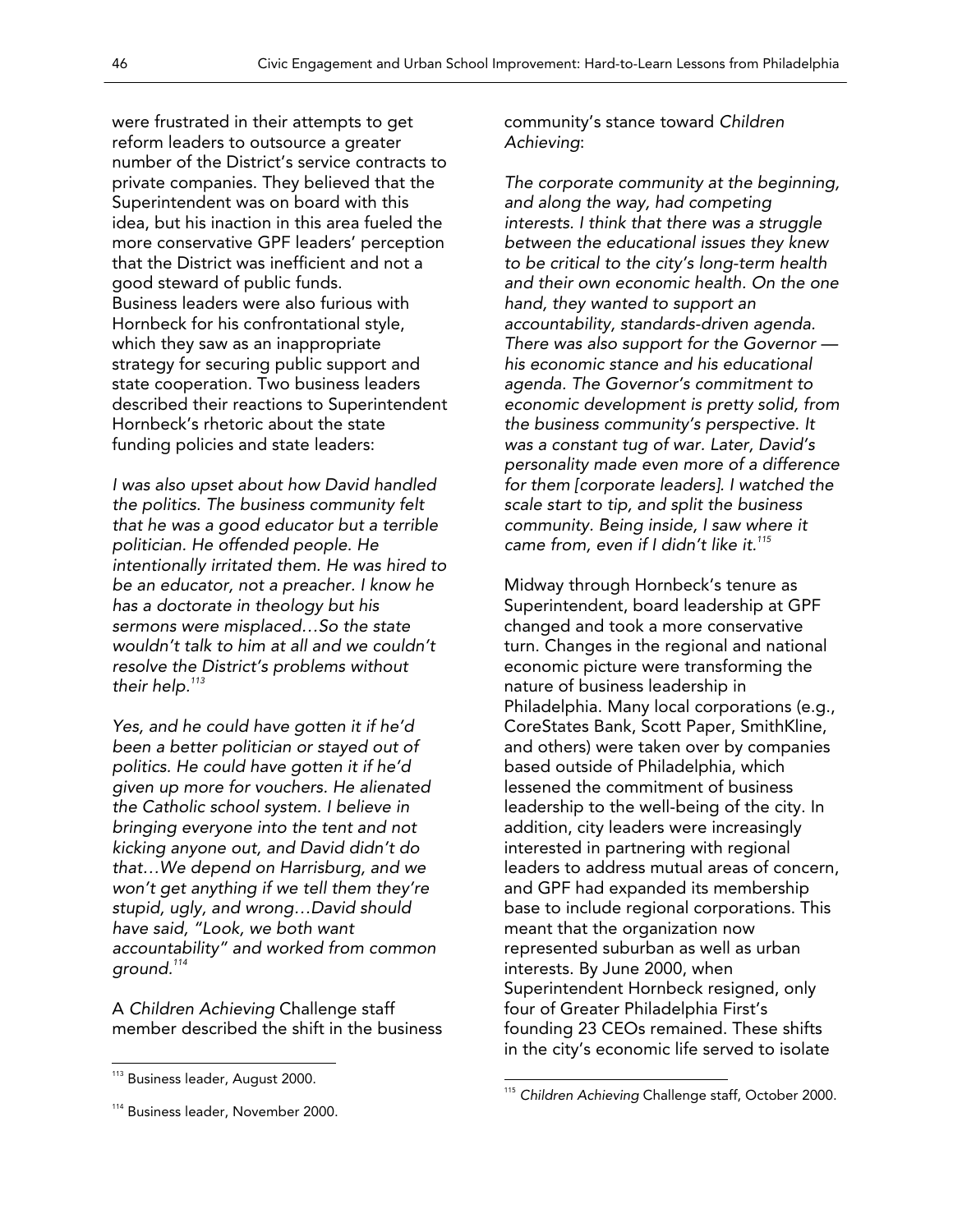corporate leaders from other sectors of Philadelphia's civic community.<sup>116</sup> A funder of reform described the shift:

*What happened was a rapid transformation from businesses led by Philly people to businesses without a vested interest in Philadelphia, or an understanding of the city.<sup>117</sup>*

Several participants contrasted the new corporate leadership to what had previously existed. One explained:

*David believed you could make a social contract with the business community, but he looked up and they were gone. I don't think the corporate community is playing a healthy, visible constructive role in public education. But they carry tremendous weight. It's a combination of factors. So few businesses are local now. And there are some leaders who came through the Archdiocese system. They want to keep taxes down and have vouchers.<sup>118</sup>*

Business leaders insisted that it was the Superintendent's inflammatory rhetoric about state leaders and their role in the state's sorry school funding policies that pushed them out of the fold. Many were strong supporters of the Archdiocese system and were attracted to Governor Ridge's proposal for vouchers which they believed would be good for business by stemming the flow of middle- and workingclass families from the city, thereby buoying the local economy and

<sup>118</sup> Civic leader, May 2000.

 $\overline{a}$ 

strengthening the quality of the workforce. They tried to persuade Superintendent Hornbeck to work with the Governor on this issue.

*Early on, we tried to talk David into giving the Governor his voucher plan. He would have taken that card away and could have moved the discussion since we'd still have a tremendous number of kids to educate. The reality is that the voucher kids don't perform any better, but their parents feel better about the school. It's really a creaming process because the parents who take advantage of vouchers are probably already involved in their kid's life. Personally, I'm for vouchers, but it's hard when it's a magic bullet by conservatives. I want to implement it but not as a magic bullet. As a magic bullet, I'm not certain that it really helps the 10,000 who get vouchers.<sup>119</sup>*

Civic and community leaders that we interviewed were disheartened by the behavior of the corporate community. One explained that business leaders' orientation made it difficult for them to be patient and persist in the face of serious social problems:

*The business community thinks short term. They think in terms of quarters — the furthest into the future they might look is two years. They pulled back because there were not results soon enough.<sup>120</sup>*

Others were harsher in their assessment of the business community's role.

*Right now this corporate community gets off the hook. It skates. It's having too good a party right now. Maybe when Wall Street crashes, they'll realize what's going on. It stands to lose eventually. We've allowed the development of ways for the education* 

<sup>&</sup>lt;sup>116</sup> The relative isolation of the business community from other civic leadership was confirmed by our network analysis of participants' sources of information about public education. This analysis showed that business leaders received their information from the newspapers and the Superintendent and were highly unlikely to interact with members of other stakeholder groups about public education issues.

<sup>&</sup>lt;sup>117</sup> Civic leader, October 2000.

<sup>&</sup>lt;sup>119</sup> Business leader, July 2000.

<sup>&</sup>lt;sup>120</sup> Former School Board member, October 2000.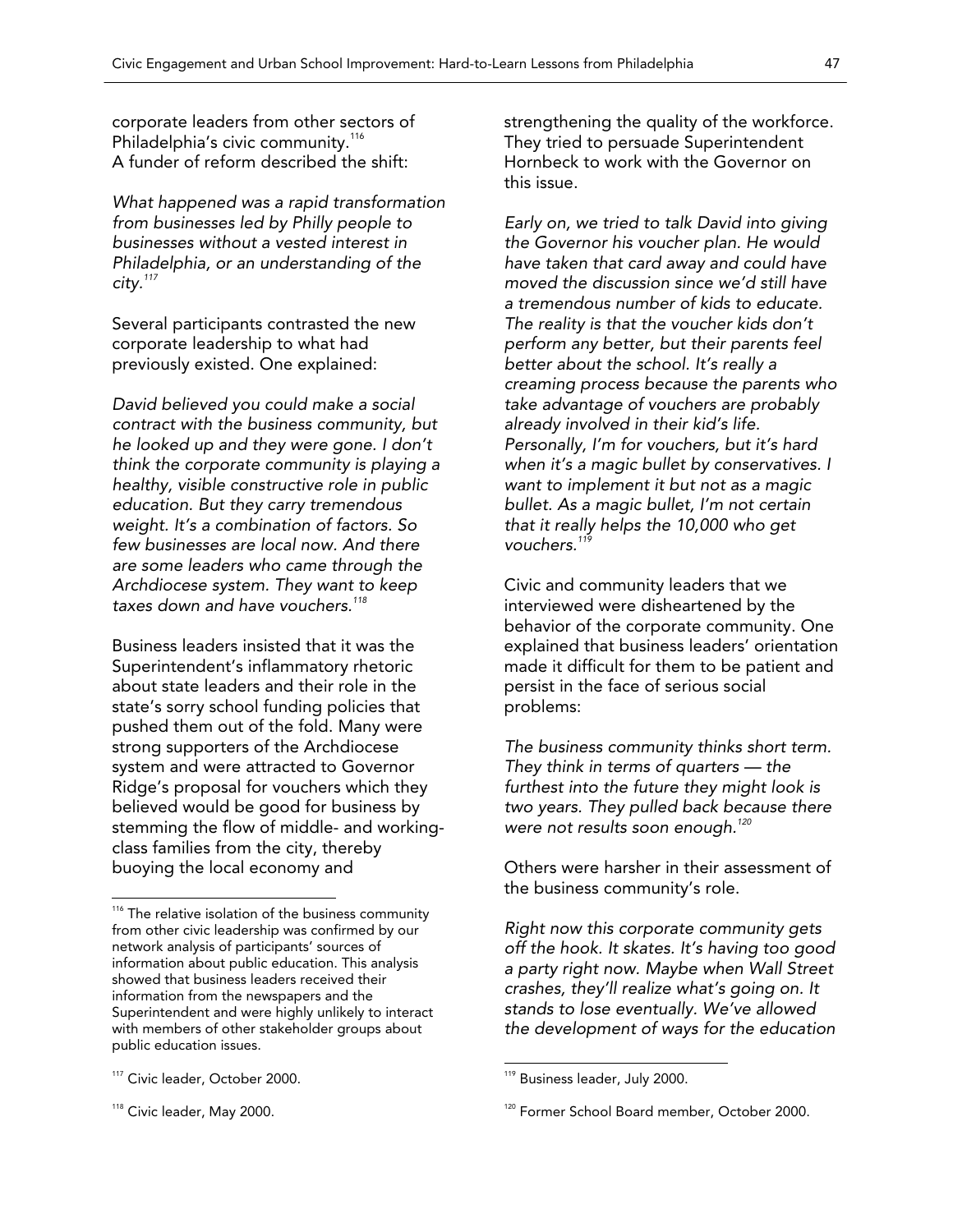

#### FIGURE 4. SOURCES OF INFORMATION ABOUT THE PHILADELPHIA PUBLIC SCHOOLS

*of the labor force to come from elsewhere and government brokers for corporate interests.<sup>121</sup>*

One of the questions that we asked interviewees was, "Where do you get your most reliable source of information about the School District of Philadelphia?" Figure 4 depicts the strength of the lines of communication among the sectors included in our research. The School District played the primary role in providing interviewees with information about the District and its schools. The media and community organizations also played important roles in

providing the interviewees with information. There was moderate-strong reciprocal communication among the District, foundations, community organizations, and the media. Labor and business were the most isolated sectors; the information they received was from a very limited number of sectors, and likewise, they provided information to a limited number.

As this discussion has shown, business and civic leaders were initially drawn to the major ideas of the reform — particularly accountability — and the charisma of the new Superintendent. Despite efforts to engage civic and business elites in the

 $\overline{a}$ <sup>121</sup> Civic leader, May 2000.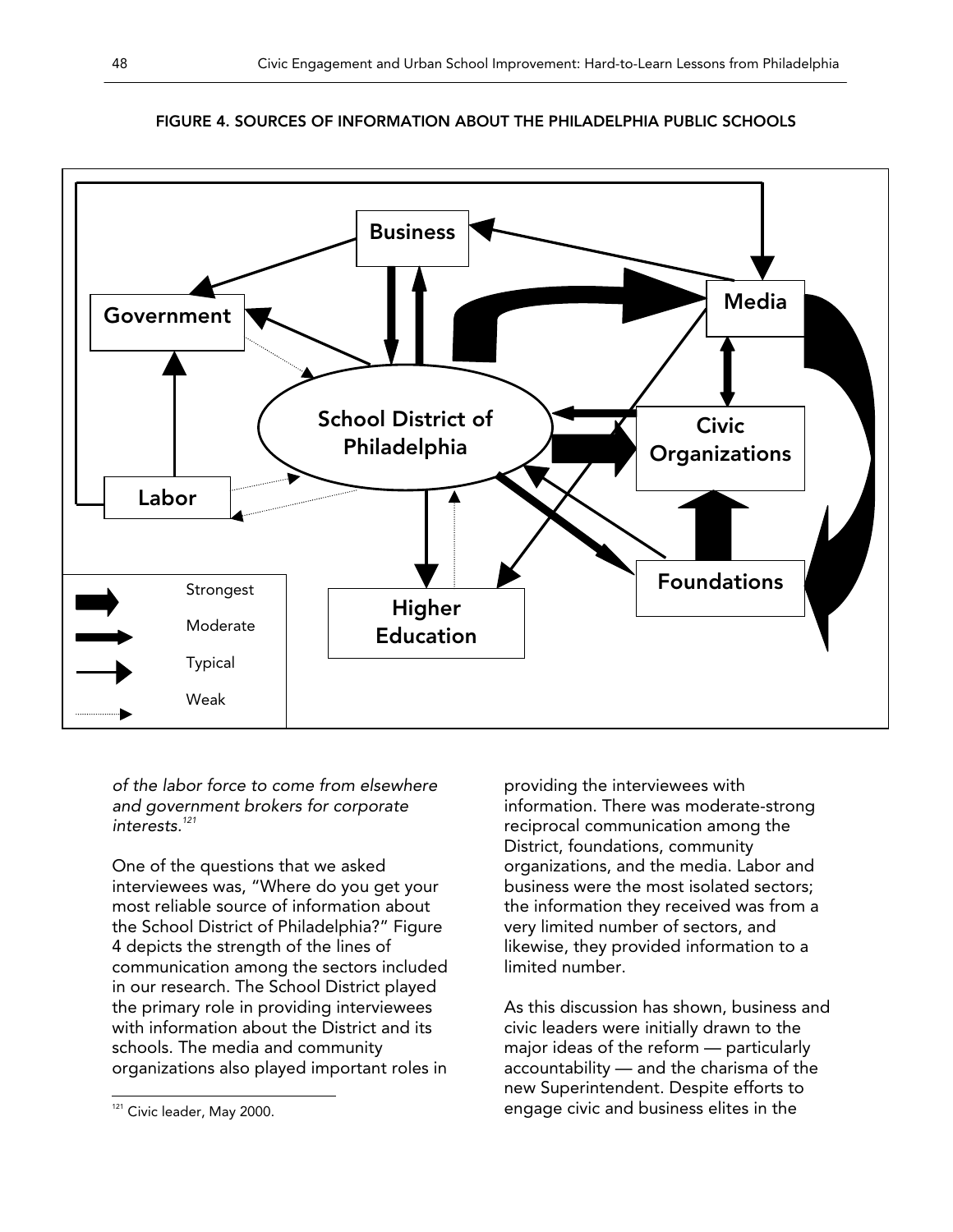reform, the business community's support for District leadership and the reform plan declined precipitously and business leaders became increasingly isolated from other civic leaders.

### STRATEGY 5: BUILD A GRASSROOTS MOVEMENT OF PARENTS AND COMMUNITY MEMBERS

The *Children Achieving* plan articulated a new vision for the role of parents in public education. In another report in this series, on parents' roles in *Children Achieving*, the authors explain that reform leaders saw "parents as critical players in school reform."122 They envisioned parents as collaborators in reform and, in doing so, moved away from other approaches to involving parents either as clients to be served by schools or as consumers who 'buy' the best product (or school). This vision of positioning parents as partners in reform fit with the reform's emphasis on accountability. In addition to engaging parents in the process of improving schools, it emphasized parents' roles in holding schools, and District, city, and state officials accountable for the quality of public education.

Reform leaders also looked to parents' new roles as a strategy for building support for *Children Achieving* and building a lobbying campaign to press city and state government leaders for increased funding for Philadelphia's schools. Developing a strong base of parents and community members who would participate in and advocate for *Children Achieving* was seen as an important strategy to create local

 $\overline{a}$ 

support for the reform agenda, which would improve the chances of increased city and state funding.

But there are many barriers to involving parents in schools and our participants were well versed in the obstacles:

*We've also got to do more to mobilize parents. We need to help schools be more inclusive. You can do all the mobilizing in the world, but if they're not inclusive, you do more harm than good. There is a struggle around the notion of community involvement, what that means, how the district and schools can work with parents.<sup>123</sup>*

*We have to get parents involved. This is hard. They are afraid to come to school. They have bad memories of school. Many failed themselves. Some can't read. They don't know how to be advocates for their own children. But we have to get them involved in their children's education.<sup>124</sup>*

Many participants recognized that educational improvement was unlikely without a public clamor for change, and that parents were key to that outcry:

*My main criticism about Children Achieving is that you can't do this kind of reform without more widespread support. There needs to be a demand for it. There are other parents and community leaders who could support the agenda more strongly, but I don't think the District tried to engage those people and it cost them in the end. <sup>125</sup>*

The reform's design and implementation included numerous components aimed at operationalizing the goal of parents as partners in reform. These included: the

 $122$  E. Gold, A. Rhodes, S. Brown, S. Lytle, and D. Waff, *Clients, consumers, or collaborators? Parents and their roles in school reform during Children Achieving, 1995-2000*. Philadelphia: Consortium for Policy Research in Education, University of Pennsylvania, 2001, p. 1.

<sup>&</sup>lt;sup>123</sup> School Board member, April 2000.

<sup>&</sup>lt;sup>124</sup> Government leader, July 2000.

<sup>&</sup>lt;sup>125</sup> Civic leader, April 2000.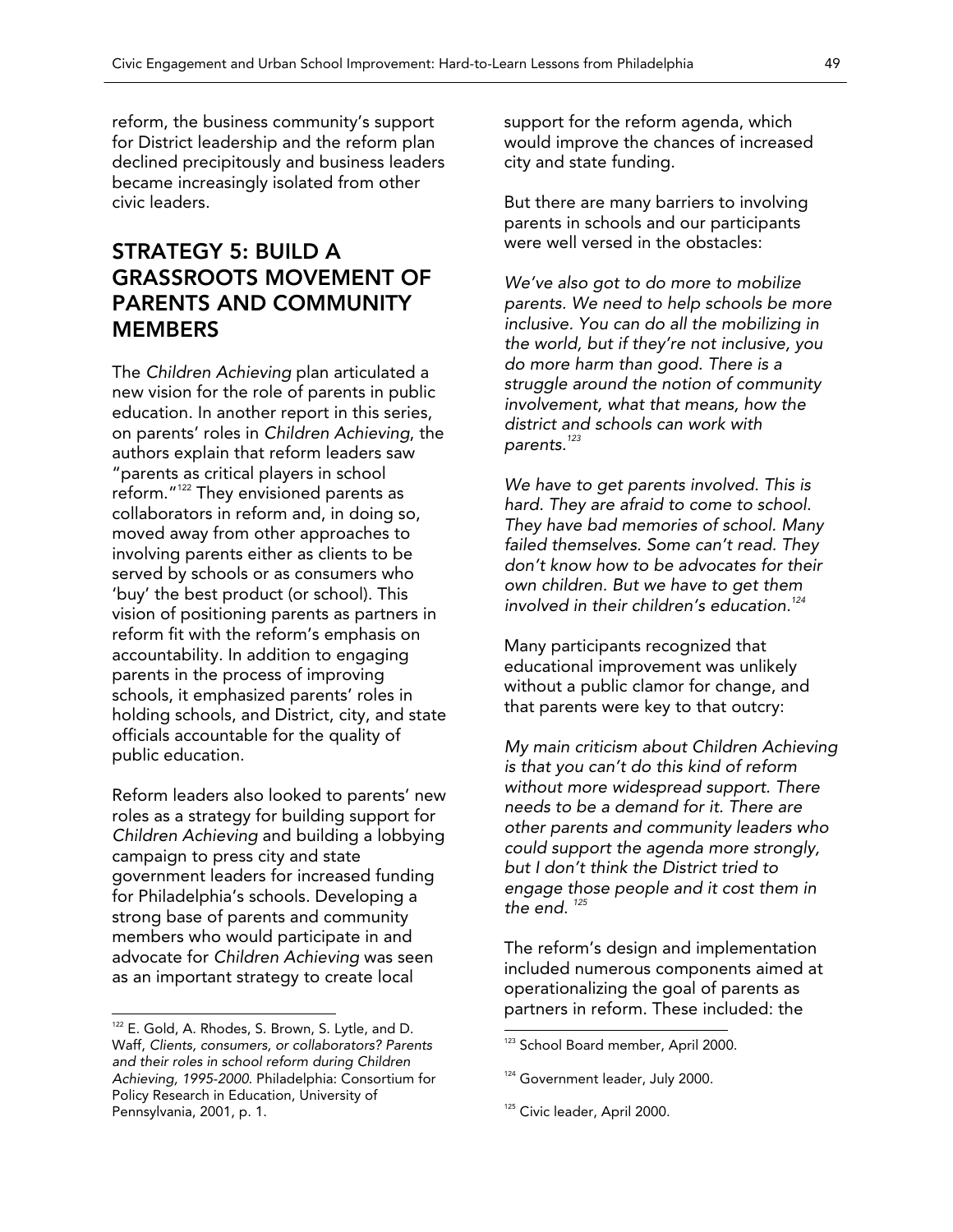inclusion of parents in activities and decision-making previously reserved for education professionals, the establishment of local school councils, the creation of a parent-organizing organization independent of the District, and a more open policy in the reporting of data about student outcomes.

*Children Achieving* began with a lot of promise for including parents in new ways. In 1995, parents and educators came together to develop the academic standards for what students should know and be able to do in different subjects and grade levels. Turning the development of standards over to teachers, parents, and community members was an important decision early in the reform effort. It signaled that reform would be a public endeavor and that educators were not the only stakeholders who had important knowledge about what students should know and be able to do. But in hindsight, reform leaders believed that the effort did not result in the grassroots buy-in hoped for:

*There was a lot of energy put into the process. But at the time, we didn't see that the people who had developed the standards could be advocates and champions for them with other parents and teachers. That was a missed opportunity on our part. We thought we had done enough just to have them locally developed.126*

*We ended up allowing the public to shape the standards in an attempt to engage them with the reform. But in the end, giving the community control of standards didn't increase ownership.127*

As these participants describe, involving parents and community members in developing academic standards gave them

 $\overline{a}$ 

a brief opportunity to voice their opinions and have an important hand in shaping the reform. It did not, however, result in a lasting base of parent and community leadership.

Another promising element of the reform was the establishment of local school councils (LSCs), composed of parents, teachers, and a school's principal, which would have broad authority at the school level over policy matters, including budget allocation, safety and security measures, and facilities operation and management. The councils, which were designed to have an equal representation of parents and teachers, would give parents a new, decision-making role in schools. While the local school councils held potential for parents and community members, parents' roles on the councils were quickly limited when the PFT pushed for, and won, a 51 percent majority of teachers on the councils. Further, schools had difficulties putting local school councils in place. In order for a school council to be certified (and thus recognized by the District), one adult from at least 35 percent of student households had to participate in the election of parent representatives. This proved too difficult for most schools. Some of those schools created uncertified school councils, but these lacked the authority and decision-making power afforded to councils recognized by the District. Several of our participants believed that District leaders did not go far enough in creating the conditions that would bring authentic parent and community involvement through local school councils:

*David [Hornbeck] wasn't radical. He was reformist. Part of his plan was to have a community impact in schools through school councils but in all the time that he was in Philadelphia, he didn't get LSCs in even 50 percent of schools. If that had really happened, and parents had been* 

<sup>&</sup>lt;sup>126</sup> Civic leader, 1998.

<sup>&</sup>lt;sup>127</sup> Children Achieving Challenge staff, October 2000.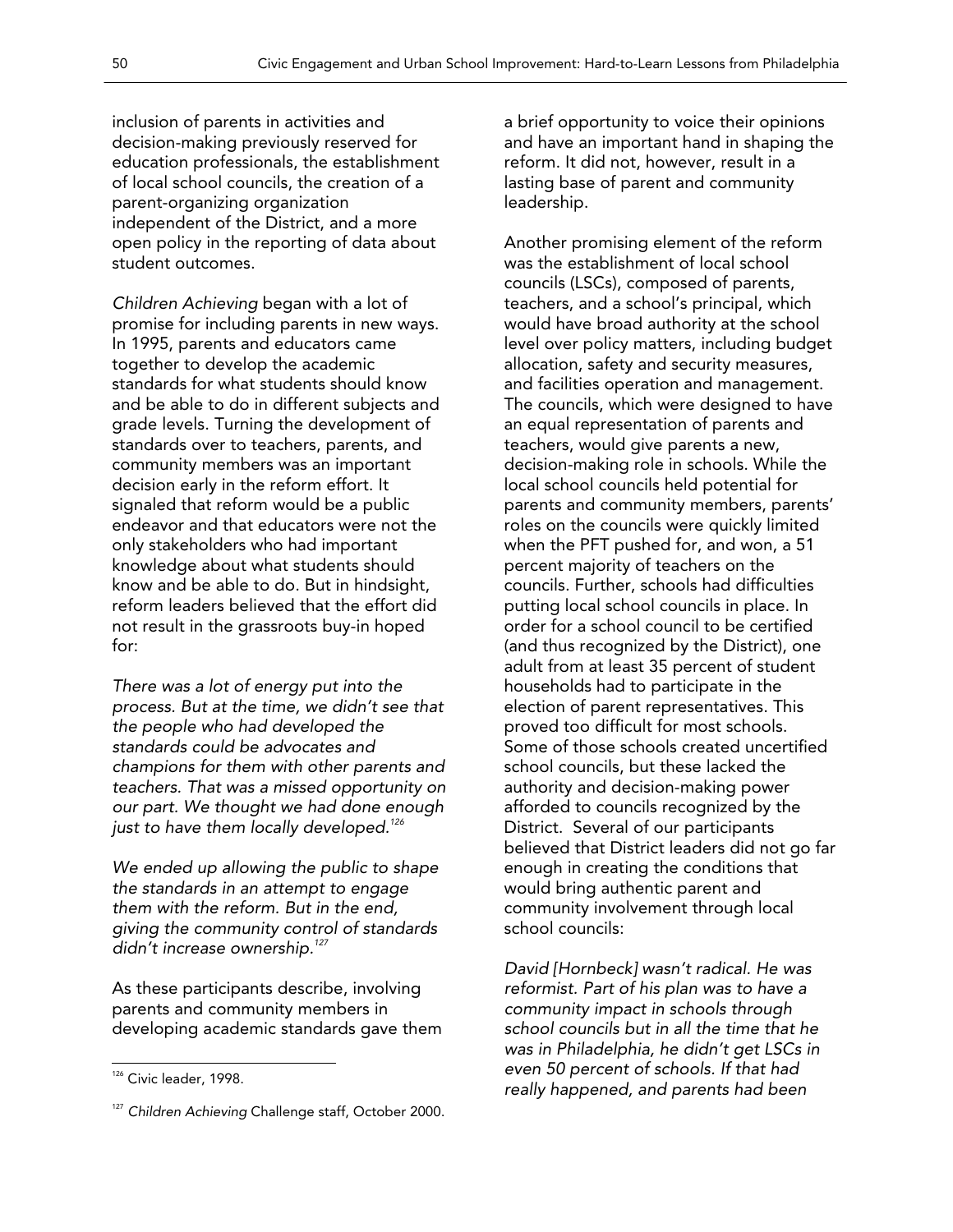*given real authority, then that would have been radical.128*

*Local decision-making and LSCs never got off the ground. I'm not sure how many "real" school councils there are — that is, how many are actually participatory bodies. I would like to see more of that.<sup>129</sup>*

Gold, Rhodes, Brown, Lytle, and Waff describe the challenges of forming legitimate local school councils:

*The reform did not take account of how deeply unsettling the shift of power among schools, parents, and community would be to many principals and teachers. Reform planners underestimated what it would take for schools, especially in low-income, racially-isolated neighborhoods, to turn themselves around and work with parents as collaborators in school reform.<sup>130</sup>*

A third promising element for creating new roles for parents in reform was the creation of the Alliance Organizing Project (AOP), a new organization devoted to building parent leadership. When the AOP was formed, Philadelphia was already home to a number of community-based efforts to improve schools, both on a neighborhood level and citywide.

Concerned about the lack of parent and community involvement in previous education reform efforts, the leaders of several education advocacy organizations formed the AOP, with funding and support from the *Children Achieving* Challenge. The AOP's mission — supporting a cadre of community organizers who would develop parent leadership teams in schools across the District,<sup>131</sup> matched

 $\overline{a}$ 

Superintendent Hornbeck's vision of including community organizing as a component of *Children Achieving*. As a result, the AOP was included in the *Children Achieving* Action Design. Despite this connection to the reform effort, the AOP maintained an independence from the Challenge as its mission and direction were set by an independent board of directors.

The AOP's organizing efforts were never as far-reaching as intended. The organization planned to have organizers in all 22 clusters, but in reality, only became established in 12 clusters, with active parent teams in 30 schools. The new roles that AOP intended to create for parents met significant resistance from principals and other advocacy organizations, which limited AOP's outreach efforts and support within the District. As Gold, Rhodes, Brown, Lytle, and Waff describe:

*Neither Hornbeck nor others in the central office anticipated the resistance from local schools, especially among principals, that AOP organizers would meet as they prepared parents and community members to become co-leaders in education reform…A number of principals jumped to the conclusion early in the effort that AOP was adversarial and would blame them for their children's educational problems. These principals made it difficult and sometimes impossible for an AOP organizer to work in their schools.<sup>132</sup>*

Principals' resistance was made plain when the Commonwealth Association of School Administrators, the principals' union, made the AOP an issue in contract

<sup>&</sup>lt;sup>128</sup> Former School Board member, October 2000.

<sup>&</sup>lt;sup>129</sup> Civic leader, October 2000.

<sup>130</sup> Gold, Rhodes, Brown, Lytle, and Waff, *Clients, consumers, or collaborators?*, p. 12.

<sup>131</sup> See Gold, Rhodes, Brown, Lytle, and Waff, *Clients, consumers, or collaborators*? for a complete description of AOP and where it fit into *Children Achieving's* efforts to involve parents in the reform effort, as well as a case study of AOP's work in one school.

<sup>132</sup> Gold, Rhodes, Brown, Lytle, and Waff, *Clients, consumers, or collaborators?*, p. 19.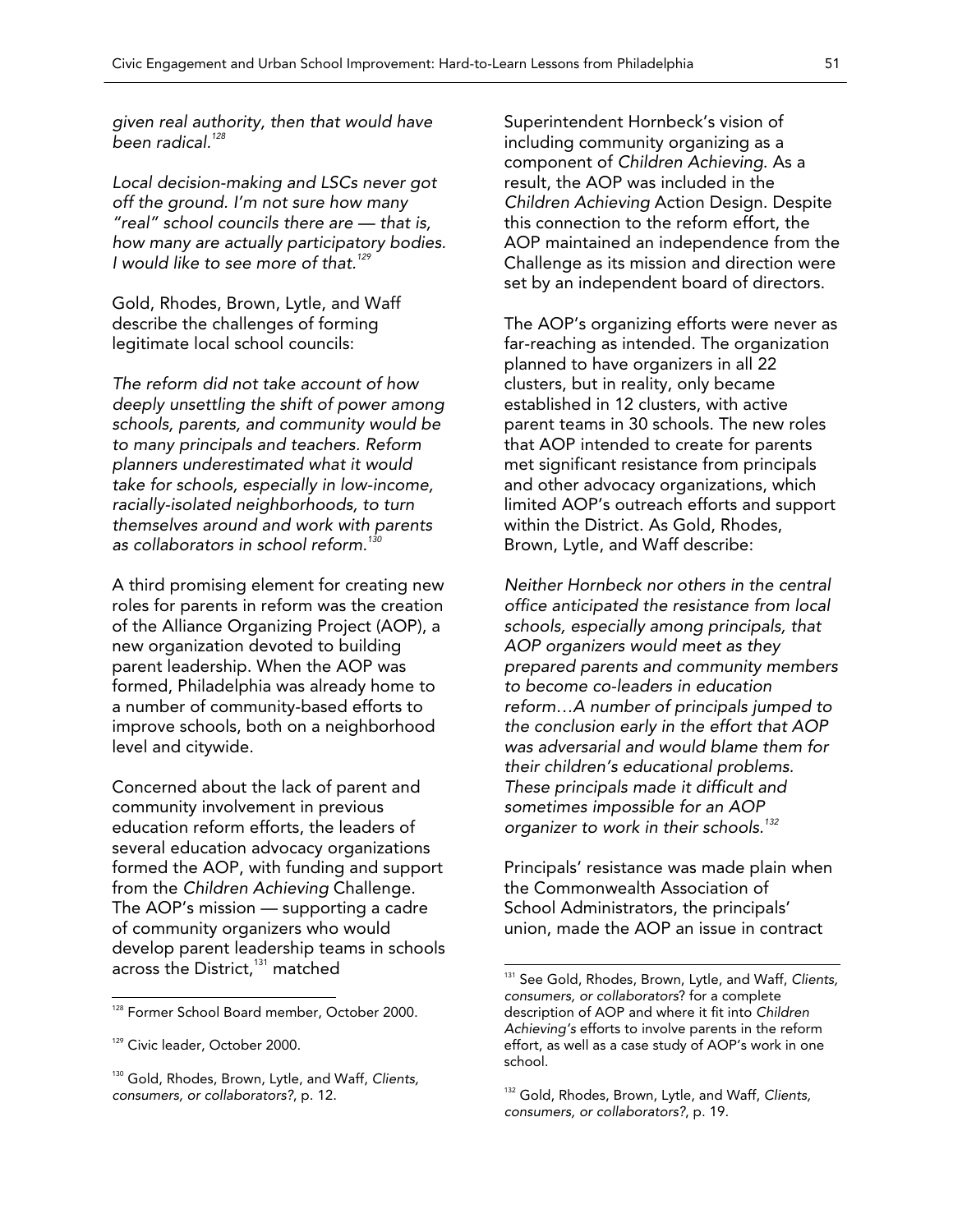negotiations and Hornbeck agreed that having the AOP at individual schools would be left up to principals' discretion. It was not only school administrators, however, who resisted the AOP's presence in Philadelphia's schools. Some advocacy organizations, too, feared that the AOP would usurp their work with parents, and the fact that it was funded through the *Children Achieving* Challenge encouraged these fears. $133$ 

This resistance to the AOP led reform leaders at the Challenge to decrease their commitment to it, in favor of encouraging all groups working with parents to work together, regardless of their approach to involving parents.134 Thus, although the AOP played a vital role in engaging parents in new ways in their schools, it did not meet the reform leaders' original vision for a Districtwide community-organizing effort.

A fourth promising element for changing the relationships between parents and schools was an increased sharing of information and data about student achievement and school performance. Reform leaders achieved this in part by publishing the test scores of all schools annually in the *Philadelphia Inquirer* and, in later years, posting them on the School District's web site. In the first three years of the reform, attempts to increase information sharing were also complemented by the Philadelphia Campaign for Public Education's advertising campaigns. Civic leaders noted the positive impact of these efforts:

*Education is much more on people's minds. There used to be despair and no attention. It is now widely understood that problems need to be addressed. Also, there is more* 

*open sharing of data and we can look at where schools are working.<sup>135</sup>*

Participants also had reservations, however, about the real meaning of the data that was shared and how parents and community members could use it, echoing many of the concerns around test scores that civic leaders described earlier:

*It seems that scores may go up but the school is still in the toilet in terms of its climate, and the instruction, and what kids are really learning. My hope is that the progress on scores is not a technical point. But change has not been dramatic enough for parents to have confidence in what's going on.<sup>136</sup>*

Thus, while participants applauded the School District's openness with information about student performance and many parents and community members did become more informed about their schools' performance during *Children Achieving*, this information sharing did not always translate to increased support for the reform effort. While reform leaders' efforts to share information about test scores may not have significantly changed parents' roles in schools, they did create a system that was more open to critique and input from the community.

Reform leaders' strategies for building a grassroots movement of parents and community members who could advocate for the reform both locally and in Harrisburg fell short of their expectations for many reasons including: skeptical school administrators, divisions within the advocacy community, a lack of necessary supports to fully implement structures such as local school councils or organizations such as the AOP, and, above all, a misjudging of the deep cultural changes

 $\overline{a}$ 

<sup>&</sup>lt;sup>135</sup> Media leader, April 2000.

<sup>136</sup> Media leader, April 2000.

 $133$  Ibid.

 $134$  Ibid, p. 20.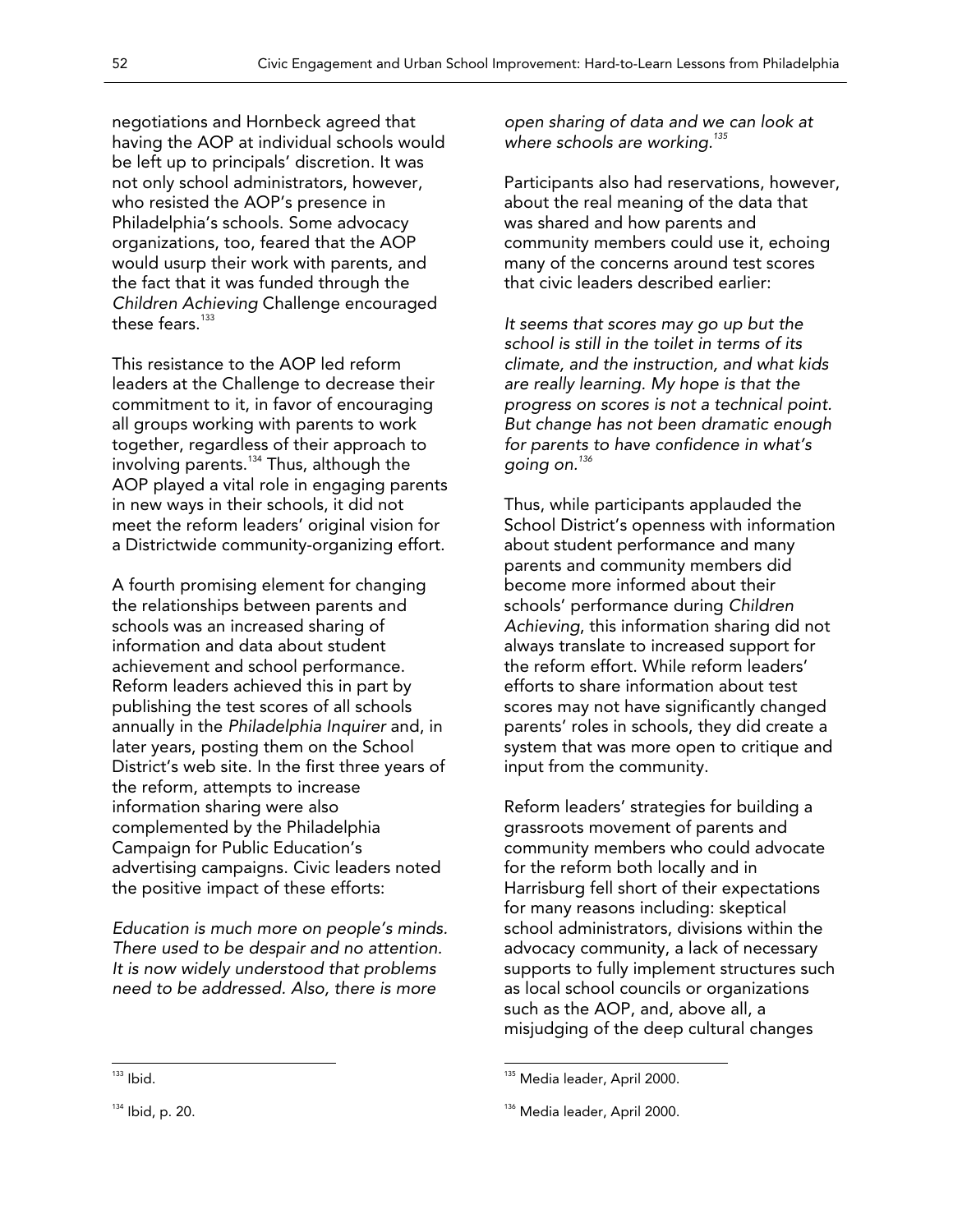that were needed to build a grassroots movement and a misguided strategy for orchestrating it from above and inside the District. Reform leaders' commitment to creating new roles for parents in schools and school reform faded when the efforts did not result in large numbers of parents who could go to Harrisburg to advocate for increased funding.<sup>137</sup>

### STRATEGY 6: USE LEGAL ACTION TO PUSH FOR EQUITABLE FUNDING

A final strategy identified by reform leaders was to seek increased funding from the state through legal means. Since 1997, the District, in partnership with the city and community groups, has pursued two legal actions against the state. The first was a lawsuit in the Pennsylvania Commonwealth Court that claimed the state had violated its obligation under the state constitution to provide a "thorough and efficient" education for all children in Pennsylvania. This case was similar to many school finance lawsuits nationally. But in March 1998, a state court dismissed the case, arguing that it was lawmakers and not the court that must determine what constitutes an adequate education for students as well as how much money is needed to provide for it. And unlike courts in other states, the court did not order lawmakers to determine a fiscal remedy to the state's funding system. Several of our informants speculated that as long as state court judges are elected, it is unlikely that the Pennsylvania legal system would render a decision that significantly altered how public schools are financed.

The second legal action was a lawsuit, Powell v. Ridge, filed in March 1998 in a U.S. District Court by the District, city, parents, students, and various advocacy

 $\overline{a}$ 

groups. The suit argues that the state's funding system violates Title VI of the Civil Rights Act of 1964, which prohibits racial or ethnic discrimination by entities receiving federal funds. The plaintiffs contend that the state's funding practices discriminate against school districts with large numbers of non-White students; they cite spending gaps between Philadelphia and suburban districts as well as between school districts with similar poverty levels but different racial and ethnic compositions. This lawsuit is still active, although it has been suspended under agreements between Mayor Street and then-Governor Ridge since summer 2000.The city and the state initially agreed to put the case on hold for one year after the state agreed to additional funding for the District for the 2000-2001 school year. The suspension date was extended for 90 days on July 30, 2001 in a Memorandum of Understanding signed by the city, state, and District.<sup>138</sup>

These lawsuits served to formalize the District and city's united front in the fight for equitable funding. However, they also caused deeper divides in the District's relationship with state leaders and those divides, as we have described, led to decreased support from business leaders. The state court's rejection of the school finance lawsuit made visible the battle between state and city and marked a turning point for District-city relations. The civil-rights lawsuit has been particularly offensive to leaders in Harrisburg because of the race-related charges it makes and also because, as a federal suit, it poses a more serious threat.

<sup>137</sup> Gold, Rhodes, Brown, Lytle, and Waff, *Clients, consumers, or collaborators?*, p. 20.

 $138$  The deadlines originally set in the Memorandum of Understanding were extended until the end of November 2001; it is unclear whether the lawsuit's suspension was included in that postponement.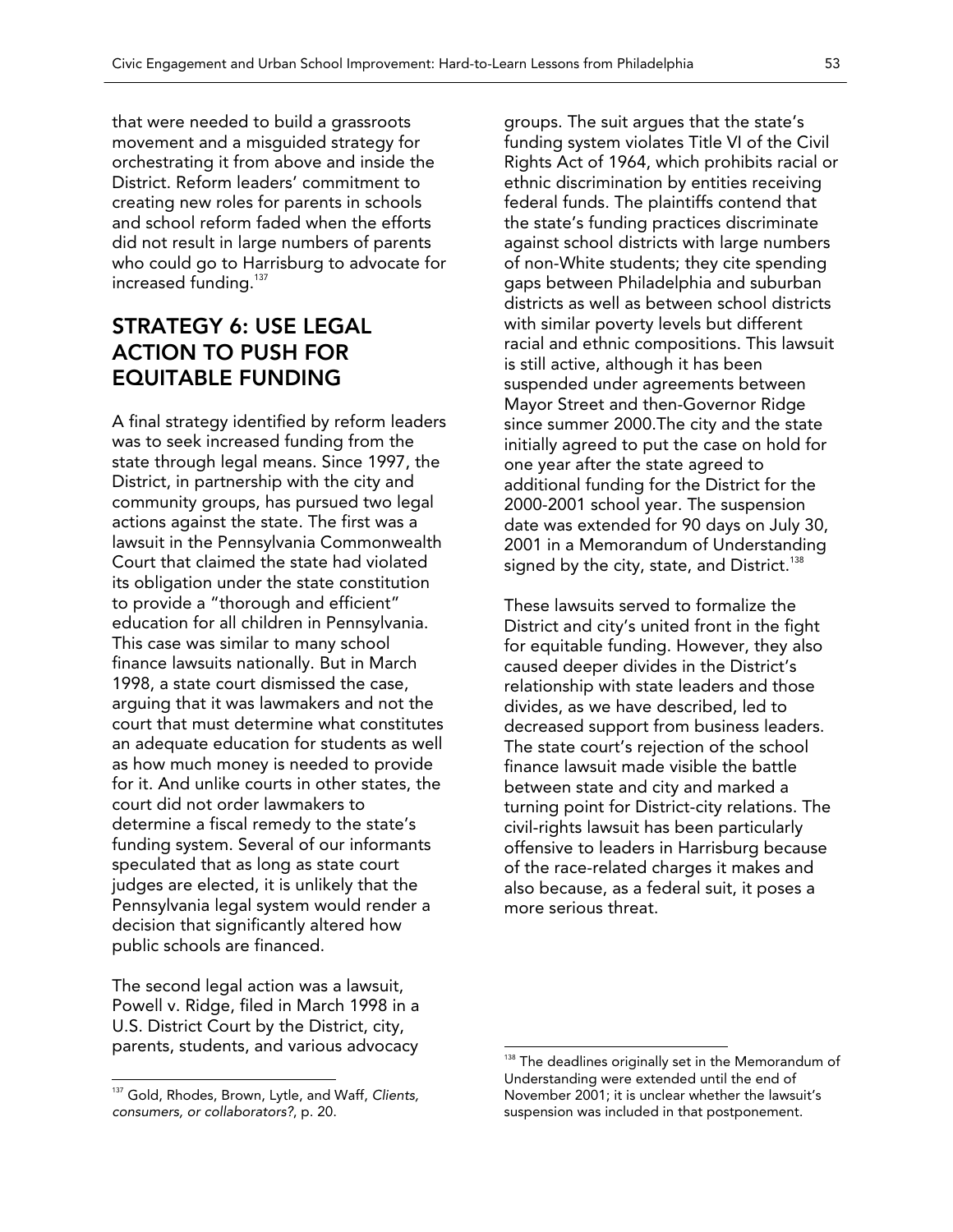### THE MISSING STRATEGY: ENGAGE FRONTLINE EDUCATORS

The School District's relationships with its professional unions, the Philadelphia Federation of Teachers and the Commonwealth Association of School Administrators (CASA), were contentious over the course of *Children Achieving*.

*It seems like from the beginning of David Hornbeck's reform efforts, the teachers haven't been on board. I'm not sure why, but the teachers' union is very powerful, and more often an instrument against change rather than for it. The District has to overcome that in order to make progress.<sup>139</sup>*

*Like the PFT — you want to get their support, get them to support something even if it's not the whole agenda. I haven't met a teacher that has good things to say about Hornbeck, which is a shame. These are relationships that could have been developed.<sup>140</sup>*

Both the PFT and CASA offered strong objections to key components of *Children Achieving*, particularly to its accountability provisions. Tensions were highest when the District leaders attempted to reconstitute two high schools, plans which were ultimately halted by an independent arbitrator who ruled that the District had failed to engage in the necessary consultation with the PFT. PFT leaders repeatedly questioned the alignment of the SAT-9 assessment with the new District standards and were furious that the District never modified the formula for the accountability index despite their own protestations and the advice of an outside accountability panel. They also criticized the clusters as increased and unnecessary

bureaucracy, and argued that the money would be better spent on early childhood education, smaller classes, and a District curriculum that would provide more direction to teachers on what to teach.

Unlike their union leadership, who did not utter a single positive comment about *Children Achieving* or District leaders in five years of interviewing, rank-and-file teachers saw parts of the reform agenda as very beneficial. More than 80 percent of teachers believed that standards and small learning communities had the potential to have a positive impact on their students. But District leaders were not able to capitalize on this support. One reason was that teachers felt that reform leaders were dismissive of their hard work. Their frustration began upon Superintendent Hornbeck's arrival.

*David helped to make education a hot agenda, but he didn't give credit for what had been going on before. That wasn't appropriate or humble.141* 

Only four percent of teachers reported that they felt respected by the Superintendent. And this fact was not lost on many of our interviewees who lamented the lack of teacher engagement in the reform.

*Can you act on the belief that all children are capable of learning without a huge team that is invested in the same way. It feels as though we've come a long way, but I do think that the failure is that there are not enough professionals who think it's [Children Achieving] their plan. A high school student intern was here last week who told us that her science teacher said she hates Superintendent Hornbeck. How did we get to that?<sup>142</sup>*

 $\overline{a}$ 

<sup>&</sup>lt;sup>139</sup> Foundation leader, August 2000.

<sup>&</sup>lt;sup>140</sup> Civic leader, June 2000.

<sup>&</sup>lt;sup>141</sup> Higher education leader, November 2000.

<sup>&</sup>lt;sup>142</sup> Civic leader, April 2000.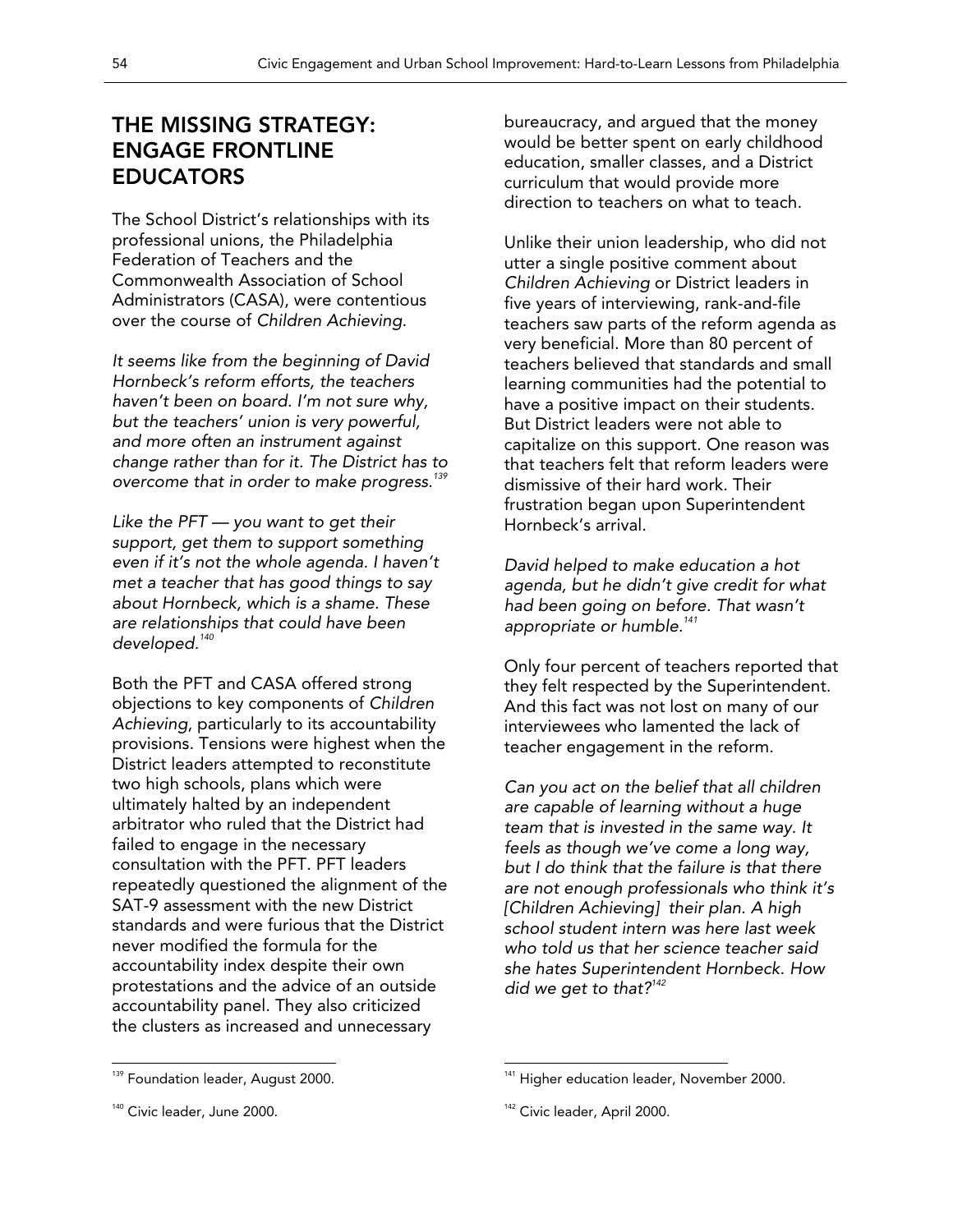They decried the stance of both District and union leaders toward frontline educators.

*The District needs to figure out how to engage the good teachers. The Superintendent ignored them. And the District needs to make more of an effort to get the PFT on board rather than write them off. We're now in a situation where the PFT is disclaiming the progress on test scores. It's disclaiming the improvement brought about by its own membership! Hornbeck didn't invent accountability or reconstitution. When will the PFT realize this is not going away? It's a national trend.<sup>143</sup>*

*Not building the support for the program was problematic. I think he tried, but he could have done more. But then I don't think the business community or the PFT tried to help either.<sup>144</sup>*

Teachers were also demoralized by a central administration that they perceived as out of touch with the reality of schools. They were overwhelmed by demands of the reform and its mandate to do so many things at once.

*The communication piece of CA [Children Achieving] was always a source of frustration for me. I think they went forward way too fast for the internal audience to buy in and support the reforms. As a result, it took a lot longer for people to get it, and there was a constant undertow of disregard and disbelief.145*

Principals were even more alienated than teachers. Alleging that the pay-forperformance system for school principals was not objective, CASA brought suit

 $\overline{a}$ 

against the District. Mistrust of central administration was so great that CASA leaders would not agree to support a survey of school principals as part of the *Children Achieving* evaluation for fear that its members would be sanctioned for their responses. Foley summarized the situation:

*Philadelphia leadership consistently underestimated the importance of developing and maintaining relationships with these important stakeholders. They discounted constituent perspectives, experiences, and ultimately, their power to hurt or help the School District. Other districts considering systemic reform efforts should work to collaborate with key stakeholders whenever possible and, at minimum, give respect to their perspectives and experiences.<sup>146</sup>*

### **DISCUSSION**

Superintendent Hornbeck knew that strong public support was necessary to press for and sustain the ambitious improvements he hoped to make. But grossly inadequate funding for public education in Pennsylvania and economic stagnation in the city created a harsh context for coalition building. It pressed reform leaders to show swift, measurable results to gain public support and reinforced their defensiveness about their efforts. Superintendent Hornbeck's all-or-nothing approach, and the lack of broad public discussion about the varied interpretations of the reform's intentions, both contributed to the impermeable nature of the reform effort and left people feeling they did not have a role in developing or revising the reform approach.

Strategies developed by city government and District leaders to build support for the reform and secure more funding from the city and the state proved largely

<sup>&</sup>lt;sup>143</sup> Media leader, January 2000.

<sup>&</sup>lt;sup>144</sup> Civic leader, September 2000.

<sup>145</sup> *Children Achieving* Challenge staff member, August 2000.

<sup>146</sup> Foley, *Contradictions and control in systemic reform*, p. 42.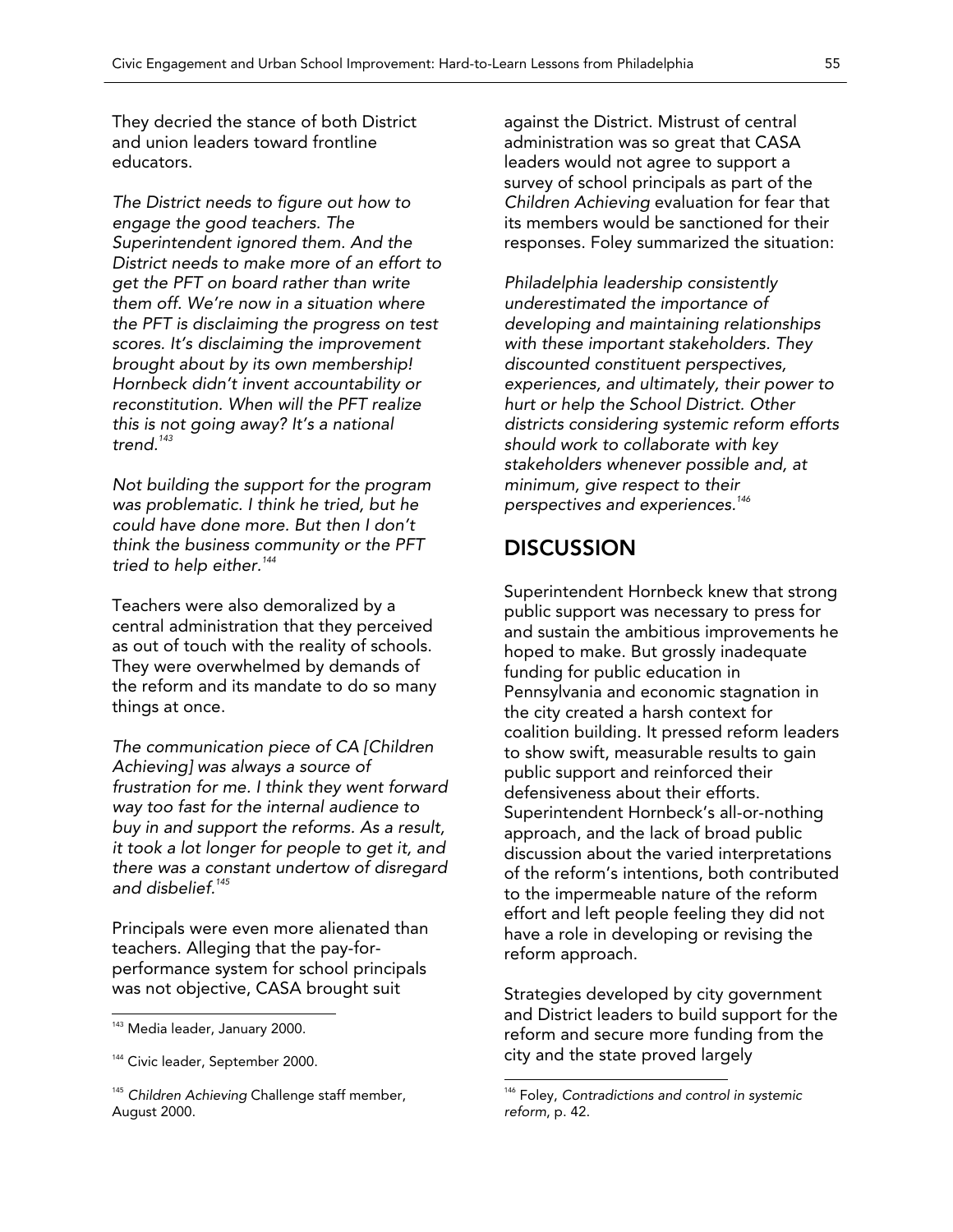unsuccessful. Failure to take into account historical strengths of the District and its accomplishments alienated many teachers and principals who might have, under different circumstances, championed the ideas of *Children Achieving* and led efforts at implementation. And leaders of the professional unions adopted an obstructionist stance toward the reform at its inception and became increasingly isolated over the course of the reform.

While most civic and foundation leaders continued to believe in the main principles of the reform plan, they were frustrated by Hornbeck's alienation of frontline staff and state government leaders. For many of them, the man failed the ideas.

Urban regime theorists divide political power into two spheres: private sector economic elites and government officials. In a capitalist economy, government officials cannot generate public policy without the cooperation of those who control economic production. Partnerships between the private sector and government constitute governing "regimes." The degree to which these regimes attend to social change and the redistribution of resources to alleviate poverty and its effects varies. It depends on the degree to which corporate and government leaders are engaged with community groups that promote a social justice agenda. Without interaction among these sectors, private sector interests are likely to dominate public policy. Increasingly, state leaders have become prominent in urban regimes, particularly around education as urban school districts are dependent on governors and state legislators for funding and are governed by state policies.

Over the course of the reform, the business community became increasingly isolated and alienated. Legal action against the state only served to further alienate state and business leaders and, given that state

court officials are elected, was unlikely to yield a favorable ruling. Because Philadelphia lacked strong and united community organizations to advocate for more funding, it was hard to persuade business leaders that a redistribution of resources was necessary if *Children Achieving* was to reach its ambitious goal of all students reaching high standards.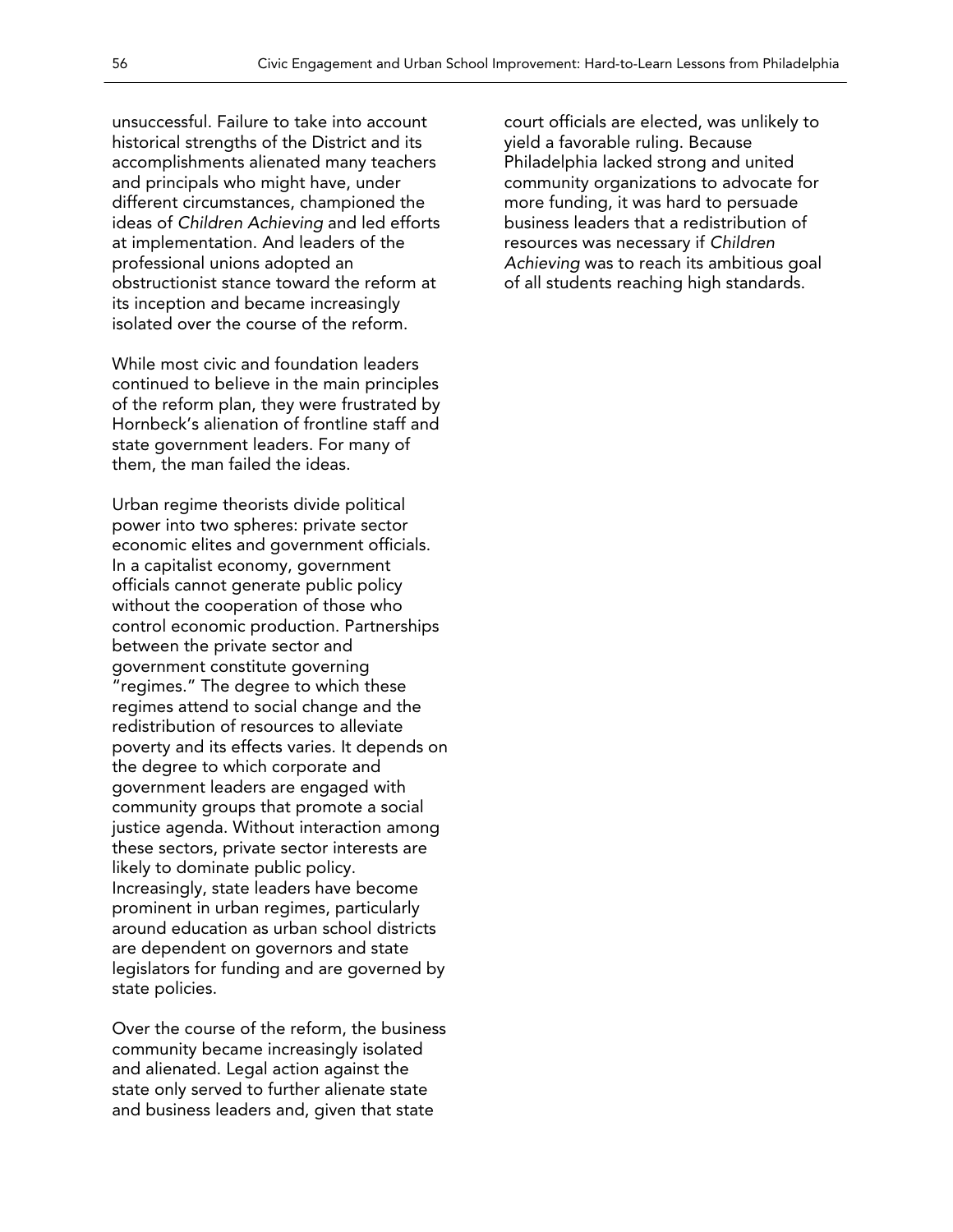## LESSONS FOR THE FUTURE

 *think the ability to have a running conversation about achievement for all kids for four years running is a huge accomplishment. I think that people*  think the ability to have a running<br>conversation about achievement for a<br>kids for four years running is a huge<br>accomplishment. I think that people<br>on the street have something to say about *the education crisis we're facing…It gives us something to build on, but we have to remember that it takes a long time.<sup>147</sup>*

Our research shows how difficult it is to build the resilient civic coalitions necessary for improving urban schools, especially in the harsh circumstances of inadequate funding. David Hornbeck was an attractive candidate for Philadelphia's superintendency. He brought star power as a national educational reform figure, and a passionate commitment to improving both urban schools and the life chances of poor students of color. He also had a strong belief that his systemic approach to school reform could turn around a poorly performing urban school system. The *Children Achieving* reform was adopted as Hornbeck's plan, but in its six years of implementation, it never became a civic undertaking; that is, an effort widely understood and championed by business, civic, and government elites, and frontline educators who would work tirelessly for its success.

Although Hornbeck's approach to systemic reform — the combination of standards, accountability, and decentralization — was being widely discussed in national education policy circles for its potential, it was not yet a proven theory of change. In Philadelphia, the selling of systemic reform as comprehensive common sense and as a package that "all had to be done at once," undercut the possibility for the input and accommodations necessary for building

 $\overline{a}$ 

alliances for reform. It discouraged critical questions, reflection, and revision — all necessary for organizational learning.

From the time of his arrival, Superintendent Hornbeck faced difficult odds. Inadequate school funding forced a leadership stance of, "We have the best possible reform plan. We are making and will continue to make remarkable progress." But selling systemic reform on a grand scale contributed to widespread disillusionment when common sense didn't deliver the results anticipated. Many of the people we spoke with expressed the feeling, "We've done the best and the most that can be done; let the state take over."

There were missteps by reform leaders on many fronts — all stemming from the mistaken beliefs that a reform coalition could be created around a fixed agenda and that those who built the agenda should make all the decisions from the center about whether and how to change it. But other stakeholder sectors also missed opportunities to offer positive leadership. For example, the business community was ambivalent about its role in public education and failed to lead an advocacy effort for revisions to the state's school funding formula. Likewise, the Philadelphia Federation of Teachers was reactive around its self-interests and never engaged in a constructive way around accountability and changes in work rules — issues that had and continue to have broad public support. And the isolation of these two groups from other sectors was an obstacle to coalition building.

### COMMON GROUND

Certainly, the six years of *Children Achieving* were not for naught. Philadelphians know more about what it takes to improve schools than they did six years ago. There is a better understanding of the enormity of the problem and a

<sup>&</sup>lt;sup>147</sup> Civic leader, August 2000.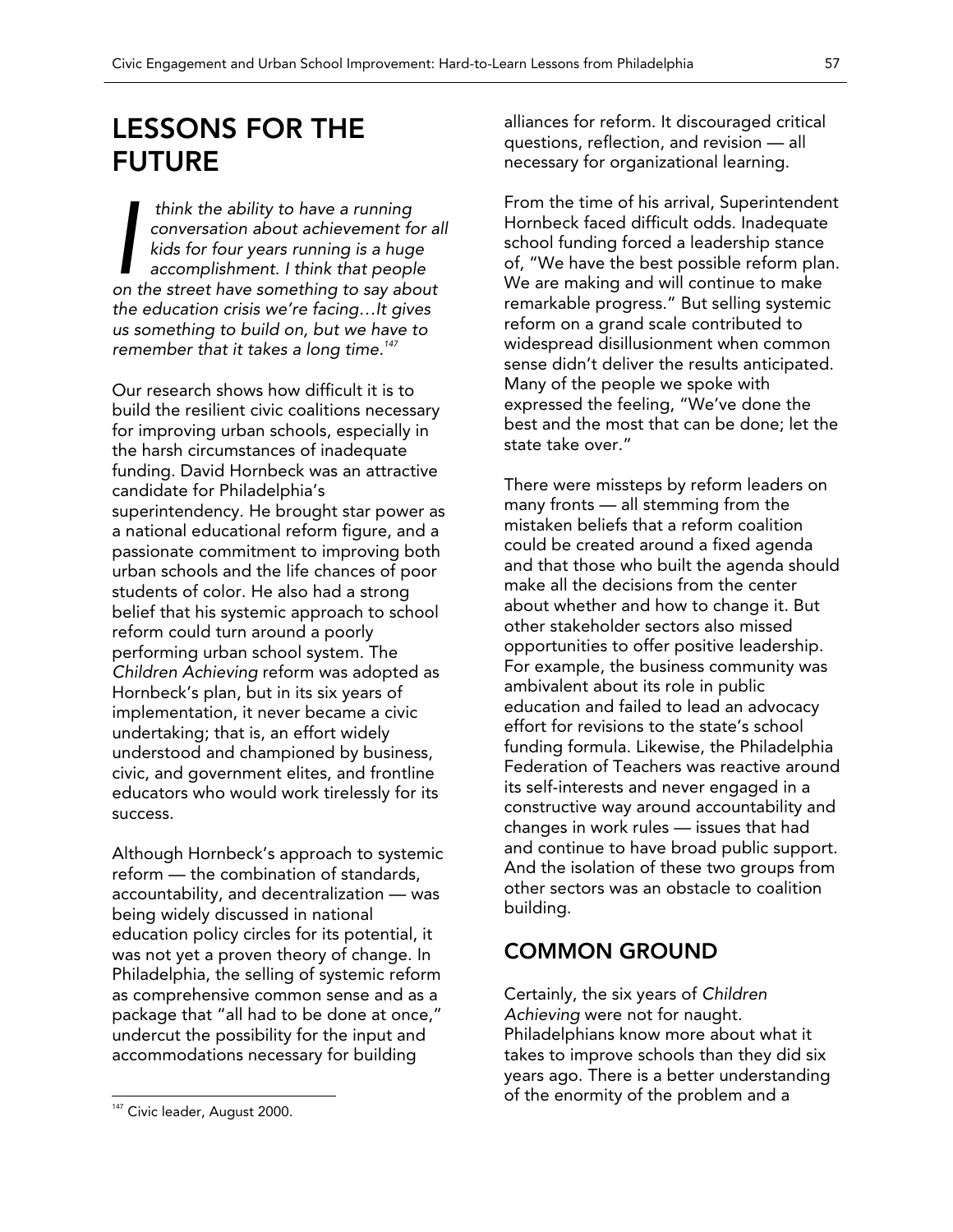stronger consensus around key ideas which together could form the cornerstones for future improvement strategies. Some of these ideas are the direct legacy of *Children Achieving* — a recognition of its accomplishments. Others are the hard lessons gleaned from the reform's disappointments. Current leaders need to recognize this knowledge and use it to shape strategies that have a chance at gaining legitimacy in the community.

In order of frequency mentioned by our interviewees, ideas for improving schools included the following: (The number of times the idea was mentioned appears in parenthesis.)

- Increase funding for the city's schools (35)
- Build coalitions of support for improving public education (27)
- Improve the quality of the teaching workforce (26)
- Provide access to data about how schools are faring as the foundation for public accountability (24)
- Set high standards for all students' learning (24)
- Continue full-day kindergarten and a research-based approach to literacy in the early grades (18)
- Seek changes in the teachers contract (18)

We elaborate these ideas below.

#### Increase funding for the city's schools. Interviewees believed that increased funding was required to improve the schools and student achievement. While many acknowledged that there might be inefficiencies in the District, they believed

that there were unavoidable costs to ensuring that students had access to a high-quality education. For example, increased compensation for teachers and intensive attention to early childhood education were two budget items around which there was wide agreement.

Coalition building. Our informants were adamant about the need for coalitions, not finger pointing. They recognized that public engagement in schools increased during *Children Achieving*:

*Education is much more on people's minds. There used to be despair and no attention. It is now widely understood that problems need to be addressed.<sup>148</sup>* 

*There has been progress in building some community support for education. People are getting involved, and that is healthy. David did a good job initially in mobilizing the foundations and the business community. He got them behind his agenda. It was a big improvement over the previous administration when we had to fight to get a hearing.<sup>149</sup>*

However, they were weary of accusations and counter-accusations. Most looked to leadership from the Mayor and the Governor to heal the political rifts and move forward.

*The number one thing is the need for a citywide, if not region-wide, groundswell of support that public education is important.* 

### Improve the quality of the teaching

workforce. Teacher and principal quality was very much on people's minds and they knew that it would take multiple steps to address these issues including: stronger recruitment strategies, increased

 $\overline{a}$ <sup>148</sup> Civic leader, April 2000.

<sup>&</sup>lt;sup>149</sup> Business leader, August 2000.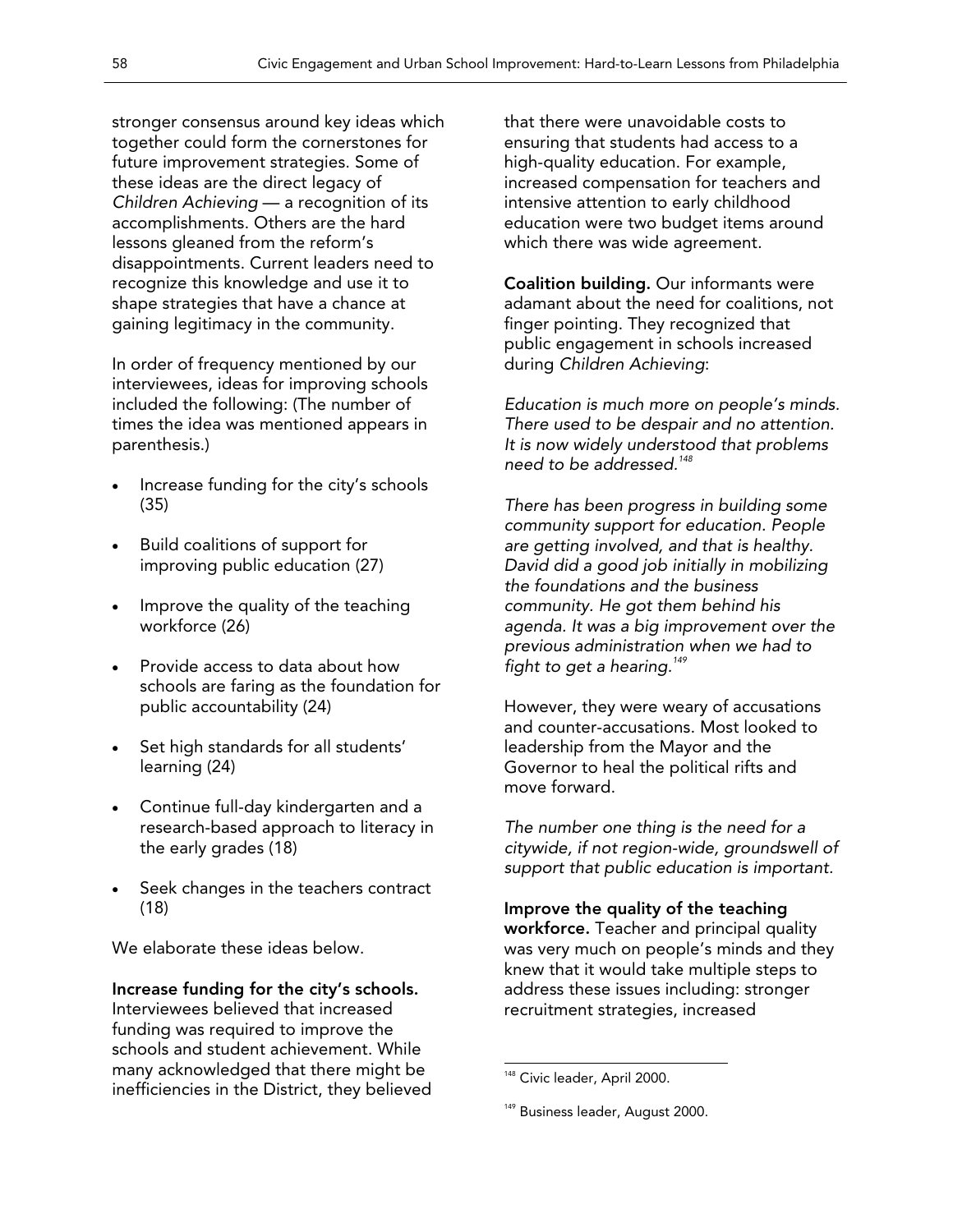compensation, and effective professional development.

*The emphasis on teacher development and training has been really important. It's so critical to kids being able to do well. It's the teachers who are going to make a*  difference at the individual level.<sup>150</sup>

Those who worked closest to the reform also named ways to improve professional development. They emphasized a focus on content and sustained professional development that followed teachers into their classrooms. But interviewees who were more distanced from schools had little concept of the intensity of training necessary to strengthen classroom instruction. Reform leaders need to be aware of this and develop strategies that will encourage big investments in professional learning and patience about their effects.

Provide access to data about how schools are faring as the foundation for public accountability. Informants applauded District leaders for being forthcoming with data about schools' performance.

*The emphasis on monitoring the achievement of kids, and being open about the information needs to be continued. With Connie Clayton, they obscured it. David's actually holding himself up and holding the Philadelphia School District up for review.<sup>151</sup>*

The public will be watching to ascertain how open new leaders are to scrutiny. Will data be readily available in ways that allow comparison across reform approaches? Will researchers, parents, and community members have access to schools to observe the quality of educational programs?

<sup>150</sup> Foundation leader, August 2000.

 $\overline{a}$ 

Set high standards for all students' learning. Informants remained supportive of the idea of standards.

*Certainly having the goal that you can produce world-class education in a student generation needs to be out there.<sup>152</sup>* 

However, our research points to the need for discussions about what standards are and how they are manifest in the reform's approach.

Continue full-day kindergarten and a research-based approach to literacy in the early grades. A number of our respondents believed that *Children Achieving* had brought important changes in the educational experiences of significant numbers of the system's youngest students. They pointed to the establishment of full-day kindergarten and the attention to literacy in the early grades where there were also reductions in class size as offering a whole generation of youngsters a strong start in school.

*There are children whose lives have been changed forever. If you were a child entering kindergarten five years ago, chances are that you're a better reader. There were maybe 100,000 kids who were positively impacted by full-day kindergarten reduced class size. You can really only judge the benefits and the progress by looking at those kids. The reform was intended to take a full generation of children to really take root.<sup>153</sup>*

Seek changes in the teacher contract. Informants believed that there needed to be significant changes to the teacher contract. One government leader summarized the opinions of most of our

interviewees.

<sup>&</sup>lt;sup>151</sup> Foundation leader, August 2000

<sup>&</sup>lt;sup>152</sup> Business leader, August 2000.

<sup>&</sup>lt;sup>153</sup> Business leader, August 2000.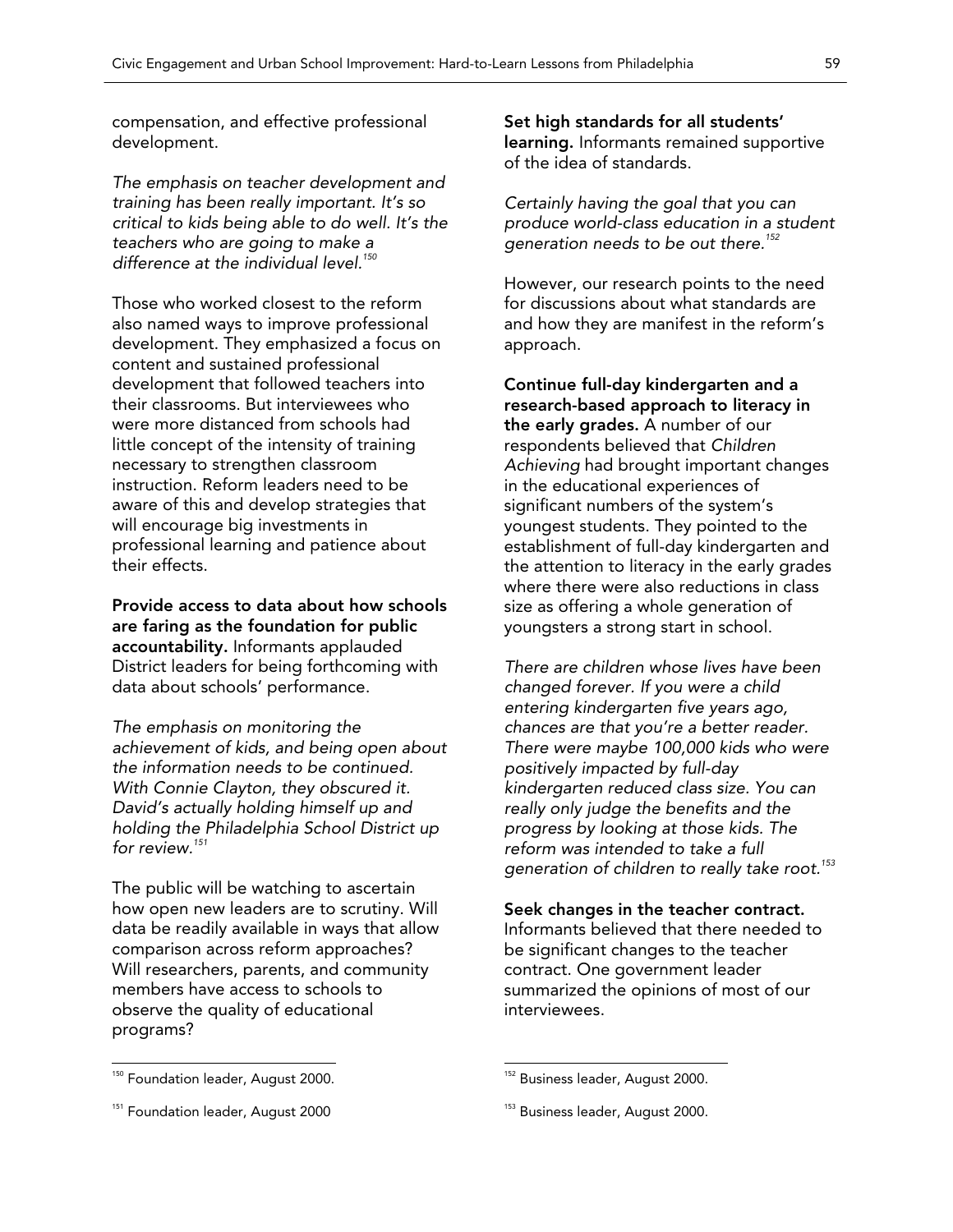*I think we have to make some radical changes to the teachers' contract if we're going to get any real changes. We need to change the contract provisions around hiring, transfer, and assignment so that our schools with the highest poverty aren't penalized. Also, I believe principals when they complain that they are held accountable and can't hire their own staff.154* 

### LESSONS ABOUT COALITION BUILDING

Educational reforms often falter in the absence of strong public engagement. Understanding the reform strategy that preceded state takeover, how it contrasted with other approaches to improving public education, how it was understood by community leaders, and how they assessed its accomplishments and failures offers important information to the School Reform Commission as it deliberates the future of public education and seeks to build public support for its plan. As they craft new plans for Philadelphia schools and seek support for the hard work of sustained educational improvement*,* it's imperative that they heed the past. In addition to the strategies identified above by our interviewees, we offer the following lessons gleaned from our research on the *Children Achieving* reform:

Capitalize on strengths and prior accomplishments. It's tempting to condemn all that has gone before as a way to build support for change. This is why the baby is so often thrown out with the bath water in educational reform. But, starting from scratch wastes time and talent, ignores what has been shown to be effective, alienates the good educators who were responsible for prior accomplishments and could be leaders in the next phase of reform, and increases

public cynicism about educational reform and its leaders.

Openly discuss competing reform ideas. Public dialogue about proposals for improving schools is central to building the public will necessary for the long haul. Educators need to adequately explain what they're doing and why. Leaders and ordinary citizens need to understand and be able to talk about different reform strategies and theories of action. They need to delve beneath education jargon to explore various interpretations of ideas. Only then will the city be able to have a productive dialogue about what will work in its schools. It is during such conversations that various sectors of the community can understand one another's perspectives, find common ground, and move forward.

Seek feedback about plans to improve schools and listen to what others have to say. As plans go forward, discuss their progress, reflect openly on accomplishments and challenges, seek input, make mid-course corrections, and explain them. An informed public is more likely to be supportive and to sustain their support over time.

 $\overline{a}$ <sup>154</sup> Government leader, March 2000.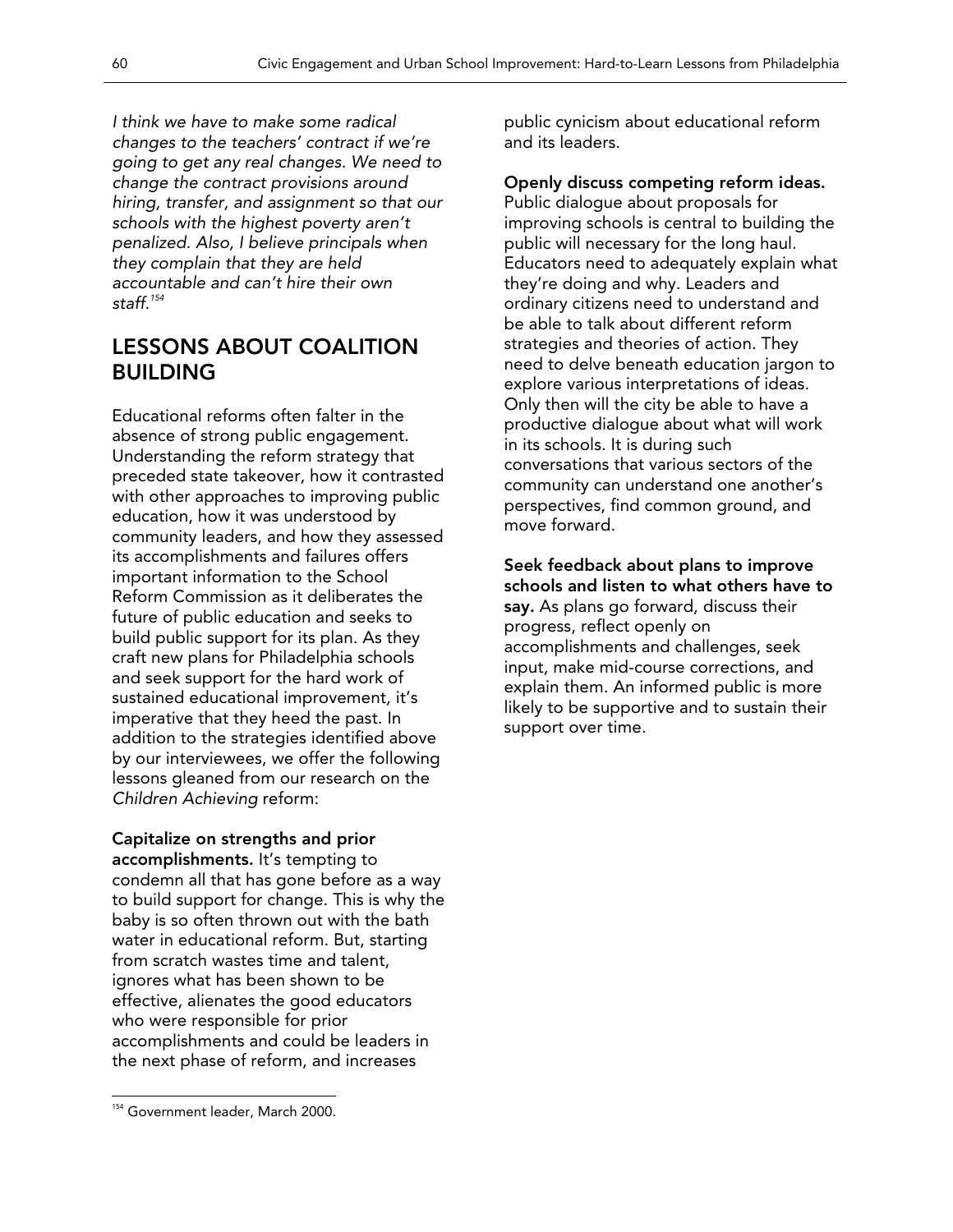## APPENDIX A. RESEARCH **METHODS**

A research team conducted 42 interviews of civic elites between January 2000 and January 2001.<sup>155</sup> Interviewees were leaders from 10 sectors: civic institutions, current and former School Board members, businesses, foundations, District leaders, *Children Achieving* Challenge staff, higher education, media, government, and labor. (School Board members were also leaders in other sectors.)

The research team chose interviewees according to several criteria:

- Leadership in an institution that was involved in Philadelphia public education and/or leadership in one of the 10 sectors identified as important to represent;
- Knowledge of the *Children Achieving* reform; and
- Identification by other interviewees as an important source of information to them or as having an important/ interesting perspective on public education.

Interviews were semi-structured and generally took about one hour. The interview protocol was designed to elicit perspectives of the interviewees on the following topics:

- Public schools in the larger social, economic, and political context of the city;
- Sources of information on how the schools are doing;

 $\overline{a}$ 

- Understanding of the *Children Achieving* reform plan;
- Assessment of the District's progress during the reform effort and what accounted for that progress or lack of progress; and
- Prognosis for public schools.

The majority of interviews occurred during two time periods, one between January and April 2000, and the other between August and October 2000. Because the School District was at different moments of transition and uncertainty during most of the interviews, we also asked informants for their perspectives on the most recent events affecting the schools. These events included:

- January 2000. John Street's inauguration as Mayor and his appointment of a new School Board;
- June 2000. Superintendent David Hornbeck's resignation;
- August 2000. Threatened teachers' strike; and
- August-October 2000. New leadership structure for the central office, including the appointment of a Chief Education Officer and a Chief Academic Officer.

Secondary data sources included literature reviews, documents from the *Children Achieving* Challenge, and articles from local newspaper archives. Additionally, the research for this report occurred within the larger context of the five-year, multimethod evaluation of the *Children Achieving* Challenge. We drew heavily from insights gained from hundreds of interviews and observations in central and cluster offices and schools to make sense of the data collected for this report.

<sup>&</sup>lt;sup>155</sup> Our protocol was based on that used by Shipps, Sconzert, and Swyers in their evaluation of the Chicago Annenberg Challenge (see footnote 51).